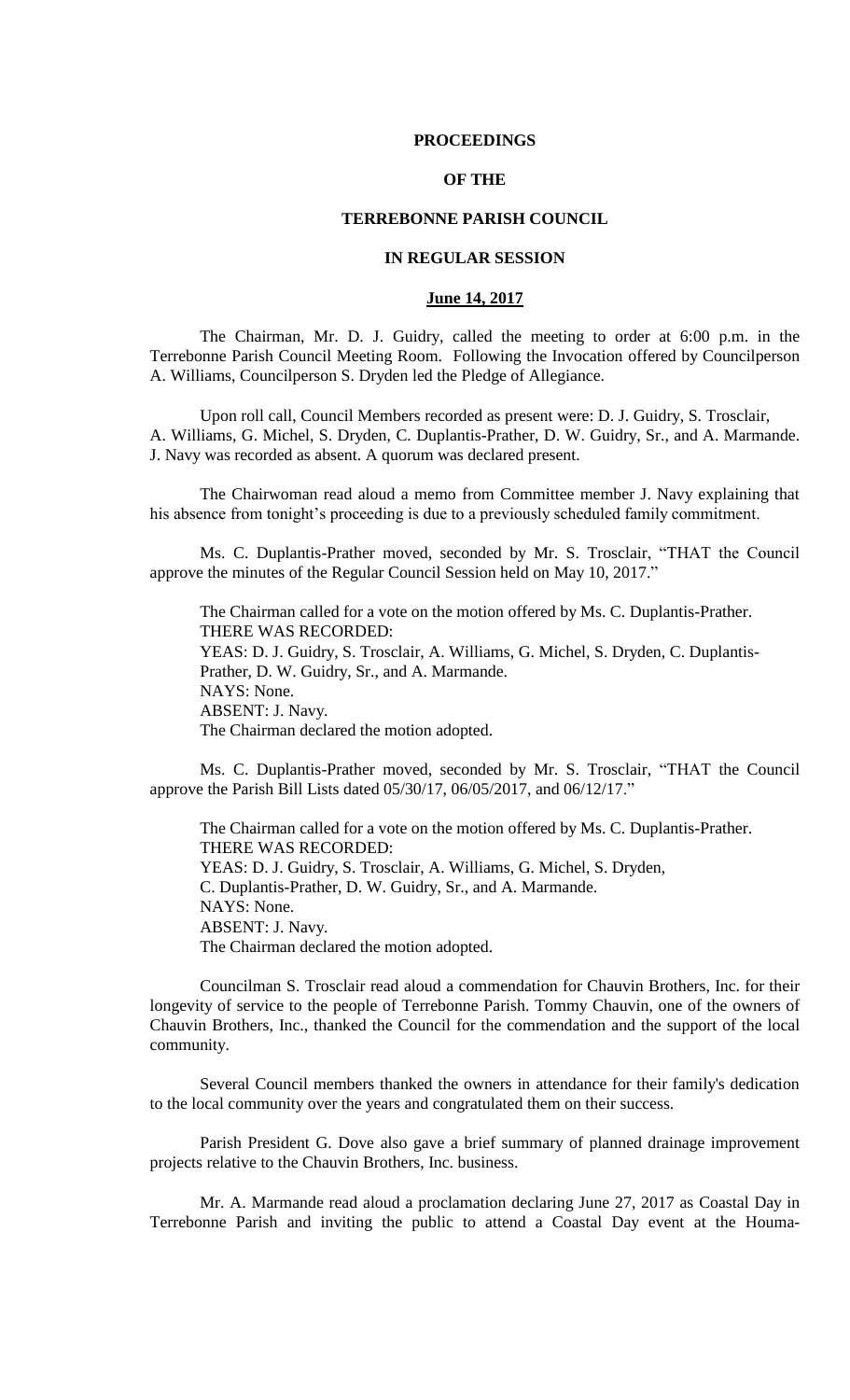Terrebonne Civic Center from 3:00 p.m. to 8:00 p.m. to learn about completed and ongoing coastal restoration and flood risk reduction efforts.

Parish President G. Dove also encouraged the public to attend the Coastal Day event where photographs, videos, and other media will be provided to reflect projects related to restoring and maintaining coastal areas such as levee systems and upgrades to telemetry systems. He also said that food and drink would be provided and that representatives from the Coastal Protection and Restoration Authority would be available to answer questions in the evening.

The Chairman recognized and welcomed Mr. Danny Babin and Mr. Russel Hornsby, former Council Members, who were in the audience for the night's proceedings.

Mr. Charles Bass, Houma resident, spoke to the council relative to the floodgate at Dumas and the Trucking Permit of the strip mall on Levron and Routier Streets. Mr. Bass gave a brief personal history of the effects of the floodgate's openings and closures over the years and inquired of the Council why it was still in use. He also voiced concerns on the condition of the roadways on Levron and Routier Streets due to heavy trucks using the road to access the local businesses and suggested that the permit be revoked.

Upon request, Mr. Al Levron, Parish Manager, explained that the floodgate was recommended by an engineering study done by Gulf South Engineers, and that the floodgate has remained in use since it is able to provide more operational flexibility in controlling flooding for the area. He then mentioned other projects that would improve the issue of drainage for the area that were recently completed or were put into planning stages.

Ms. A. Williams stated that she would speak with Mr. Bass at a later time in regards to the floodgate after he stated that he still had concerns with the floodgate.

Upon request, Mr. Christopher Pulaski, Director of Planning and Zoning, explained that the Overweight Vehicles permit in question has been renewed annually since 2012 by the Public Works Department, and that he did not have any involvement with the issuance of the permit.

Ms. A. Williams stated that she would have the records concerning the permit collected and that she would meet with Mr. Bass the following week in order to discuss them.

Mr. G. Michel moved, seconded by Ms. C. Duplantis-Prather, "THAT, it now being 6:30 p.m., the Council open public hearings."

The Chairman called for a vote on the motion offered by Mr. G. Michel. THERE WAS RECORDED: YEAS: D. J. Guidry, S. Trosclair, A. Williams, G. Michel, S. Dryden, C. Duplantis-Prather, D. W. Guidry, Sr., and A. Marmande. NAYS: None. ABSENT: J. Navy. The Chairman declared the motion adopted.

The Chairman recognized and welcomed Mr. Johnny Pizzolatto, former Council Member, who was in the audience for the night's proceedings.

The Chairman recognized the public for comments on the following:

A. A proposed ordinance to amend the Parish Code to establish a 45 m.p.h. speed limit on Bayou Gardens Boulevard.

There were no comments from the public on the proposed ordinance.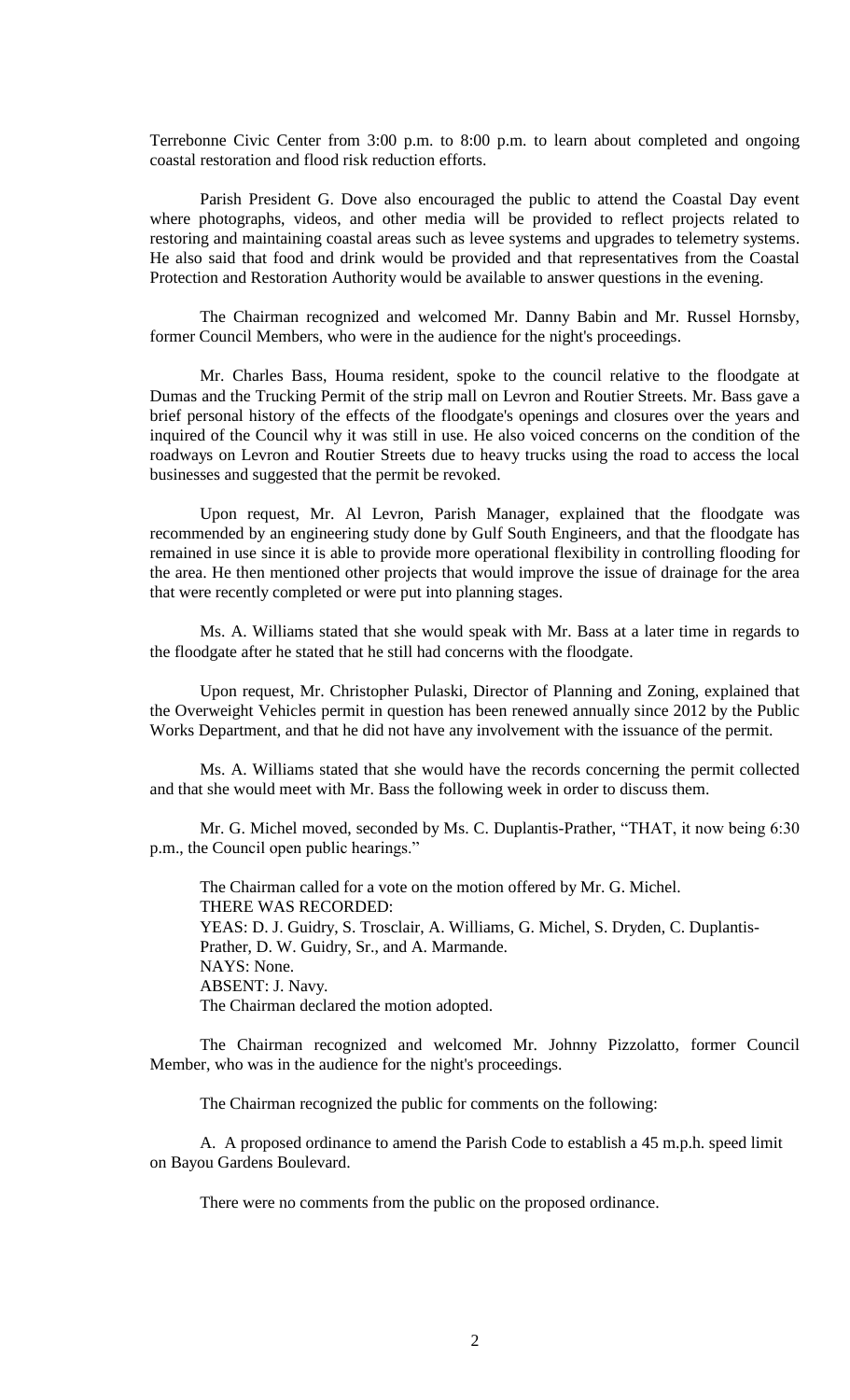Mr. S. Trosclair moved, seconded by Mr. G. Michel, "THAT the Council close the aforementioned public hearing."

The Chairman called for a vote on the motion offered by Mr. S. Trosclair. THERE WAS RECORDED: YEAS: D. J. Guidry, S. Trosclair, A. Williams, G. Michel, S. Dryden, C. Duplantis-Prather, D. W. Guidry, Sr., and A. Marmande. NAYS: None. ABSENT: J. Navy. The Chairman declared the motion adopted.

OFFERED BY: MR. G. MICHEL SECONDED BY: MR. S. TROSCLAIR

# **ORDINANCE NO. 8847**

AN ORDINANCE TO AMEND THE PARISH CODE OF TERREBONNE PARISH BY ADDING TO CHAPTER 18: MOTOR VEHICLES AND TRAFFIC, ARTICLE IV: OPERATION OF VEHICLES, DIVISION 2: PARISH, AND TO ADD A SECTION UNDER THE SAID ARTICLE TO BE DESIGNATED AS SECTION 18-91(4): TO ESTABLISH 45MPH SPEED LIMIT ON BAYOU GARDENS BOULEVARD.

#### **SECTION I**

**BE IT ORDAINED**, by the Terrebonne Parish Council, in regular session convened and on behalf of the Terrebonne Parish Consolidated Government, that the Parish Code of Terrebonne Parish be amended by adding to Chapter 18: Motor Vehicles and Traffic, Article IV: Operation of Vehicles, Division 2: Parish, and by adding to the said Article, a section to be designated as Section 18:-91(b)(4): Establishing a 45 mph speed limit on Bayou Gardens Boulevard:

# **CHAPTER 18: MOTOR VEHICLES AND TRAFFIC**

### **ARTICLE IV: OPERATION OF VEHICLES**

## **DIVISON 2: PARISH**

### **SECTION 18-91: SPEED LIMITS**

The speed limit of 45 mph is hereby designated on Bayou Gardens Boulevard between Highway La-660 and Highway La-316; and appropriate speed limit signs shall be erected and maintained along the said roadway to create and maintain said intersection. Any vehicles traveling on Bayou Gardens Boulevard shall respect the signs erected and maintained under the provisions of this section.

### **SECTION II**

If any word, clause, phrase, section or other portion of this ordinance shall be declared null, void, invalid, illegal, or unconstitutional, the remaining words, clauses, phrases, sections and other portions of this ordinance shall remain in full force and effect, the provisions of this ordinance hereby being declared to be severable.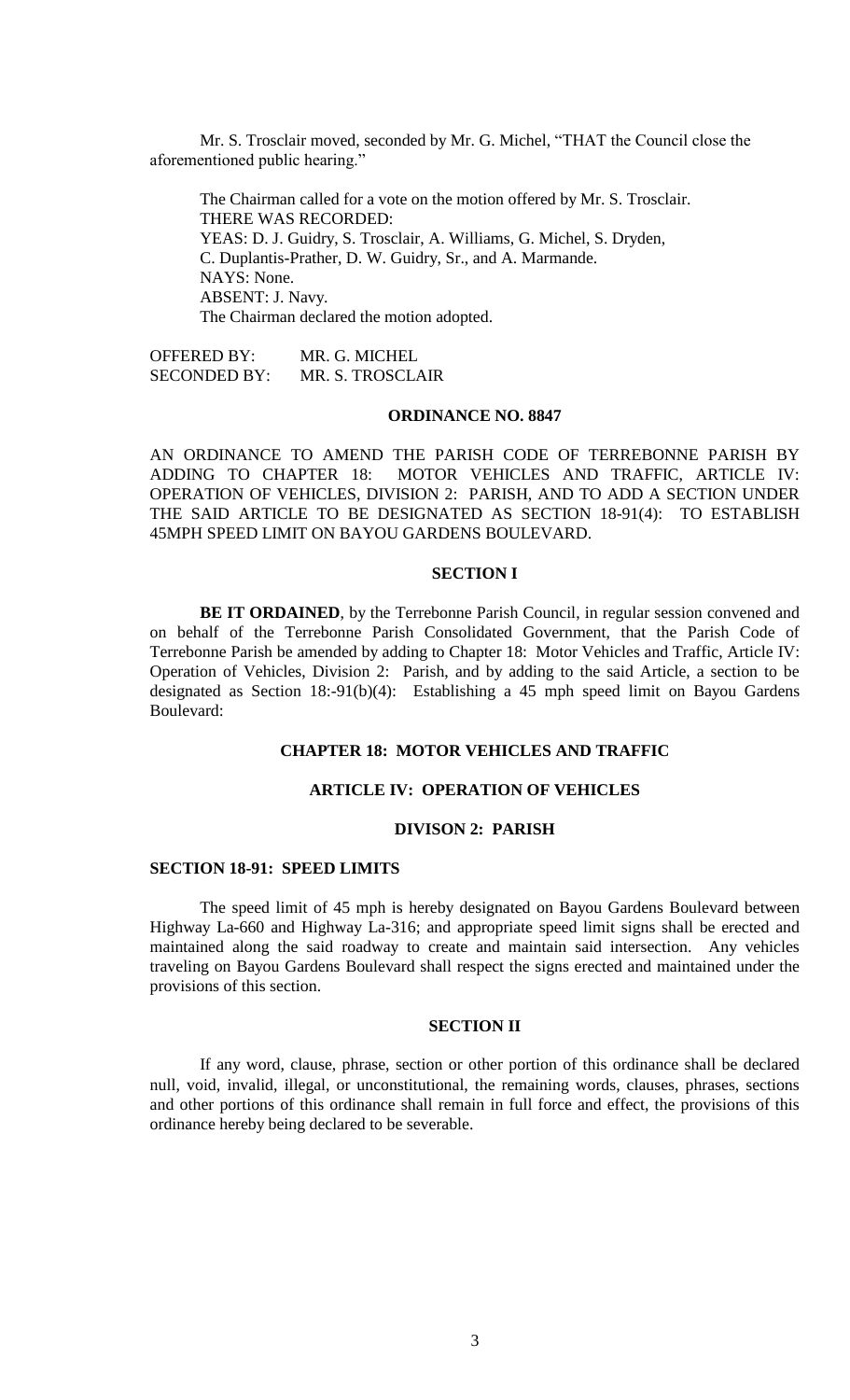#### **SECTION III**

This ordinance shall become effective upon approval by the Parish President or as otherwise provided in Section 2-13(b) of the Home Rule Charter for a Consolidated Government for Terrebonne Parish, whichever occurs sooner.

This ordinance, having been introduced and laid on the table for at least two weeks, was voted upon as follows:

THERE WAS RECORDED:

YEAS: D.J. Guidry, S. Trosclair, A. Williams, G. Michel, S. Dryden, C. Duplantis-Prather, D.W. Guidry, Sr. and A. Marmande. NAYS: None. NOT VOTING: None. ABSTAINING: None. ABSENT: J. Navy. The Chairman declared the ordinance adopted on this the 14th day June 2017.

The Chairman recognized the public for comments on the following:

B. A proposed ordinance to amend the Parish Code to establish a 50 m.p.h. speed limit on Thompson Road Extension.

There were no comments from the public on the proposed ordinance.

Mr. G. Michel moved, seconded by Mr. S. Trosclair, "THAT the Council close the aforementioned public hearing."

The Chairman called for a vote on the motion offered by Mr. G. Michel. THERE WAS RECORDED: YEAS: D. J. Guidry, S. Trosclair, A. Williams, G. Michel, S. Dryden, C. Duplantis-Prather, D. W. Guidry, Sr., and A. Marmande. NAYS: None. ABSENT: J. Navy. The Chairman declared the motion adopted.

OFFERED BY: MR. S. TROSCLAIR SECONDED BY: MR. A. MARMANDE

### **ORDINANCE NO. 8848**

AN ORDINANCE TO AMEND THE PARISH CODE OF TERREBONNE PARISH BY ADDING TO CHAPTER 18: MOTOR VEHICLES AND TRAFFIC, ARTICLE IV: OPERATION OF VEHICLES, DIVISION 2: PARISH, AND TO ADD A SECTION UNDER THE SAID ARTICLE TO BE DESIGNATED AS SECTION 18-91(5): TO ESTABLISH 50MPH SPEED LIMIT ON THOMPSON ROAD EXTENSION.

### **SECTION I**

**BE IT ORDAINED**, by the Terrebonne Parish Council, in regular session convened and on behalf of the Terrebonne Parish Consolidated Government, that the Parish Code of Terrebonne Parish be amended by adding to Chapter 18: Motor Vehicles and Traffic, Article IV: Operation of Vehicles, Division 2: Parish, and by adding to the said Article, a section to be designated as Section 18:-91(b)(5): Establishing a 50 mph speed limit on Thompson Road Extension: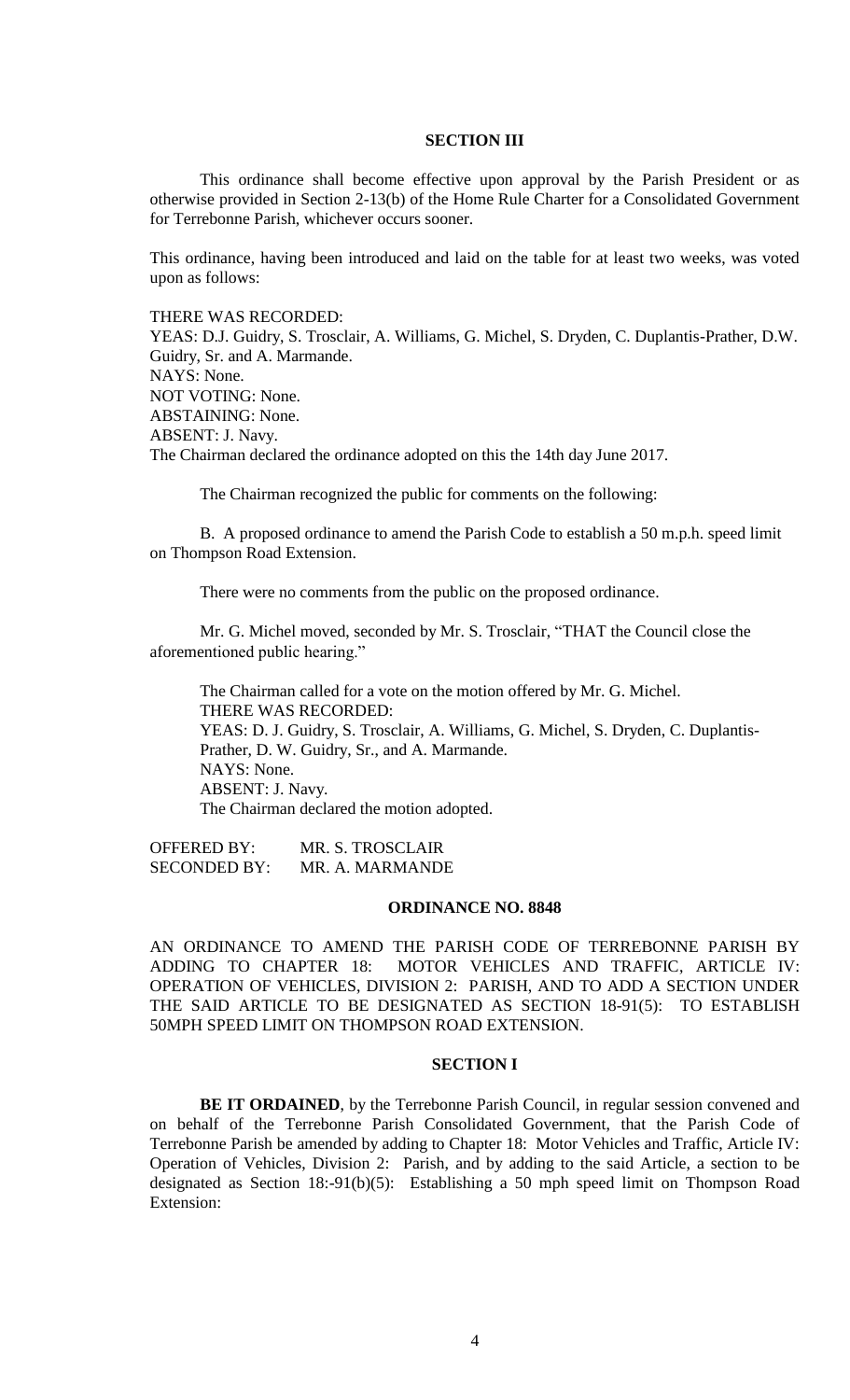### **CHAPTER 18: MOTOR VEHICLES AND TRAFFIC**

# **ARTICLE IV: OPERATION OF VEHICLES**

### **DIVISON 2: PARISH**

### **SECTION 18-91: SPEED LIMITS**

The speed limit of 50 mph is hereby designated on Thompson Road Extension with the exception of established speed zones beginning at 195' before Highway La-57 and at 635' before Highway La-56; and appropriate speed limit signs shall be erected and maintained along the said roadway to create and maintain said intersection. Any vehicles traveling on Thompson Road Extension shall respect the signs erected and maintained under the provisions of this section.

## **SECTION II**

If any word, clause, phrase, section or other portion of this ordinance shall be declared null, void, invalid, illegal, or unconstitutional, the remaining words, clauses, phrases, sections and other portions of this ordinance shall remain in full force and effect, the provisions of this ordinance hereby being declared to be severable.

#### **SECTION III**

This ordinance shall become effective upon approval by the Parish President or as otherwise provided in Section 2-13(b) of the Home Rule Charter for a Consolidated Government for Terrebonne Parish, whichever occurs sooner.

This ordinance, having been introduced and laid on the table for at least two weeks, was voted upon as follows:

THERE WAS RECORDED: YEAS: D.J. Guidry, S. Trosclair, A. Williams, G. Michel, S. Dryden, C. Duplantis-Prather, D.W. Guidry, Sr. and A. Marmande. NAYS: None. NOT VOTING: None. ABSTAINING: None. ABSENT: J. Navy. The Chairman declared the ordinance adopted on this, the 14th day June 2017.

The Chairman recognized the public for comments on the following:

C. A proposed ordinance to Amend the Parish Code to establish 30 m.p.h. speed zones on Thompson Road Extension.

Upon request, Mr. Al Levron, Parish Manager, clarified that the speed zones would be located at the ends of the Thompson Road Extension.

There were no comments from the public on the proposed ordinance.

Mr. G. Michel moved, seconded by Mr. S. Trosclair, "THAT the Council close the aforementioned public hearing."

The Chairman called for a vote on the motion offered by Mr. G. Michel. THERE WAS RECORDED: YEAS: D. J. Guidry, S. Trosclair, A. Williams, G. Michel, S. Dryden, C. Duplantis-Prather, D. W. Guidry, Sr., and A. Marmande.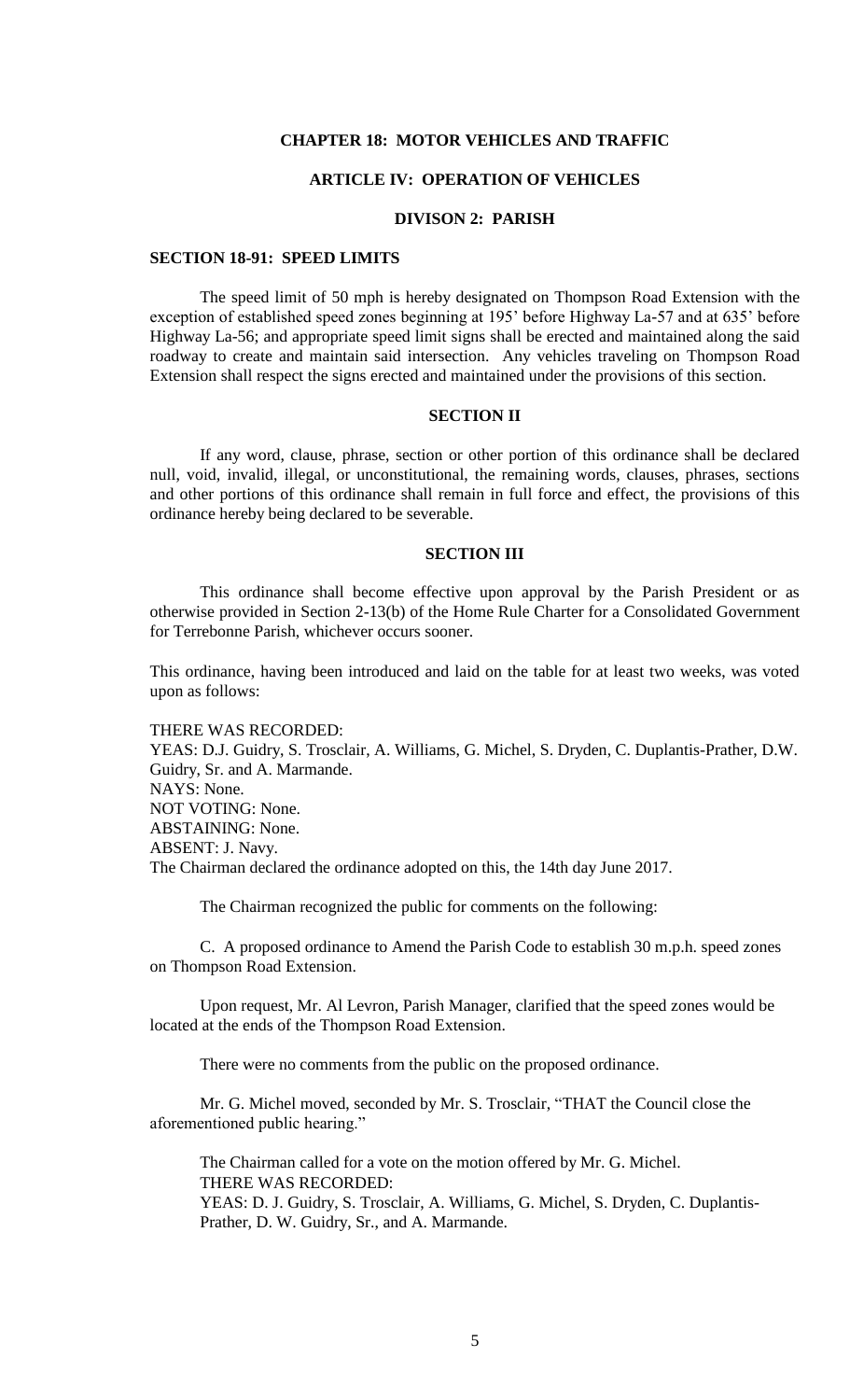NAYS: None. ABSENT: J. Navy. The Chairman declared the motion adopted.

OFFERED BY: MR. A. MARMANDE SECONDED BY: MR. S. TROSCLAIR

# **ORDINANCE NO. 8849**

AN ORDINANCE TO AMEND THE PARISH CODE OF TERREBONNE PARISH BY ADDING TO CHAPTER 18: MOTOR VEHICLES AND TRAFFIC, ARTICLE IV: OPERATION OF VEHICLES, DIVISION 2: PARISH, AND TO ADD A SECTION UNDER THE SAID ARTICLE TO BE DESIGNATED AS SECTION 18-91(2a): TO ESTABLISH 30MPH SPEED ZONES ON THOMPSON ROAD EXTENSION.

#### **SECTION I**

**BE IT ORDAINED**, by the Terrebonne Parish Council, in regular session convened and on behalf of the Terrebonne Parish Consolidated Government, that the Parish Code of Terrebonne Parish be amended by adding to Chapter 18: Motor Vehicles and Traffic, Article IV: Operation of Vehicles, Division 2: Parish, and by adding to the said Article, a section to be designated as Section 18:-91(b)(2a): Establishing 30 mph speed limit zones on Thompson Road Extension for 195' from Highway La-57 and for 635' from Highway La-56:

# **CHAPTER 18: MOTOR VEHICLES AND TRAFFIC**

# **ARTICLE IV: OPERATION OF VEHICLES**

#### **DIVISON 2: PARISH**

#### **SECTION 18-91: SPEED LIMITS**

The speed limit of 30 mph is hereby designated on Thompson Road Extension for 195 feet from Highway La-57 and for 635 feet from Highway La-56; and appropriate speed limit signs shall be erected and maintained along the said roadway to create and maintain said intersection. Any vehicles traveling on Thompson Road Extension shall respect the signs erected and maintained under the provisions of this section.

### **SECTION II**

If any word, clause, phrase, section or other portion of this ordinance shall be declared null, void, invalid, illegal, or unconstitutional, the remaining words, clauses, phrases, sections and other portions of this ordinance shall remain in full force and effect, the provisions of this ordinance hereby being declared to be severable.

### **SECTION III**

This ordinance shall become effective upon approval by the Parish President or as otherwise provided in Section 2-13(b) of the Home Rule Charter for a Consolidated Government for Terrebonne Parish, whichever occurs sooner.

This ordinance, having been introduced and laid on the table for at least two weeks, was voted upon as follows:

# THERE WAS RECORDED: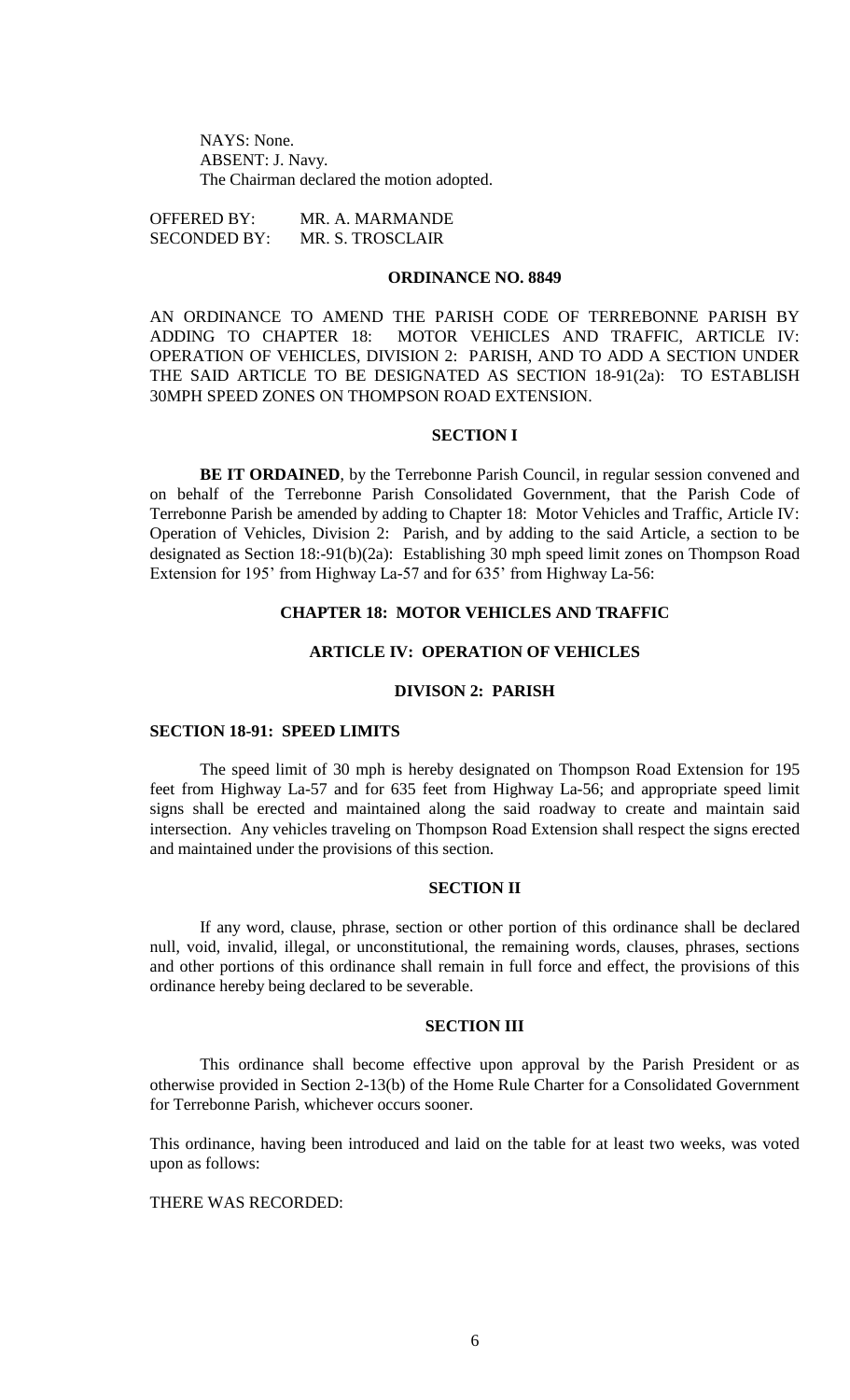YEAS: D.J. Guidry, S. Trosclair, A. Williams, G. Michel, S. Dryden, C. Duplantis-Prather, D.W. Guidry, Sr. and A. Marmande. NAYS: None. NOT VOTING: None. ABSTAINING: None. ABSENT: J. Navy. The Chairman declared the ordinance adopted on this, the 14th day June 2017.

The Chairman recognized the public for comments on the following:

D. A proposed ordinance that will establish a "4-Way Stop" at the intersection of Southdown Mandalay Road and Savanne Road.

There were no comments from the public on the proposed ordinance.

Mr. D. W. Guidry, Sr. moved, seconded by Mr. G. Michel, "THAT the Council close the aforementioned public hearing."

The Chairman called for a vote on the motion offered by Mr. D. W. Guidry, Sr. THERE WAS RECORDED: YEAS: D. J. Guidry, S. Trosclair, A. Williams, G. Michel, S. Dryden, C. Duplantis-Prather, D. W. Guidry, Sr., and A. Marmande. NAYS: None. ABSENT: J. Navy. The Chairman declared the motion adopted.

OFFERED BY: MR. DARRIN W. GUIDRY, SR. SECONDED BY: MR. G. MICHEL

### **ORDINANCE NO. 8850**

AN ORDINANCE AMENDING THE PARISH CODE OF TERREBONNE PARISH, CHAPTER 18, MOTOR VEHICLES AND TRAFFIC, ARTICLE IV. OPERATION OF VEHICLES, DIVISION 2. PARISH, SECTION 18-87. FOUR-WAY STOP INTERSECTIONS, TO ESTABLISH A "4-WAY STOP" AT THE INTERSECTION OF SOUTHDOWNDOWN MANDALAY ROAD AND SAVANNE ROAD; TO AUTHORIZE THE INSTALLATION OF THE REQUIRED SIGNS; AND TO ADDRESS OTHER MATTERS RELATIVE THERETO.

### **SECTION I**

BE IT ORDAINED by the Terrebonne Parish Council, in regular session convened, acting pursuant to the authority invested in it by the Constitution and laws of the State of Louisiana, the Home Rule Charter for a Consolidated Government for Terrebonne Parish, and including, but not limited to, LSA R.S. 33:1368 and other statutes of the State of Louisiana, to amend the parish Codes of Terrebonne Parish, Chapter 18. Motor Vehicles and Traffic, Article IV. Operation of Vehicles, Division 2. Parish, Section 18-87. Four-way stop intersections, so as to establish a "4 Way Stop" at the intersection of Southdown Mandalay Road and Savanne Road, as follows:

# **CHAPTER 18. MOTOR VEHICLES AND TRAFFIC ARTICLE IV. OPERATION OF VEHICLES DIVISION 2. PARISH SECTION 18-87. FOUR-WAY STOP INTERSECTIONS**

The intersection of Southdown Mandalay Road and Savanne Road shall hereby be established as a "4 Way Stop" and the appropriate "4 Way Stop" signs shall be erected and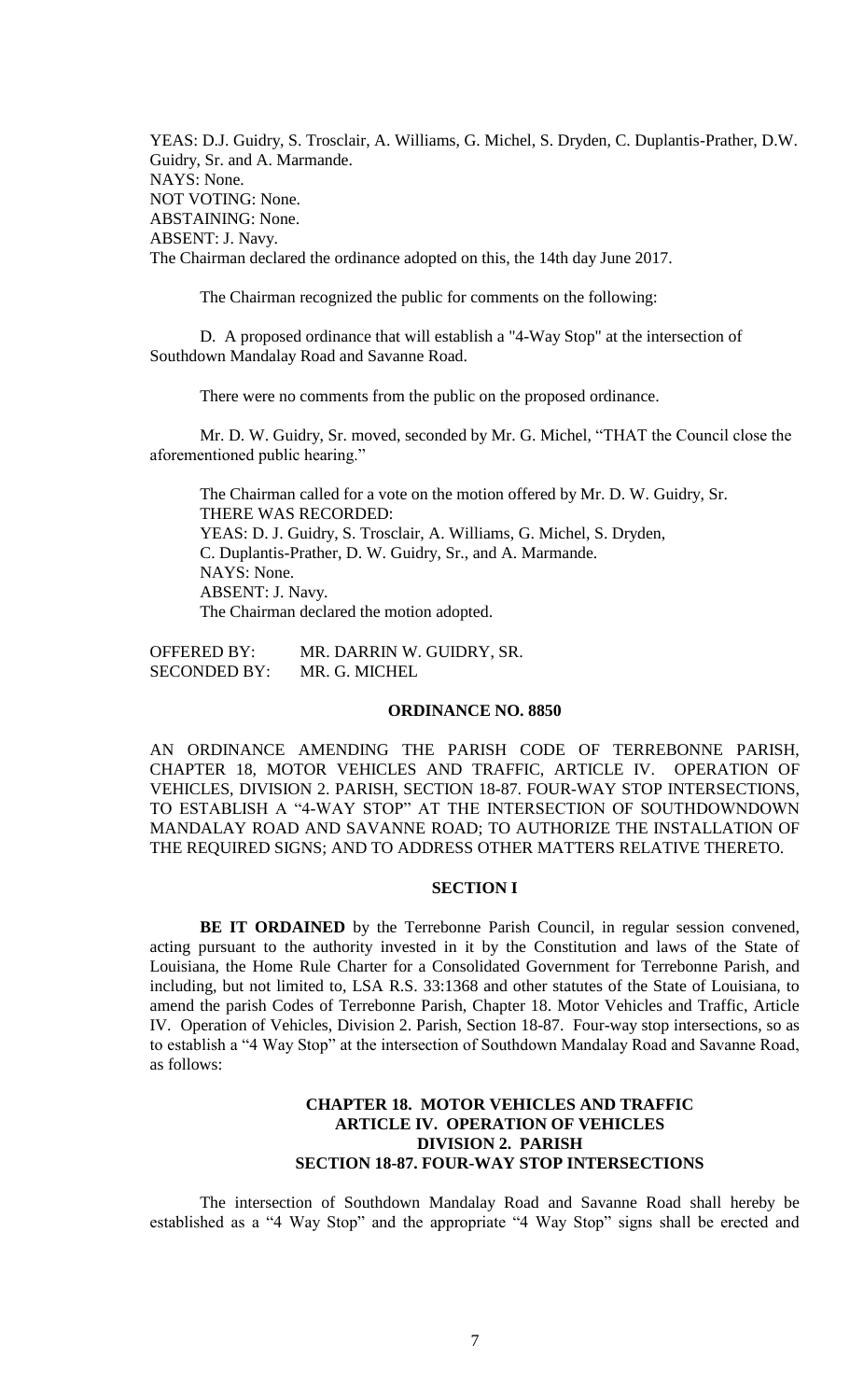maintained at said location. Any vehicle traveling at the aforementioned location shall respect and adhere to the signs as posted.

# **SECTION II**

If any word, clause, phrase, section or other portion of this ordinance shall be declared null, void, invalid, illegal, or unconstitutional, the remaining words, clauses, phrases, sections or other portions of this ordinance shall remain in full force and effect, the provisions of this section hereby being declared to be severable.

# **SECTION III**

Any ordinance or part thereof in conflict herewith is hereby repealed.

#### **SECTION IV**

This ordinance shall become effective upon approval by the Parish President or as otherwise provided in Section 2-13 (b) of the Home Rule Charter for Consolidated Government for Terrebonne Parish, whichever occurs sooner.

This ordinance, having been introduced and laid on the table for at least two weeks, was voted upon as follows:

THERE WAS RECORDED: YEAS: D.J. Guidry, S. Trosclair, A. Williams, G. Michel, S. Dryden, C. Duplantis-Prather, D.W. Guidry, Sr. and A. Marmande. NAYS: None. NOT VOTING: None. ABSTAINING: None. ABSENT: J. Navy. The Chairman declared the ordinance adopted on this, the 14th day June 2017.

E. A proposed ordinance to amend the 2017 Adopted Operating Budget and the 5-Year Captial Outlay Budget of the Terrebonne Parish Consolidated Government for the following items and to provide for related matters:

Houma Police Department, \$90,000 Parish Prisoners Fund, \$10,958 Terrebonne Parish Government Tower-generator, \$950,000 Terrebonne Parish Port Commission-generator, \$62,360 East Side Safe Room Project, \$170,000

There were no comments from the public on the proposed ordinance.

Ms. C. Duplantis-Prather moved, seconded by Ms. A. Williams, "THAT the Council close the aforementioned public hearing."

The Chairman called for a vote on the motion offered by Ms. C. Duplantis-Prather. THERE WAS RECORDED: YEAS: D. J. Guidry, S. Trosclair, A. Williams, G. Michel, S. Dryden, C. Duplantis-Prather, D. W. Guidry, Sr., and A. Marmande. NAYS: None. ABSENT: J. Navy. The Chairman declared the motion adopted.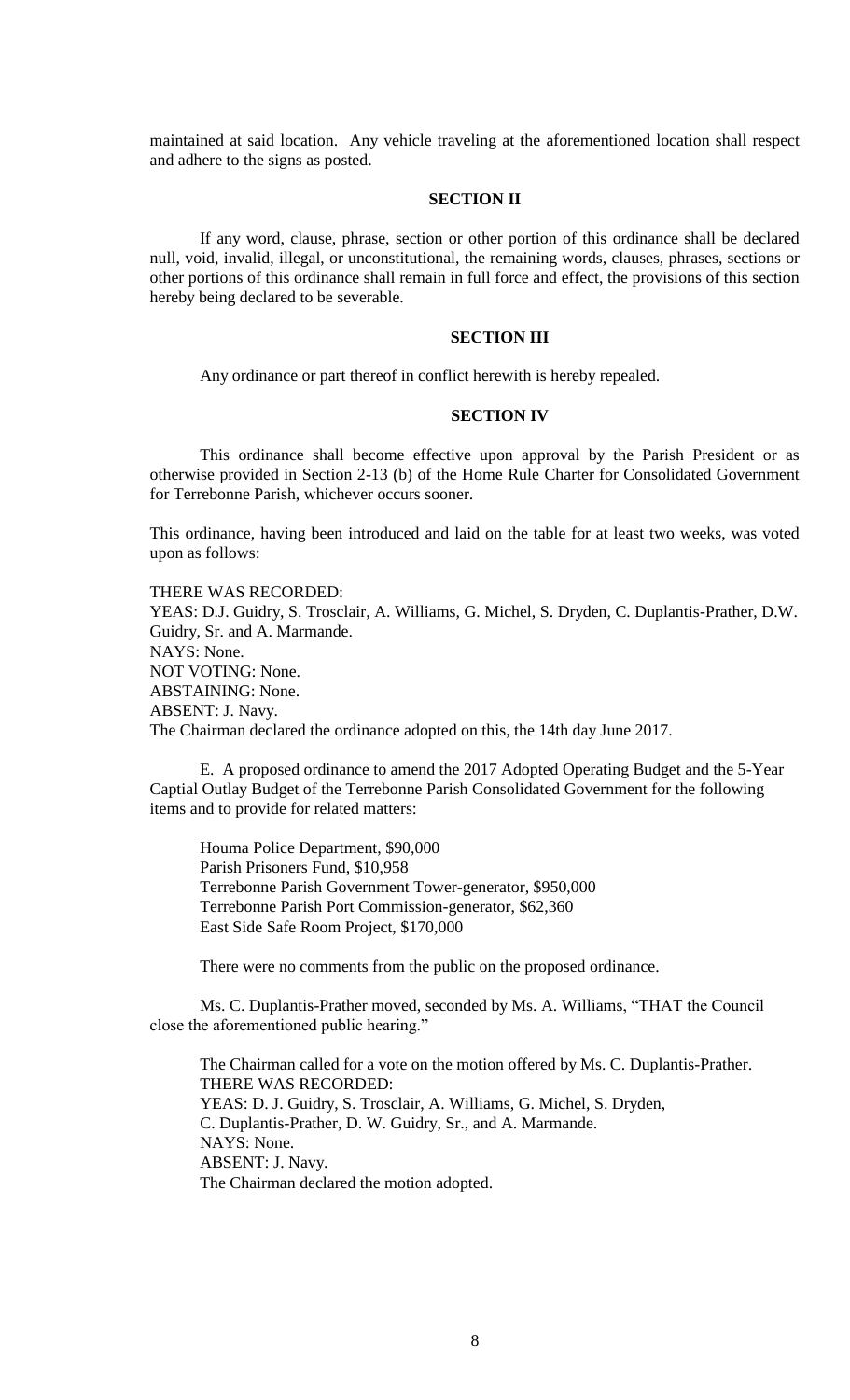| <b>OFFERED BY:</b>  | MS. C. DUPLANTIS-PRATHER |
|---------------------|--------------------------|
| <b>SECONDED BY:</b> | MS. A. WILLIAMS          |

#### **ORDINANCE NO. 8851**

AN ORDINANCE TO AMEND THE 2017 ADOPTED OPERATING BUDGET AND 5- YEAR CAPITAL OUTLAY BUDGET OF THE TERREBONNE PARISH CONSOLIDATED GOVERNMENT FOR THE FOLLOWING ITEMS AND TO PROVIDE FOR RELATED MATTERS.

- **I.** HOUMA POLICE DEPARTMENT, \$90,000
- **II.** PARISH PRISONERS FUND, \$10,958
- **III.** TERREBONNE PARISH GOVERNMENT TOWER-GENERATOR, \$950,000
- **IV.** TERREBONNE PARISH PORT COMMISSION-GENERATOR, \$62,360
- **V.** EAST SIDE SAFE ROOM PROJECT, \$170,000

### **SECTION I**

**WHEREAS**, Administration is requesting to amend the Operating Budget to provide funding for a Command Post Unit for the Houma Police Department, and

**WHEREAS**, the Command Post Unit will be used to enhance or reestablish communication and coordination during emergency incidents and special security events city and parish wide, and

**WHEREAS**, the Command Post Unit can leverage satellite and internet access, as well as interoperable radios and video capabilities to enhance communication between Federal Protective Service (FPS) assets and other federal and local response and support assets, and

**WHEREAS,** the funding source is from the General Fund for the estimated cost of \$90,000.

**NOW, THEREFORE BE IT ORDAINED**, by the Terrebonne Parish Council, on behalf of the Terrebonne Parish Consolidated Government, that the 2017 Adopted Operating Budget be amended to recognize the funding of the Command Post Unit for the Houma Police Department. (Attachment A)

#### **SECTION II**

**WHEREAS**, the Parish Prisoners Fund received a reimbursement of \$10,958 for damages occurred to a light pole near the facility, and

**WHEREAS**, this reimbursement needs to be placed into the Building Repairs account.

**NOW, THEREFORE BE IT FURTHER ORDAINED**, by the Terrebonne Parish Council, on behalf of the Terrebonne Parish Consolidated Government, that the 2017 Adopted Operating Budget be amended to recognize the reimbursement for damages occurred to the Parish Prisoner light pole. (Attachment B)

### **SECTION III**

**WHEREAS**, the Terrebonne Parish Consolidated Government wishes to provide redundant power for the Government Tower as the seat of government and a critical facility, and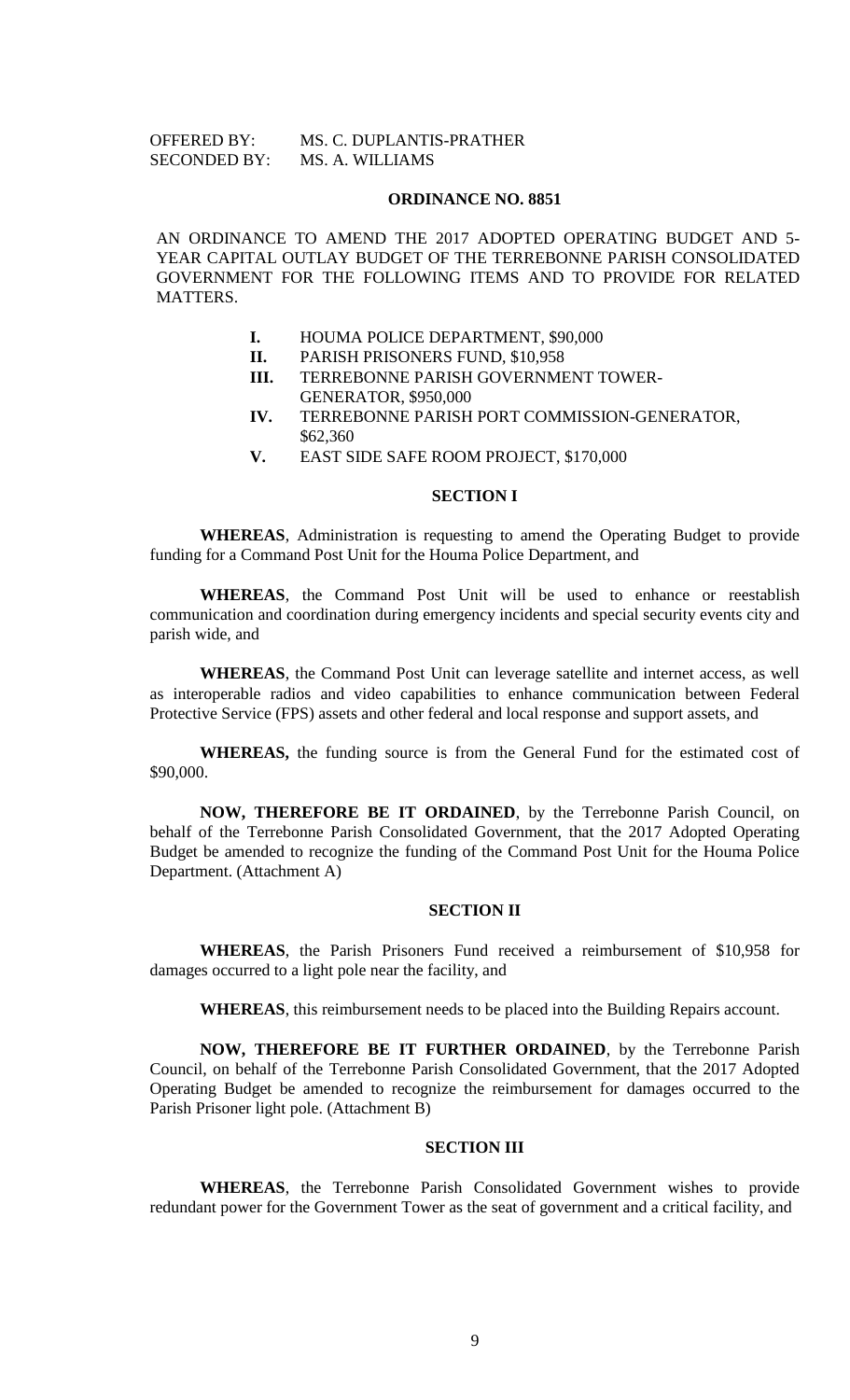**WHEREAS**, the Parish has been advised via letter dated March 1, 2017 from the Governor's Office of Homeland Security and Emergency Preparedness (GOHSEP) that the generator has been funded under the GOHSEP Statewide Generator 5% Initiative program under the Hazard Mitigation Grant Program 1786-022-0002, Project #128 funded by the Federal Emergency Management Agency (FEMA) was approved by FEMA February 28, 2017; and

**WHEREAS**, the grant makes available \$712,500 in federal funds as follows:

| Federal Share (75%)                               | Government Tower \$712,500 |  |
|---------------------------------------------------|----------------------------|--|
| Nonfederal Share (25%) Government Tower \$237,500 |                            |  |
| <b>Total Project Award:</b>                       | Government Tower \$950,000 |  |

**WHEREAS**, the Government Tower funding will be acquired from the P/W Drainage Construction Fund (General Fund) for \$237,500, and

**NOW, THEREFORE BE IT FURTHER ORDAINED**, by the Terrebonne Parish Council, on behalf of the Terrebonne Parish Consolidated Government, that the 2017 Adopted Operating Budget and 5-Year Capital Outlay Budget of the Terrebonne Parish Consolidated Government be amended for the Government Tower and Port Commission Generator Projects. (Attachment C)

#### **SECTION IV**

**WHEREAS**, the Terrebonne Parish Consolidated Government wishes to provide redundant power for the Terrebonne Parish Port Commission as a critical facility, and

**WHEREAS**, the Parish has been advised via letter dated March 1, 2017 from the Governor's Office of Homeland Security and Emergency Preparedness (GOHSEP) that the generator has been funded under the GOHSEP Statewide Generator 5% Initiative program under the Hazard Mitigation Grant Program 1786-022-0002, Project #128 funded by the Federal Emergency Management Agency (FEMA) was approved by FEMA February 28, 2017; and

**WHEREAS**, the grant makes available \$46,770 in federal funds as follows:

| Federal Share (75%)         | Port Commission \$46,770 |  |
|-----------------------------|--------------------------|--|
| Nonfederal Share (25%)      | Port Commission \$15,590 |  |
| <b>Total Project Award:</b> | Port Commission \$62,360 |  |

**WHEREAS**, the Port has committed to provide the nonfederal share for \$15,590, and

**NOW, THEREFORE BE IT FURTHER ORDAINED**, by the Terrebonne Parish Council, on behalf of the Terrebonne Parish Consolidated Government, that the 2017 Adopted Operating Budget and 5-Year Capital Outlay Budget of the Terrebonne Parish Consolidated Government be amended for the Government Tower and Port Commission Generator Projects. (Attachment D)

# **SECTION V**

**WHEREAS**, Administration is requesting to amend the 5-Year Capital Budget to provide funding for the East Side Safe Room Project, and

**WHEREAS**, the funding source is from the P/W Drainage Construction (General Fund) for \$170,000.

**NOW, THEREFORE BE IT FURTHER ORDAINED**, by the Terrebonne Parish Council, on behalf of the Terrebonne Parish Consolidated Government, that the 2017 Adopted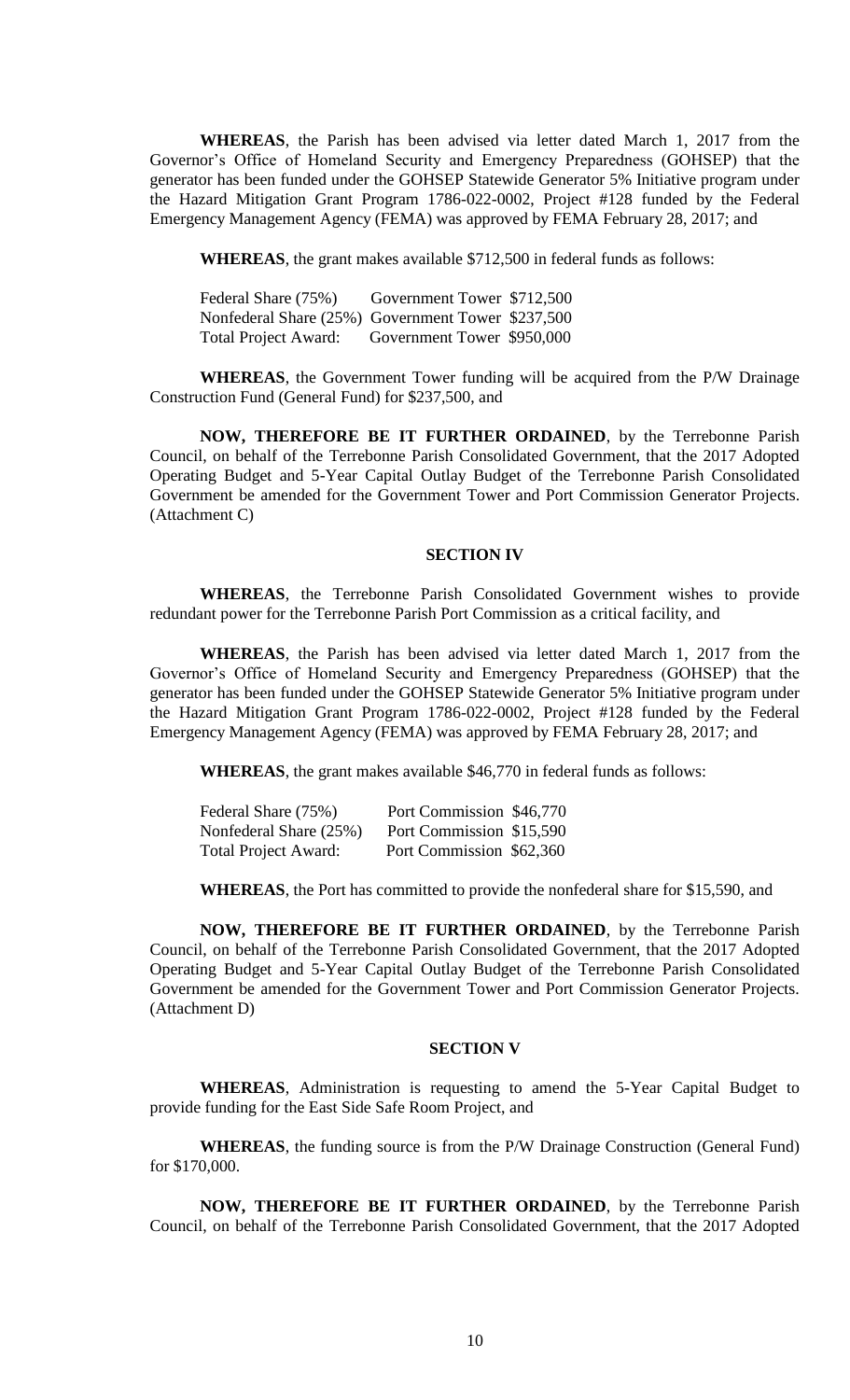Operating Budget and 5-Year Capital Outlay Budget of the Terrebonne Parish Consolidated Government be amended for the East Side Safe Room Project (Attachment E)

# **SECTION VI**

If any word, clause, phrase, section or other portion of this ordinance shall be declared null, void, invalid, illegal, or unconstitutional, the remaining words, clauses, phrases, sections and other portions of this ordinance shall remain in full force and effect, the provisions of this ordinance hereby being declared to be severable.

### **SECTION VII**

This ordinance shall become effective upon approval by the Parish President or as otherwise provided in Section 2-13(b) of the Home Rule Charter for a Consolidated Government for Terrebonne Parish, whichever occurs sooner.

This ordinance, having been introduced and laid on the table for at least two weeks, was voted upon as follows:

THERE WAS RECORDED: YEAS: D.J. Guidry, S. Trosclair, A. Williams, G. Michel, S. Dryden, C. Duplantis-Prather, D.W. Guidry, Sr. and A. Marmande. NAYS: None. NOT VOTING: None. ABSTAINING: None. ABSENT: J. Navy. The Chairman declared the ordinance adopted on this, the 14th day June 2017.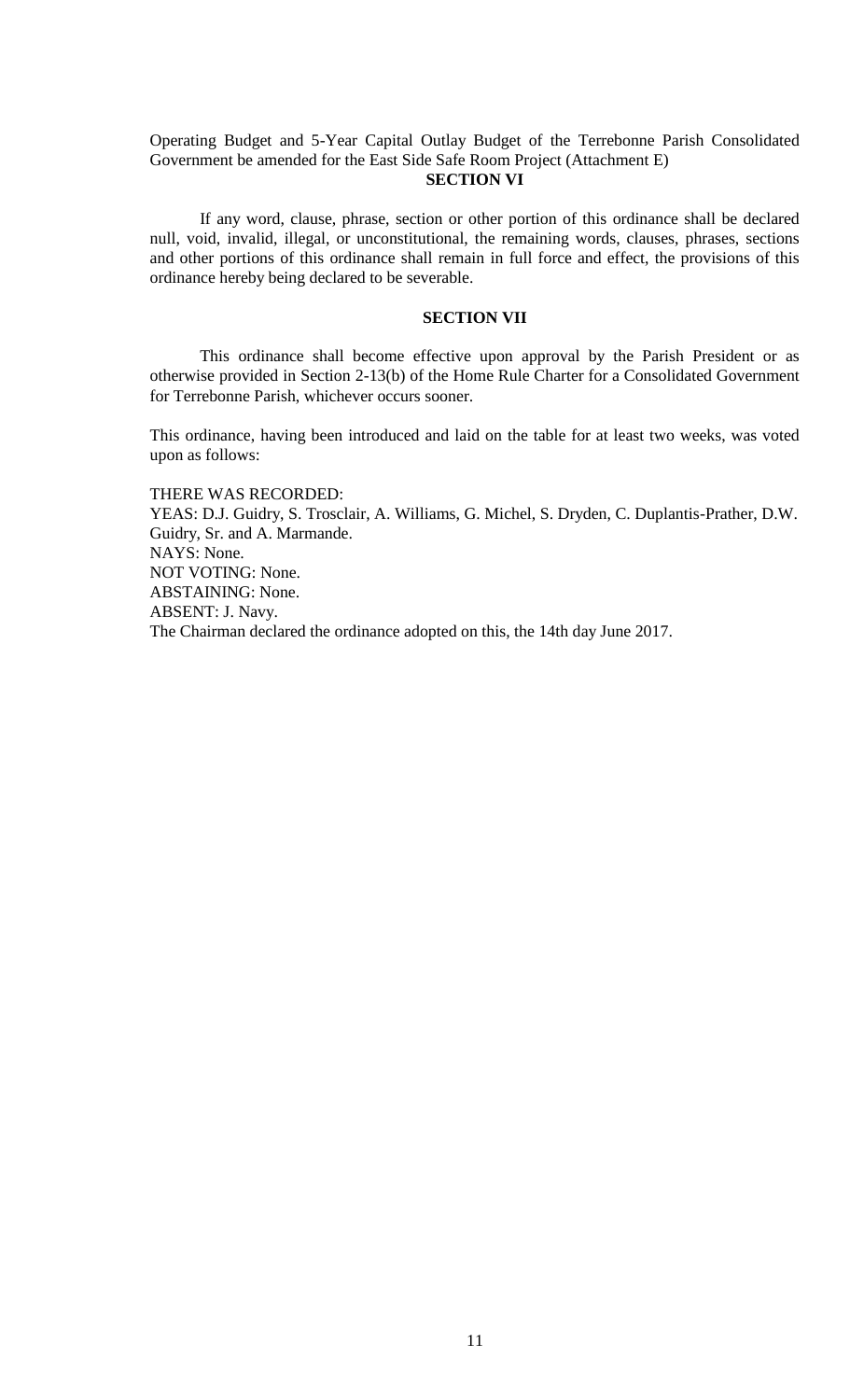# **ATTACHMENT A - Houma Police Department**

|                                   |                | 2017          |               |
|-----------------------------------|----------------|---------------|---------------|
|                                   | <b>Adopted</b> | <b>Change</b> | Amended       |
|                                   |                |               |               |
| Motor Vehicles                    | 44.690         | 90,000        | 134.690       |
| <b>Transfer from General Fund</b> | 2,204,884      | (90,000)      | 2,114,884     |
| Transfer to Public Safety Fund    | (2, 204, 884)  | 90,000        | (2, 114, 884) |
| Fund balance (decrease)           | n/a            | (90,000)      | n/a           |

# **ATTACHMENT B - Parish Prisoners**

|                              |                 | 2017          |           |
|------------------------------|-----------------|---------------|-----------|
|                              | <b>Adopted</b>  | <b>Change</b> | Amended   |
|                              |                 |               |           |
| Compensation Property Damage | $\qquad \qquad$ | (10, 958)     | (10, 958) |
| <b>Building Repairs</b>      | 80,000          | 10,958        | 90,958    |

# **ATTACHMENT C - Government Tower Generator**

|                                      |                | 2017          |            |
|--------------------------------------|----------------|---------------|------------|
|                                      | <b>Adopted</b> | <b>Change</b> | Amended    |
|                                      |                |               |            |
| <b>Govt Tower Generator</b>          |                | 950,000       | 950,000    |
| GOHSEP Generator 1786-22-02          |                | (712, 500)    | (712, 500) |
| Transfer from P/W Drainage Constr    | (534,307)      | (237, 500)    | (771, 807) |
| Transfer to Capital Projects Control | 534,307        | 237,500       | 771,807    |
| Upper Little Caillou Pump Station    | 5,895,530      | (237, 500)    | 5,658,030  |

# **ATTACHMENT D - Port Commission Generator**

|                             |                | 2017          |            |
|-----------------------------|----------------|---------------|------------|
|                             | <b>Adopted</b> | <b>Change</b> | Amended    |
|                             |                |               |            |
| GOHSEP Generator 1786       |                | 62,360        | 62,360     |
| GOHSEP Generator 1786-22-02 | (712,500)      | (62, 360)     | (774, 860) |

# **ATTACHMENT E - East Side Safe Room**

|                                            |                | 2017          |            |
|--------------------------------------------|----------------|---------------|------------|
|                                            | <b>Adopted</b> | <b>Change</b> | Amended    |
|                                            |                |               |            |
| East Side Safe Room                        | 939.868        | 170,000       | 1,109,868  |
| Transfer from P/IW Drainage Constr         | (534, 307)     | (170,000)     | (704, 307) |
| <b>Transfer to Capital Project Control</b> | 534,307        | 170,000       | 704,307    |
| Upper Little Caillou Pump Station          | 5,658,030      | (170,000)     | 5,488,030  |

F. A proposed ordinance to adopt the 2017 Millage Rates for the Parish Property Taxes:

Road Lighting District No. 3A - Maintenance: 2.50 Mills Road Lighting District No. 7 - Maintenance: 3.50 Mills

There were no comments from the public on the proposed ordinance.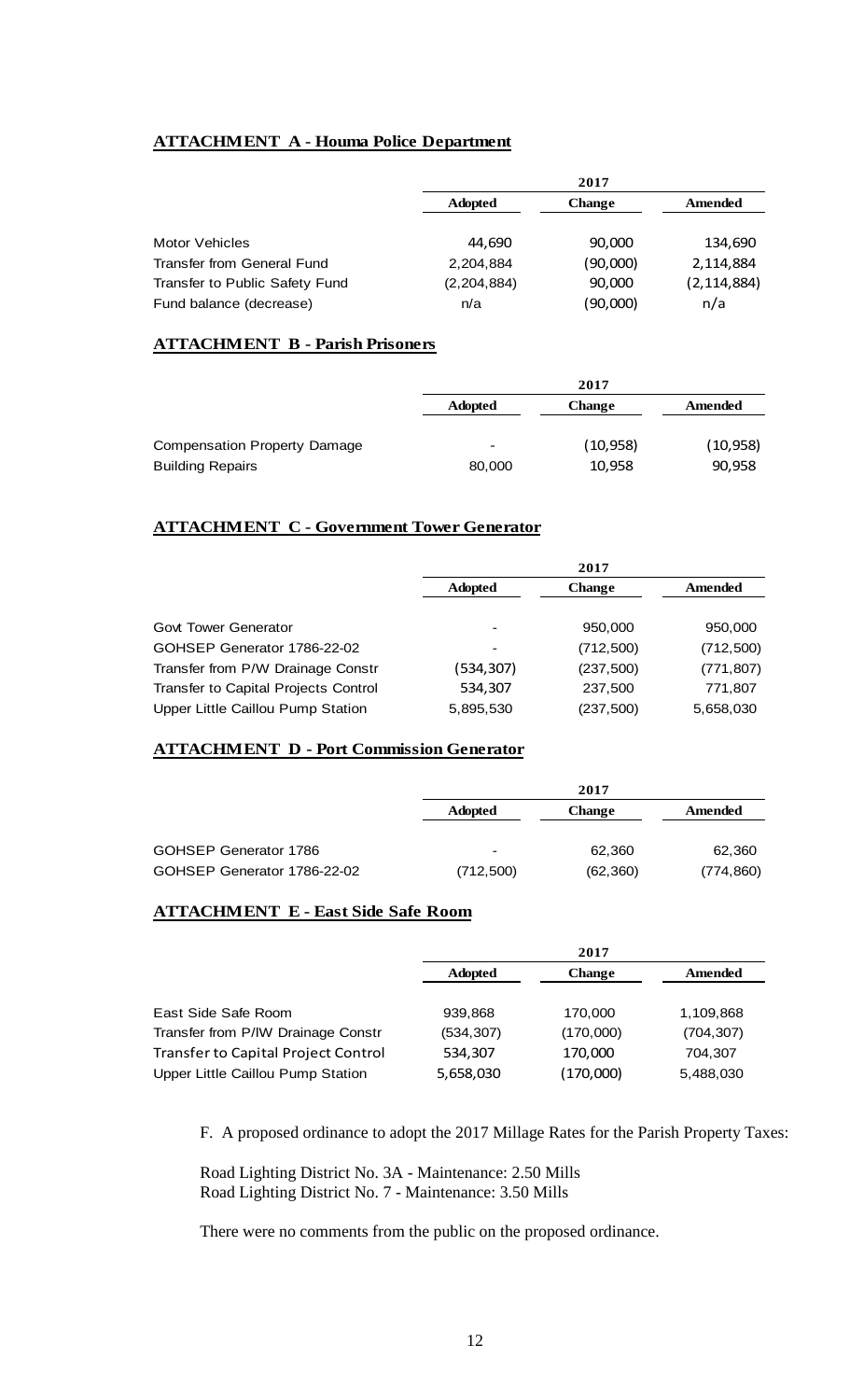Mr. G. Michel moved, seconded by Mr. D. W. Guidry, Sr., "THAT the Council close the aforementioned public hearing and convene back to the Regular Order of Business."

The Chairman called for a vote on the motion offered by Mr. G. Michel. THERE WAS RECORDED: YEAS: D. J. Guidry, S. Trosclair, A. Williams, G. Michel, S. Dryden, C. Duplantis-Prather, D. W. Guidry, Sr., and A. Marmande. NAYS: None. ABSENT: J. Navy. The Chairman declared the motion adopted.

OFFERED BY: MS. A. WILLIAMS SECONDED BY: MR. D.W. GUIDRY, SR.

### **ORDINANCE NO. 8852**

**BE IT ORDAINED**, that the following millages are hereby levied on the 2017 tax roll on all property subject to taxation by the Terrebonne Parish Consolidated Government:

#### **MILLAGES**

Road Lighting District No. 3A – Maintenance: 2.50 Mills Road Lighting District No. 7 – Maintenance: 3.50 Mills

**BE IT FURTHER ORDAINED** that the proper administrative officials of the Parish of Terrebonne, State of Louisiana, be and they are hereby empowered, authorized, and directed to spread said taxes, as hereinabove set forth, upon the assessment roll of said Parish for the year 2017, and to make the collection of the taxes imposed for and on behalf of the taxing authority, according to law, and that the taxes herein levied shall become a permanent lien and privilege on all property subject to taxation as herein set forth, and collection thereof shall be enforceable in the manner provided by law.

The foregoing ordinance was read in full, the roll was called on the adoption thereof, and the ordinance was adopted by the following votes:

This ordinance, having been introduced and laid on the table for at least two weeks, was voted upon as follows:

THERE WAS RECORDED: YEAS: D.J. Guidry, S. Trosclair, A. Williams, G. Michel, S. Dryden, C. Duplantis-Prather, D.W. Guidry, Sr. and A. Marmande. NAYS: None. NOT VOTING: None. ABSTAINING: None. ABSENT: J. Navy. The Chairman declared the ordinance adopted on this, the 14th day June 2017.

Ms. Lucretia McBride, Houma resident, spoke to the Council relative to the "Wayne Anderson and Jennifer Anderson litigation / settlement - the modified and forged engagement letter of Assistant Parish Attorney Joseph L. Waitz III." Ms. McBride gave a brief history of researched material related to the court case and addressed the Parish Attorney to provide a comment on the date printed for a given item.

Mr. Julius Hebert, Parish Attorney, said that if her questions were related to any litigation that has been passed, he would not answer those questions.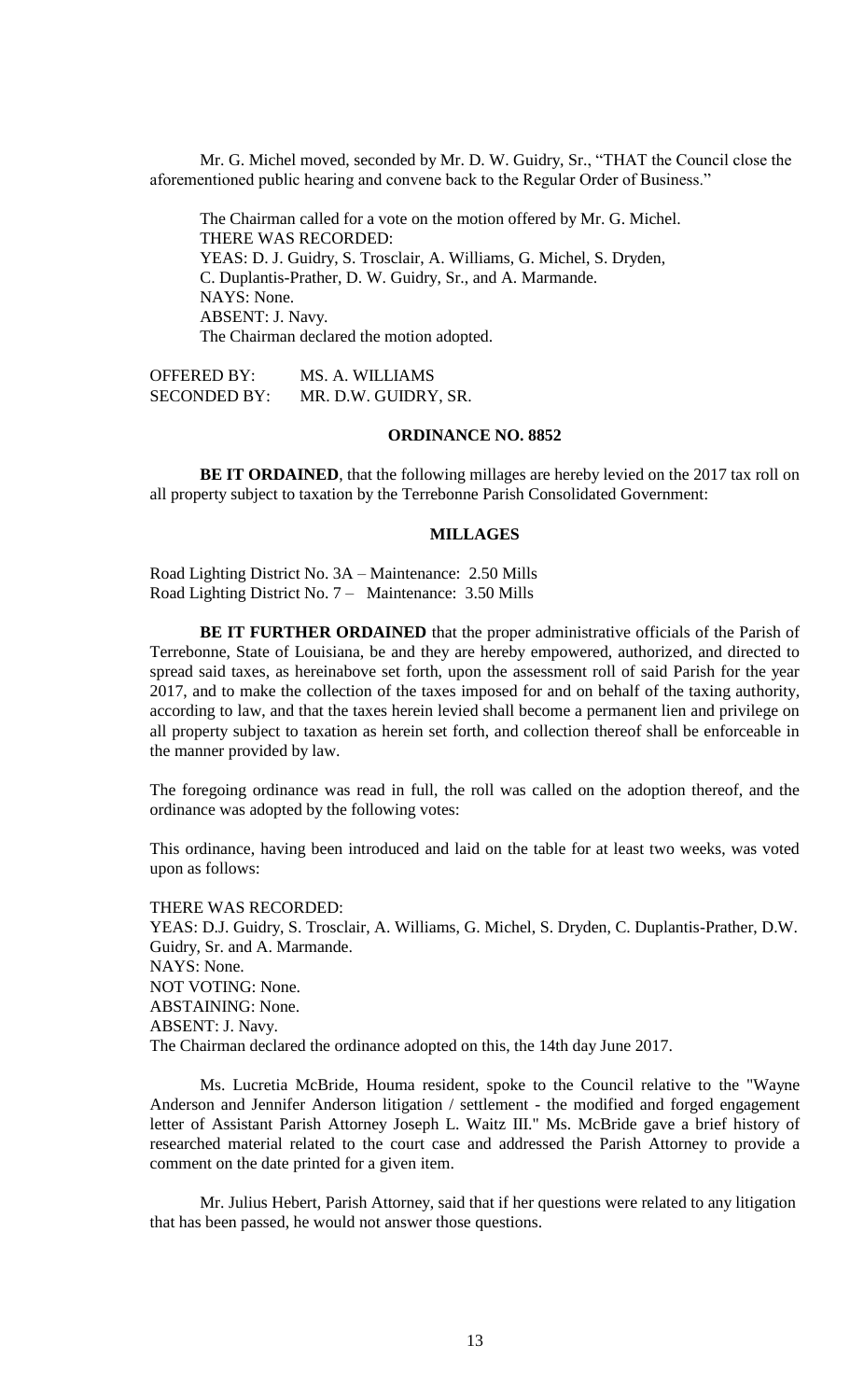The Chairman called for a report on the Budget and Finance Committee meeting held on 06/12/17, whereupon the Committee Chairwoman, noting ratification of minutes calls public hearings on June 28, 2017 at 6:30 p.m., rendered the following:

#### **BUDGET & FINANCE COMMITTEE**

## **JUNE 12, 2017**

The Chairwoman, Arlanda Williams, called the Budget & Finance Committee meeting to order at 5:34 p.m. in the Terrebonne Parish Council Meeting Room with an Invocation offered by Committee member C. Duplantis-Prather and the Pledge of Allegiance led by Committee member S. Trosclair. Upon roll call, Committee Members recorded as present were: D. J. Guidry, S. Trosclair, A. Williams, G. Michel, S. Dryden, C. Duplantis-Prather, D. W. Guidry, Sr. and A. Marmande. Committee member J. Navy was recorded as absent. A quorum was declared present.

The Chairwoman read aloud a memo from Committee member J. Navy explaining that his absence from tonight's proceeding is due to a previously scheduled family commitment.

Ms. C. Duplantis-Prather moved, seconded by Mr. S. Trosclair, "THAT, the Budget and Finance Committee approve the co-sponsorship of the Rotary Club of Downtown Houma's Scavenger Hunt on Saturday, June 17, 2017 in Downtown Houma."

The Chairwoman called for the vote on the motion offered by Ms. C. Duplantis-Prather. THERE WAS RECORDED: YEAS: D. J. Guidry, S. Trosclair, A. Williams, G. Michel, S. Dryden, C. Duplantis-Prather , D. W. Guidry, Sr. and A. Marmande. NAYS: None. ABSENT: J. Navy. The Chairwoman declared the motion adopted.

OFFERED BY: MR. D. J. GUIDRY SECONDED BY: MR. S. TROSCLAIR

### **RESOLUTION NO. 17-184**

**WHEREAS,** on August 15, 2008 the Terrebonne Parish Council adopted Ordinance No. 7497 declaring the following described property adjudicated to the Terrebonne Parish Consolidated Government, with an owner of record as Albertha Williams Carter, as surplus:

ON THE LEFT DESCENDING BANK OF BAYOU LITTLE CAILLOU. LOT MEASURING 50' X 96' ON LANE BEGINNING 558' FROM PUBLIC ROAD. CB 1198/297. (Parcel # 61259) (117 Trellis Avenue), and

**WHEREAS,** on May 1, 2017 bids were received electronically via Central Auction House by the Terrebonne Parish Consolidated Government for Bid No. 10-S/P-40 (Re-Bid) Surplus Sale of Adjudicated Property Located at 117 Trellis Avenue (100%) (Parcel# 61259), and

**WHEREAS**, after careful review by Parish Administration it has been determined that the highest bid received is that of Kenneth Williams in the amount of Two Thousand One Hundred Dollars (\$2,100.00) plus the 5% website transaction fee of One Hundred Five Dollars (\$105.00) for a total of Two Thousand Two Hundred Five Dollars (\$2,205.00) and that the bid should be accepted as per attached bid forms and pursuant to all the terms and conditions as stated in Ordinance 7497, and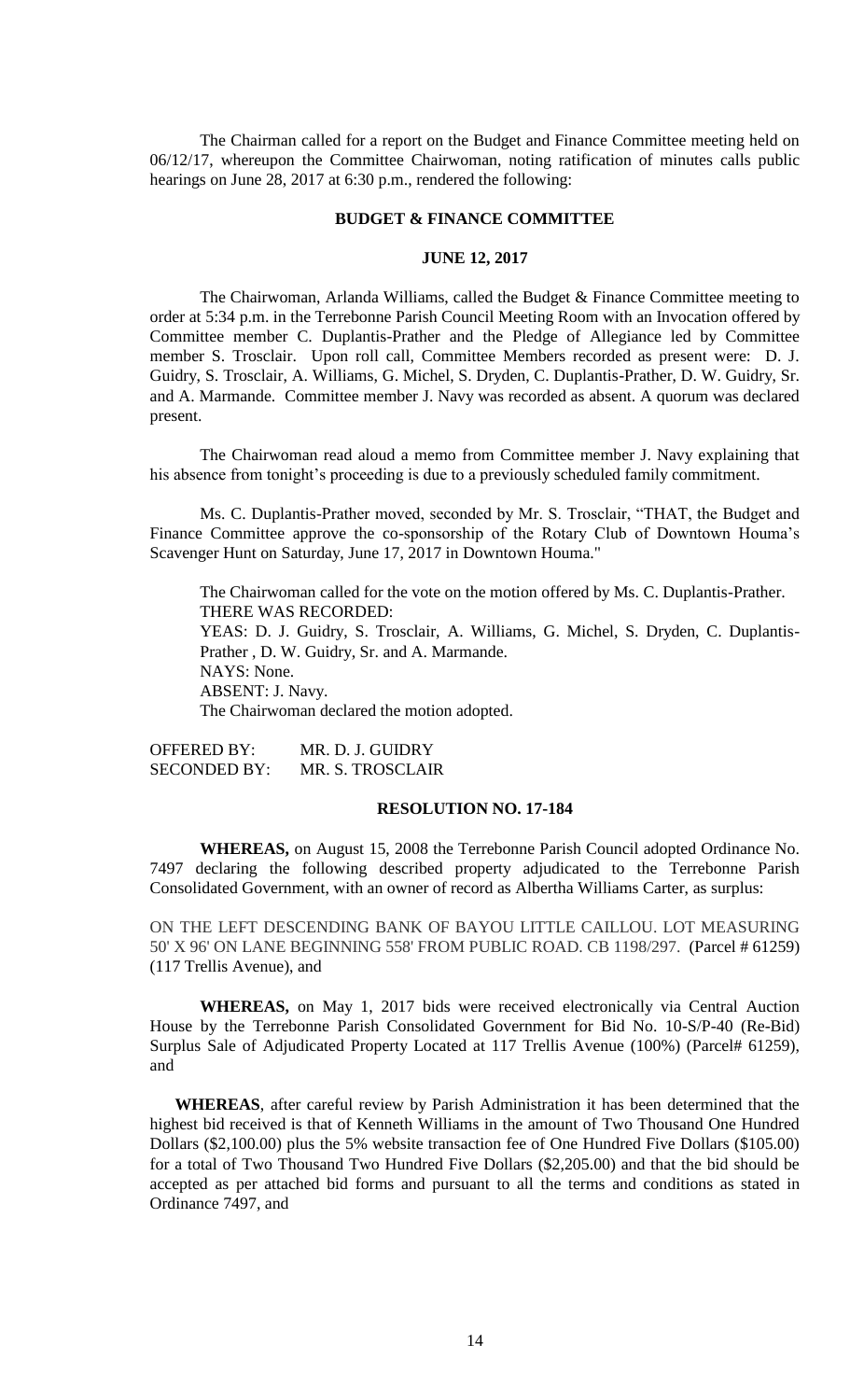**WHEREAS**, the Parish Administration has recommended the acceptance of the aforementioned bid for Bid No. 10-S/P-40 (Re-Bid) Surplus Sale of Adjudicated Property Located at 117 Trellis Avenue (100%) (Parcel# 61259) as described in attached hereto and made a part hereof.

**NOW, THEREFORE BE IT RESOLVED** by Terrebonne Parish Council (Budget and Finance Committee), on behalf of the Terrebonne Parish Consolidated Government, that the recommendation of the Parish Administration is approved and the bid of Dean Neil is accepted as per attached bid forms and pursuant to all the terms and conditions as stated in Ordinance 7497.

## **THERE WAS RECORDED:**

YEAS: D. J. Guidry, S. Trosclair, A. Williams, G. Michel, S. Dryden, C. Duplantis-Prather, D. W. Guidry, Sr., and A. Marmande. NAYS: None. ABSTAINING: None. ABSENT: J. Navy. The Chairwoman declared the resolution adopted on this the 12th day of June 2017.

OFFERED BY: MR. S. TROSCLAIR SECONDED BY: MR. D. J. GUIDRY

#### **RESOLUTION NO. 17-185**

**WHEREAS**, on August 16, 2016 the Terrebonne Parish Council adopted Ordinance No. 8757 declaring the following described property adjudicated to the Terrebonne Parish Consolidated Government, with an owner of record as Craig Anthony Rodrigue, as surplus:

LOT 12 BLOCK 2 MONTEGUT HEIGHTS. (Parcel # 31196) (113 Royal Street), and

**WHEREAS**, on May 1, 2017 bids were received electronically via Central Auction House by the Terrebonne Parish Consolidated Government for Bid No. 16-S/P-78 (Re-Bid) Surplus Sale of Adjudicated Property Located at 113 Royal Street (100%) (Parcel# 31196), and

**WHEREAS**, after careful review by Parish Administration it has been determined that the highest bid received is that of Dean Neil in the amount of One Thousand Eight Hundred Sixty-Six and 67/100 Dollars (\$1,866.67) plus the 5% website transaction fee of Ninety-Three and 33/100 Dollars (\$93.33) for a total of One Thousand Nine Hundred Sixty Dollars (\$1,960.00) and that the bid should be accepted as per attached bid forms and pursuant to all the terms and conditions as stated in Ordinance 8757, and

**WHEREAS**, the Parish Administration has recommended the acceptance of the aforementioned bid for Bid No. 16-S/P-78 (Re-Bid) Surplus Sale of Adjudicated Property Located at 113 Royal Street (100%) (Parcel# 31196) as described in attached hereto and made a part hereof.

**NOW, THEREFORE BE IT RESOLVED** by Terrebonne Parish Council (Budget and Finance Committee), on behalf of the Terrebonne Parish Consolidated Government, that the recommendation of the Parish Administration is approved and the bid of Dean Neil is accepted as per attached bid forms and pursuant to all the terms and conditions as stated in Ordinance 8757.

#### **THERE WAS RECORDED:**

YEAS: D. J. Guidry, S. Trosclair, A. Williams, G. Michel, S. Dryden, C. Duplantis-Prather, D. W. Guidry, Sr., and A. Marmande. NAYS: None.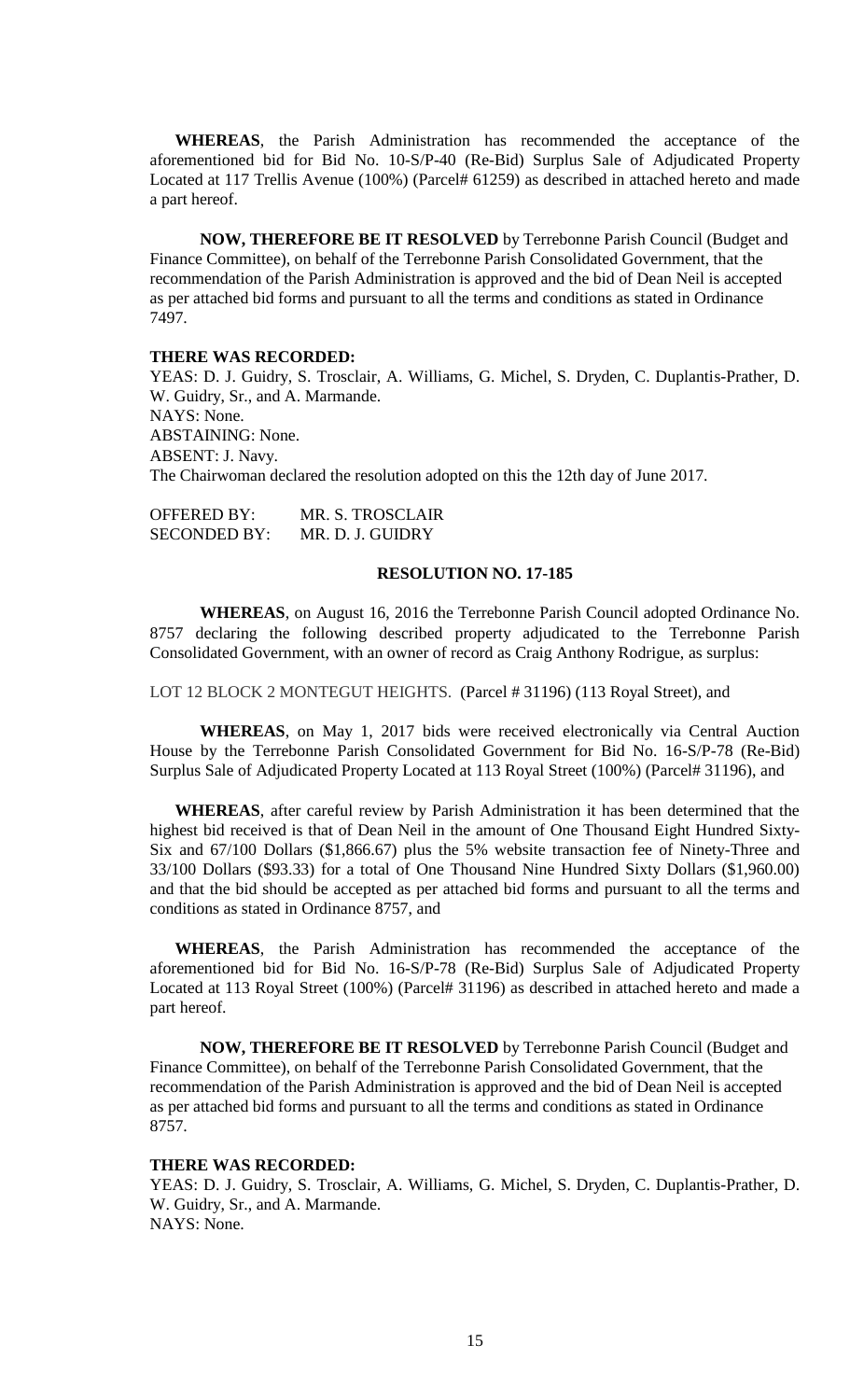ABSTAINING: None. ABSENT: J. Navy. The Chairwoman declared the resolution adopted on this the 12th day of June 2017.

OFFERED BY: MS. C. DUPLANTIS-PRATHER SECONDED BY: MR. D. W. GUIDRY, SR.

# **RESOLUTION NO. 17-186**

**WHEREAS**, on August 29, 2011 the Terrebonne Parish Council adopted Ordinance No. 8050 declaring the following described property owned by Terrebonne Parish Consolidated Government (formerly electrical substation) as surplus:

LOT 7 BLOCK 2 DAVIDSON SUBD. ALSO RIGHT OF INGRESS AND EGRESS THROUGH SOUTHERN 15' OF LOT 6 BLOCK 2. ALSO SOUTHERNMOST 8' OF BLOCK 1 DAVIDSON SUBD. CB 231/236 (PARCEL # 41974) (DUNN STREET), and,

**WHEREAS**, on May 1, 2017 bids were received by the Terrebonne Parish Consolidated Government for Bid No. 11-S/P-48 (Re-Bid) Surplus Sale of Parish Owned Property Located at Dunn Street (100%) (Parcel # 41974), and

**WHEREAS**, after careful review by Parish Administration it has been determined that the highest bid received is that of **Merlin Lirette** in the amount of **Eleven Thousand Five Hundred Dollars (\$11,500.00)** and that the bid should be accepted as per attached bid documents and pursuant to all the terms and conditions as stated in Ordinance 8050, and

**WHEREAS**, the Parish Administration has recommended the acceptance of the aforementioned bid per attached bid documents.

**NOW, THEREFORE BE IT RESOLVED** by Terrebonne Parish Council (Budget and Finance Committee), on behalf of the Terrebonne Parish Consolidated Government, that the recommendation of the Parish Administration is approved and the bid of **Merlin Lirette** is accepted as per attached bid documents and pursuant to all the terms and conditions as stated in Ordinance 8050.

## **THERE WAS RECORDED:**

YEAS: D. J. Guidry, S. Trosclair, A. Williams, G. Michel, S. Dryden, C. Duplantis-Prather, D. W. Guidry, Sr., and A. Marmande. NAYS: None. ABSTAINING: None. ABSENT: J. Navy. The Chairwoman declared the resolution adopted on this the 12th day of June 2017.

OFFERED BY: MR. G. MICHEL SECONDED BY: MS. C. DUPLANTIS-PRATHER

# **RESOLUTION NO. 17-187**

**WHEREAS**, on November 14, 2014, an agreement was signed by the Terrebonne Parish Consolidated Government for Ambulance Transportation Service in conjunction with the medical and transportation services provided at the Terrebonne Parish Criminal Justice Complex, and

**WHEREAS**, Acadian Ambulance Service, Inc. has requested that TPCG exercise the option to renew the existing Ambulance and Transportation Service Agreement for one (1) year, and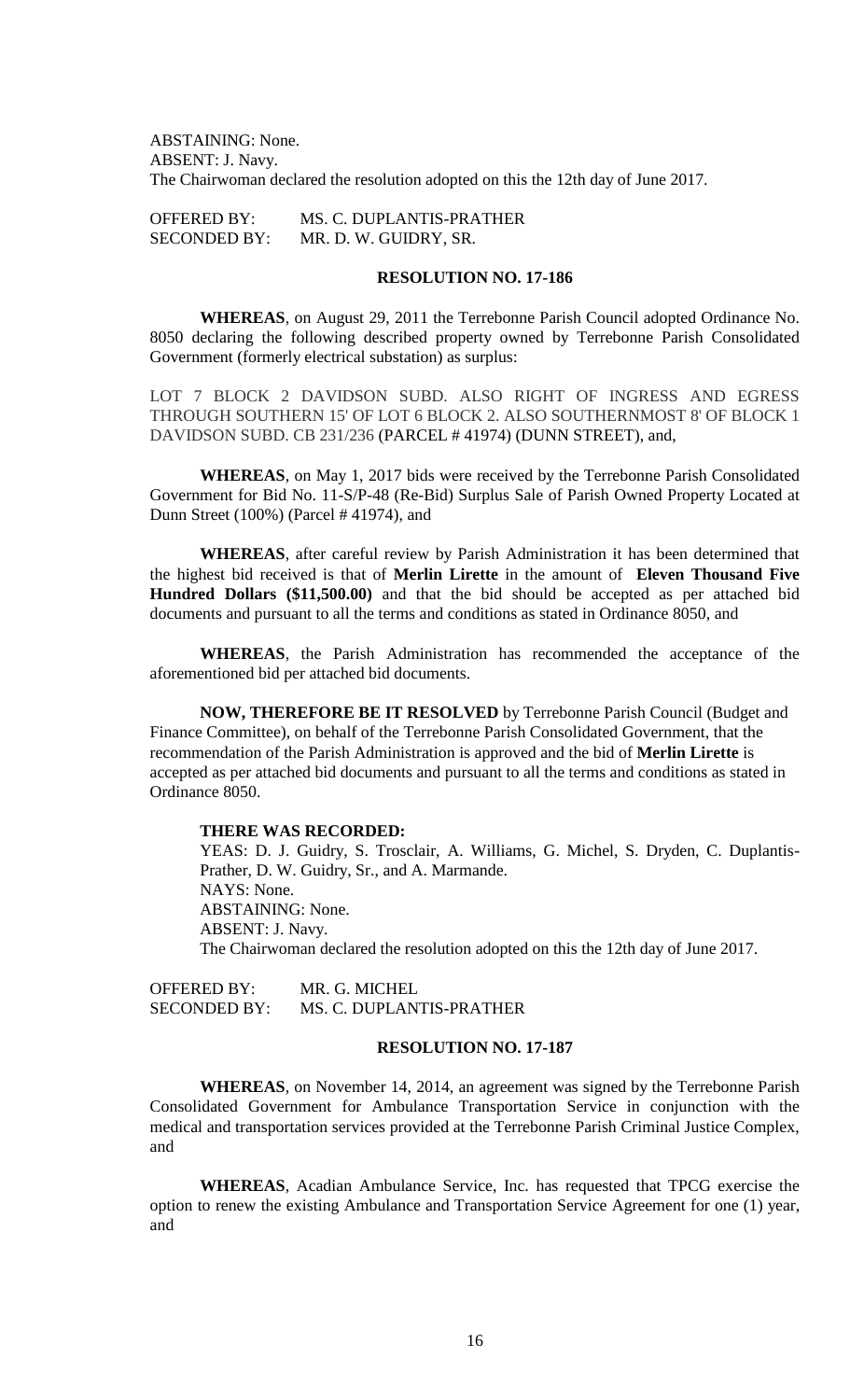**WHEREAS**, this renewal would be for the period of January 1, 2017 through December 31, 2017, and

**WHEREAS**, the Parish Administration recommends that the contract be extended until December 31, 2017, and

**NOW, THEREFORE BE IT RESOLVED** by the Terrebonne Parish Council, on behalf of the Terrebonne Parish Consolidated Government, that the recommendation of Parish Administration be approved and that the contract agreement with Acadian Ambulance Service, Inc. be extended for an additional twelve (12) months as allowed in the original contract for year 2017.

#### **THERE WAS RECORDED:**

YEAS: D. J. Guidry, S. Trosclair, A. Williams, G. Michel, S. Dryden, C. Duplantis-Prather, D. W. Guidry, Sr., and A. Marmande. NAYS: None. ABSTAINING: None. ABSENT: J. Navy. The Chairwoman declared the resolution adopted on this the 12th day of June 2017.

Mr. S. Trosclair moved, seconded by Ms. C. Duplantis-Prather, "THAT, the Budget & Finance Committee introduce an ordinance to amend the 2017 Adopted Operating Budget and 5- Year Capital Outlay Budget of the Terrebonne Parish Consolidated Government for the following items and to provide for related matters:

Courthouse Elevator, \$147,427 OCD Hurricane Isaac, \$298,153 LCLE Victims Assistance, \$3,125 2016- LIHEAP-Weatherization, \$2,000 Jeff Drive Paving Project, \$14,000 Falgout Canal Road Levee, \$5,400,000 Government Tower Wind Hardening, \$11,250 Courthouse Annex Wind Hardening, (\$1,603) Civic Center Wind Hardening, (\$245,438) Re-class General Fund Account, Net Effect, -0-

and call a public hearing on said matter on June 28, 2017 at 6:30 p.m."

The Chairwoman called for the vote on the motion offered by Mr. S. Trosclair. THERE WAS RECORDED: YEAS: D. J. Guidry, S. Trosclair, A. Williams, G. Michel, S. Dryden, C. Duplantis-Prather , D. W. Guidry, Sr. and A. Marmande. NAYS: None. ABSENT: J. Navy. The Chairwoman declared the motion adopted.

Upon questioning from Committee member D. J. Guidry, Parish Manager A. Levron explained that the allocation of money for the Falgout Canal Levee is coming from CPRA funding. He stated that the parish previously applied for a grant to construct a water structure on the Reach E levee system; stating that the dedicated funds are being given back to the parish through CDBG funds from CPRA to be given to the Terrebonne Levee Board for the aforementioned project.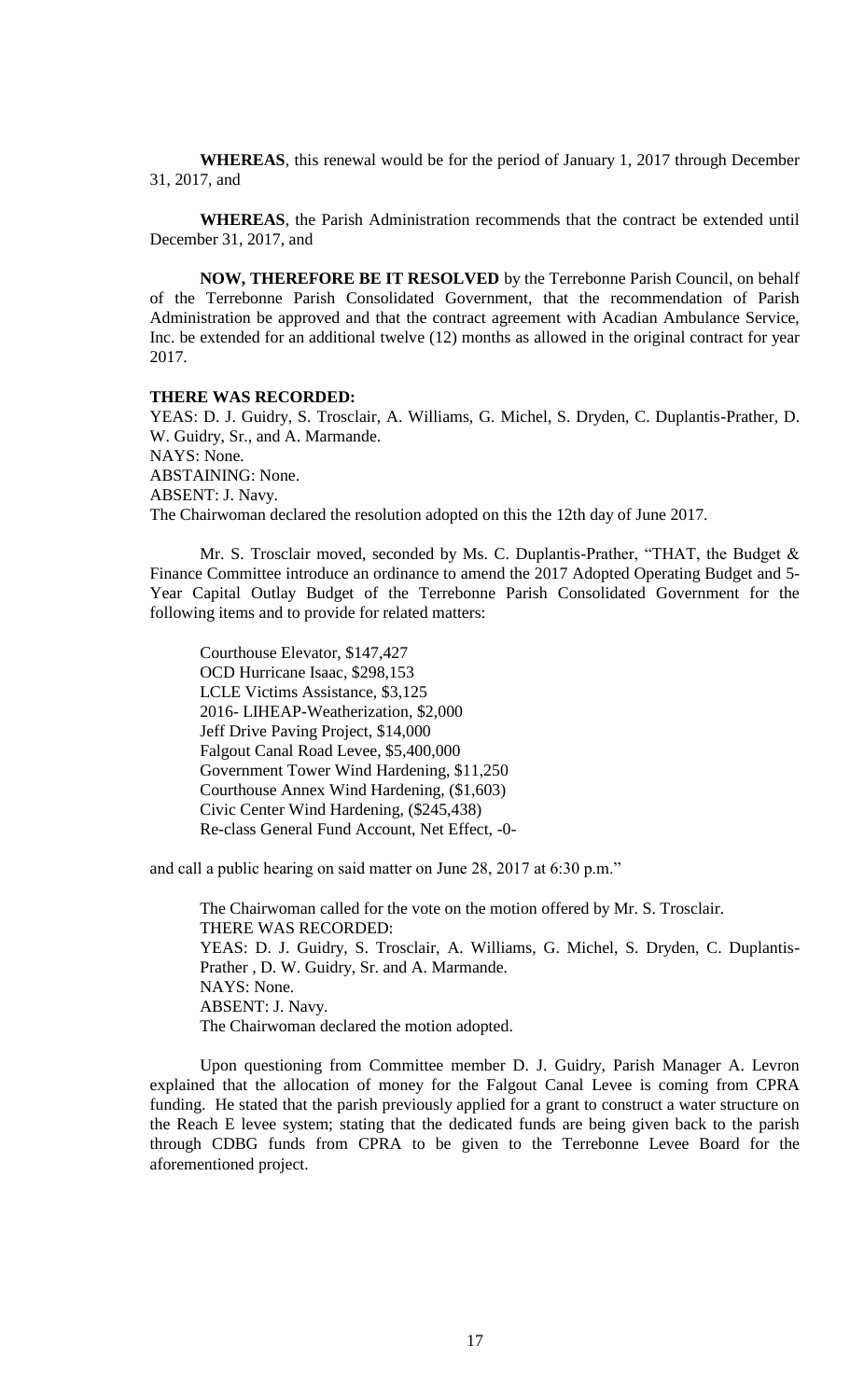# OFFERED BY: MS. C. DUPLANTIS-PRATHER SECONDED BY: MR. G. MICHEL

### **RESOLUTION NO. 17-188**

AUTHORIZING THE PARISH PRESIDENT TO EXTEND FOR ONE YEAR THE INTERGOVERNMENTAL AGREEMENT BETWEEN TERREBONNE PARISH CONSOLIDATED GOVERNMENT AND TERREBONNE PARISH SHERIFF'S OFFICE TO FACILITATE THE DUAL EMPLOYMENT OF THE JAIL MEDICAL ADMINISTRATOR BY BOTH PARTIES, AND TO PROVIDE FOR RELATED MATTERS

**WHEREAS,** LA R.S. 33:1324 and 1324.1, also known as the Local Services Act, provides that any parish or political subdivision of the state may make agreements between or among themselves to engage jointly in the exercise of any power, provided that at least one of the participants to the agreement is authorized under a provision of general or special law to exercise such power, including the joint use of personnel necessary to accomplish the purposes of the agreement; and

**WHEREAS**, under the authority of La. R.S. 15:705 the TPSO is the keeper of the Terrebonne Parish Criminal Justice Complex and is tasked with preserving the peace and apprehending all disturbers thereof, and other public offenders; and

**WHEREAS**, under the authority of La. R.S. 15:703, TPCG maintains a medical staff at the Terrebonne Parish Criminal Justice Complex to conduct daily operations necessary to provide health care services to parish prisoners confined therein; and

**WHEREAS**, by virtue of Resolution No. 16-311 adopted on June 20, 2016, the TPCG approved the assignment to its Medical Staff at the Terrebonne Parish Criminal Justice Complex (hereinafter TPCJC) an employee of the TPSO, who has served as the Medical Administrator for the medical staff at said TPCJC, with specific duties assigned to him by TPCG, including but not limited to, overseeing the daily operations of the medical department at said TPCJC, as well as maintaining all medical records of inmates who are incarcerated at said TPCJC and/or have been incarcerated at said TPCJC, as well as such duties and responsibilities said TPCG deems necessary for the operation of the Medical Department at the TPCJC; and

**NOW THEREFORE, BE IT RESOLVED** by the Terrebonne Parish Council on behalf of Terrebonne Parish Consolidated Government that Parish President Gordon E. Dove is hereby authorized to execute one year extension to the intergovernmental agreement for and on behalf of the Terrebonne Parish Consolidated Government with the Terrebonne Parish Sheriff's Office concerning the assignment of the Medical Administrator at the Criminal Justice Complex, subject to approval by legal counsel for TPCG.

### **THERE WAS RECORDED:**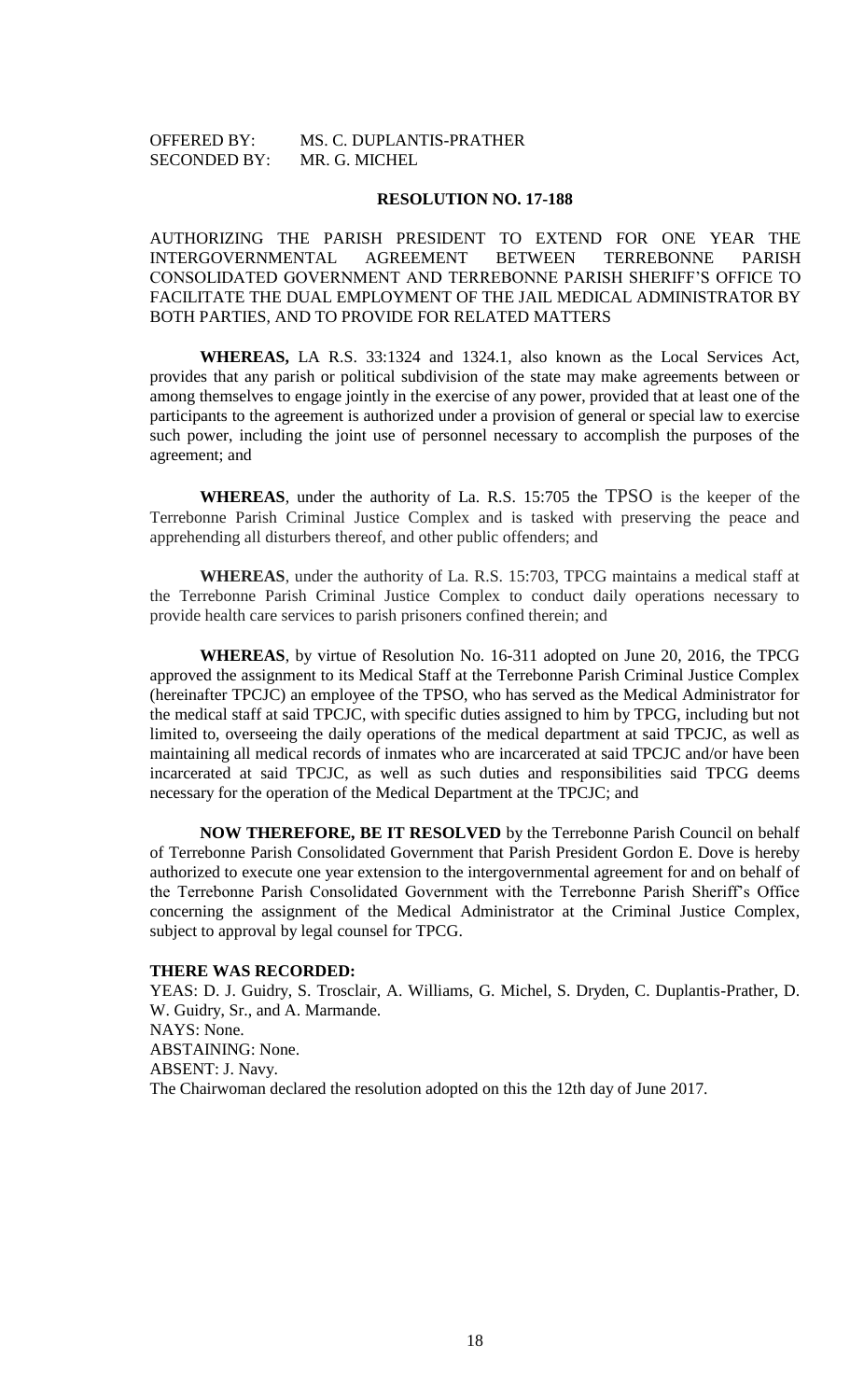# OFFERED BY: MS. C. DUPLANTIS-PRATHER SECONDED BY: MR. D. W. GUIDRY, SR.

#### **RESOLUTION NO. 17-189**

**WHEREAS**, prices were obtained through the Louisiana State Commodity Catalog by the Terrebonne Parish Consolidated Government, Purchasing Division for the purpose of purchasing two  $(2)$   $\frac{1}{2}$  Ton, 2017 Ram 1500 Crew Cab 2WD 6'4" bed for the Utilities Department/Gas Distribution Division, under the State Contract Catalog, and

**WHEREAS**, after careful review by Cary Robichaux, Gas Distribution Superintendant, and Ernest Brown, Utilities Director it has been determined that the price of Fifty Three Thousand, Three Hundred Sixty-one Dollars and Seventy Two Cents (\$53,361.72) for the purchase of two (2) ½ Ton, 2017 Ram 1500 Crew Cab, 2WD, with 6' 4" bed should be accepted as per the State Contract Vehicle Catalog and under the provisions set forth in the Louisiana Revised Statutes Title 39:1710, and

**WHEREAS**, the Parish Administration has recommended the acceptance of the price for the aforementioned vehicle purchase at a cost of Fifty Three Thousand, Three Hundred Sixty-one Dollars and Seventy Two Cents (\$53,361.72) as per the attached forms.

**NOW, THEREFORE BE IT RESOLVED** by the Terrebonne Parish Council (Budget and Finance Committee), on behalf of the Terrebonne Parish Consolidated Government, that the recommendation of the Parish Administration be approved and that the purchase of the vehicles be accepted as per the attached forms.

#### **THERE WAS RECORDED:**

YEAS: D. J. Guidry, S. Trosclair, A. Williams, G. Michel, S. Dryden, C. Duplantis-Prather, D. W. Guidry, Sr., and A. Marmande. NAYS: None. ABSTAINING: None. ABSENT: J. Navy. The Chairwoman declared the resolution adopted on this the 12th day of June 2017.

OFFERED BY: MS. C. DUPLANTIS-PRATHER SECONDED BY: MR. D. W. GUIDRY, SR.

### **RESOLUTION NO. 17-190**

**WHEREAS**, prices were obtained through the Louisiana State Commodity Catalog by the Terrebonne Parish Consolidated Government, Purchasing Division for the purpose of purchasing one (1) 2017 Ram 2500 Crew Cab w/Reading SLU98ASW Service Body for the Utilities Department/Electric Distribution Division, from Southland Dodge under the State Contract Catalog, and

**WHEREAS**, after careful review by Tommy Robichaux, Electric Distribution Superintendent, and Ernest Brown, Utilities Director it has been determined that the purchase of one (1) 2017 Ram 2500 Crew Cab w/Reading SLU98ASW Service Body at a cost of Thirtythree Thousand Nine Hundred Fifty-four Dollars and Twenty-one cents (\$33,954.21) should be accepted as per the State Contract Vehicle Catalog, and

**WHEREAS**, , the Parish Administration has recommended the acceptance of the price for the aforementioned vehicle purchase at a cost of Thirty-three Thousand Nine Hundred Fiftyfour Dollars and Twenty-one cents (\$33,954.21) as per the attached forms.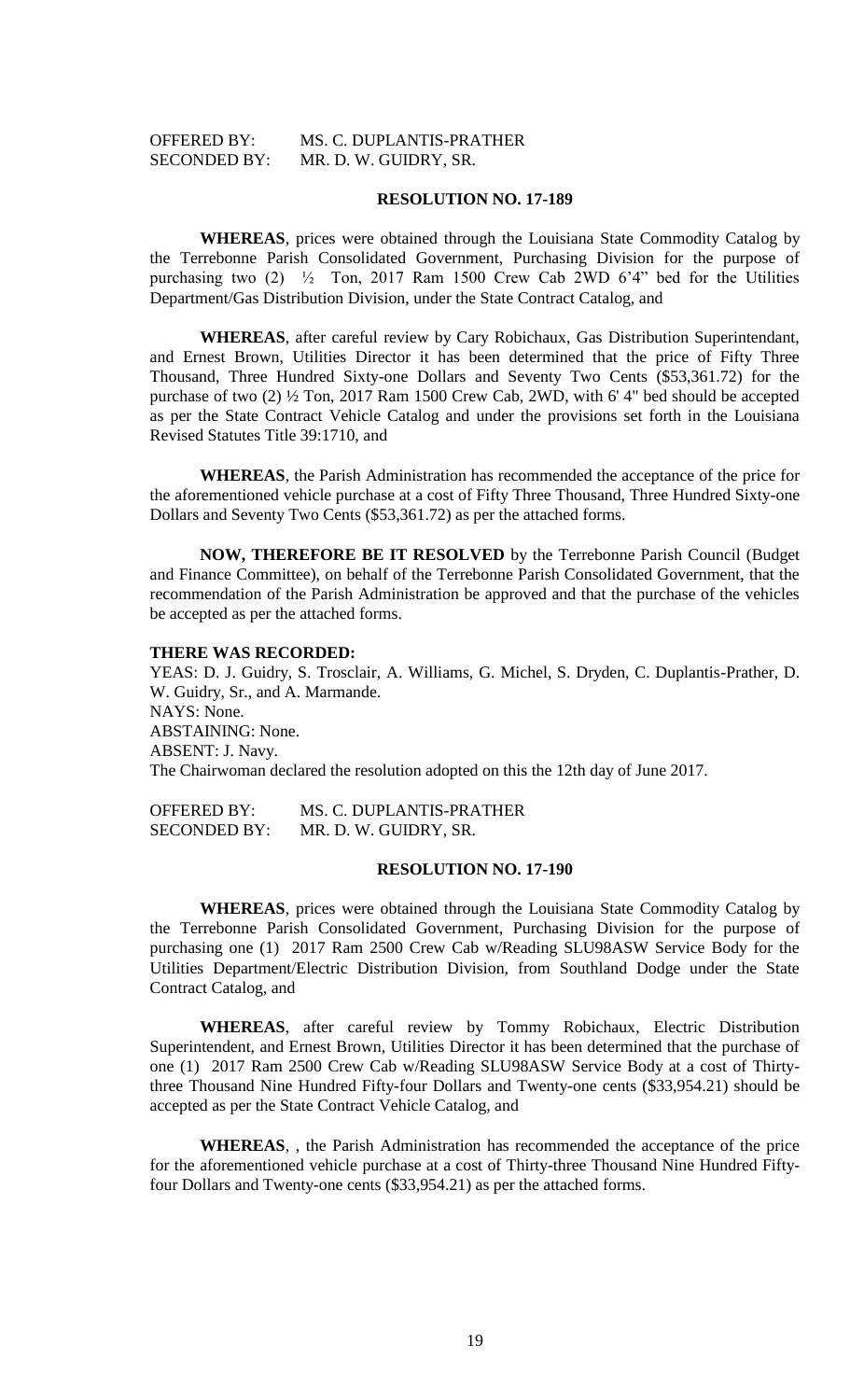**NOW, THEREFORE BE IT RESOLVED** by the Terrebonne Parish Council (Budget and Finance Committee), on behalf of the Terrebonne Parish Consolidated Government, that the recommendation of the Parish Administration be approved and that the purchase of the vehicle be accepted per the attached forms.

## **THERE WAS RECORDED:**

YEAS: D. J. Guidry, S. Trosclair, A. Williams, G. Michel, S. Dryden, C. Duplantis-Prather, D. W. Guidry, Sr., and A. Marmande. NAYS: None. ABSTAINING: None. ABSENT: J. Navy. The Chairwoman declared the resolution adopted on this the 12th day of June 2017.

OFFERED BY: MS. C. DUPLANTIS-PRATHER SECONDED BY: MR. S. DRYDEN

### **RESOLUTION NO. 17-191**

**WHEREAS**, prices were obtained through the Louisiana State Commodity Catalog by the Terrebonne Parish Consolidated Government for the purpose of renewing the Server hardware/software support contract with Dell for the Information Technology Division, Finance Department under the Louisiana State Contract, and

**WHEREAS**, after careful review by the Information Technology Division, it has been determined that the total price of Sixty-one Thousand Seven Hundred Sixty-nine Dollars and Fifty-three Cents (\$61,769.53) from Dell for renewing the Server hardware/software support contract and should be accepted as per the State Contract Catalog, and

**WHEREAS**, the Parish Administration has recommended the acceptance of the price for the aforementioned service at a total cost of Sixty-one Thousand Seven Hundred Sixty-nine Dollars and Fifty-three Cents (\$61,769.53) as per the attached State Purchasing Contract Catalog.

**NOW, THEREFORE BE IT RESOLVED** by the Terrebonne Parish Council (Budget and Finance Committee), on behalf of the Terrebonne Parish Consolidated Government, that the recommendation of the Parish Administration be approved and that the above should be accepted as per the attached forms.

#### **THERE WAS RECORDED:**

YEAS: D. J. Guidry, S. Trosclair, A. Williams, G. Michel, S. Dryden, C. Duplantis-Prather, D. W. Guidry, Sr., and A. Marmande. NAYS: None. ABSTAINING: None. ABSENT: J. Navy. The Chairwoman declared the resolution adopted on this the 12th day of June 2017.

Committee Chairwoman A. Williams congratulated Committee member S. Dryden on his promotion of becoming Terrebonne High School's new principal.

Mr. S. Trosclair moved, seconded by Mr. A. Marmande, "THAT, there being no further business to come before the Budget & Finance Committee, the meeting be adjourned."

The Chairwoman called for the vote on the motion offered by Mr. S. Trosclair. THERE WAS RECORDED: YEAS: D. J. Guidry, S. Trosclair, A. Williams, G. Michel, S. Dryden, C. Duplantis-

Prather, D. W. Guidry, Sr. and A. Marmande.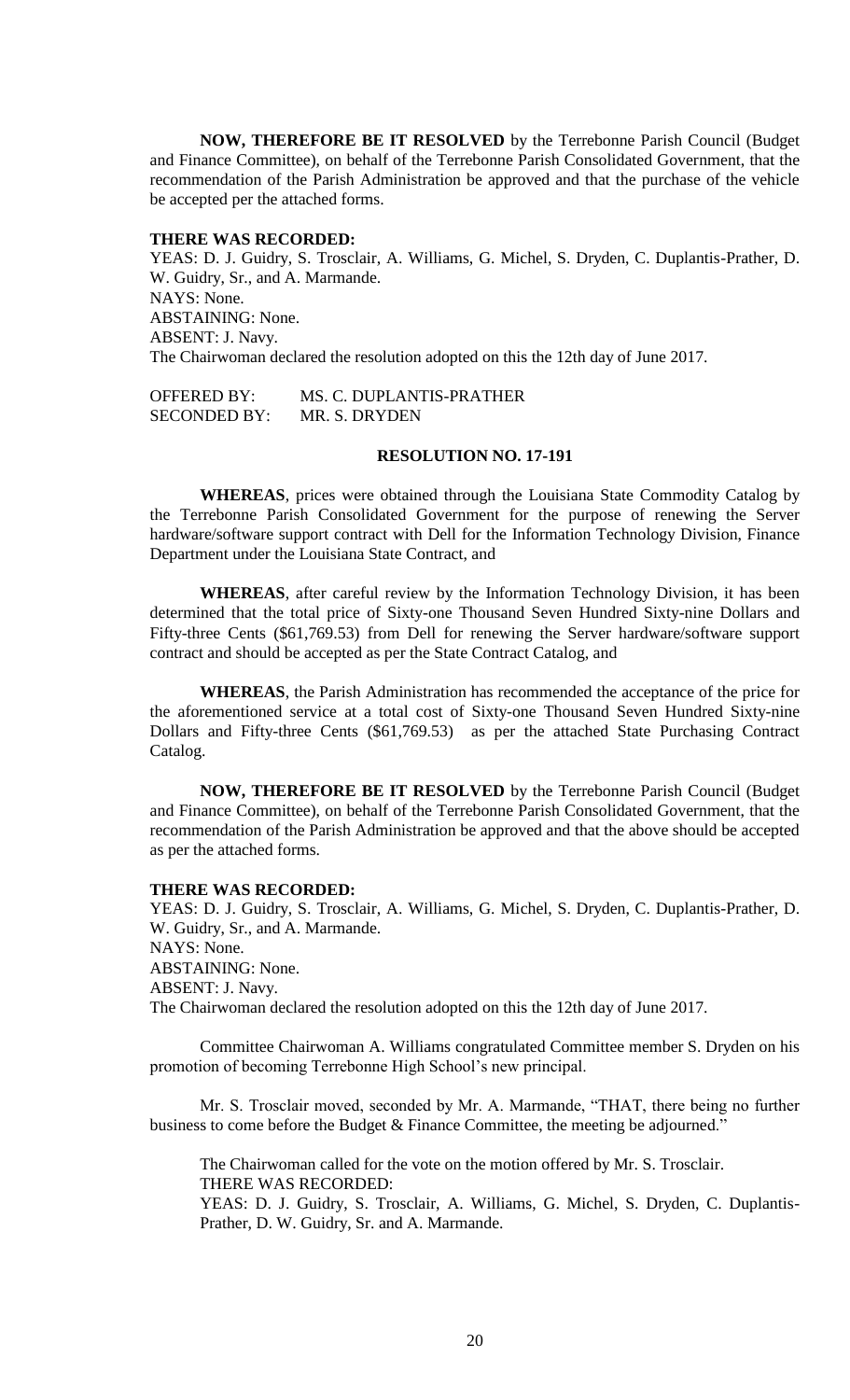NAYS: None.

ABSENT: J. Navy.

The Chairwoman declared the motion adopted and the meeting was adjourned at 5:41 p.m.

Arlanda J. Williams, Chairwoman

Tammy E. Triggs, Minute Clerk

Ms. A. Williams moved, seconded by Ms. C. Duplantis-Prather, "THAT the Council accept and ratify the minutes of the Budget and Finance Committee meeting held on 06/12/17."

The Chairman called for a vote on the motion offered by Ms. A. Williams. THERE WAS RECORDED: YEAS: D. J. Guidry, S. Trosclair, A. Williams, G. Michel, S. Dryden, C. Duplantis-Prather, D. W. Guidry, Sr., and A. Marmande. NAYS: None. ABSENT: J. Navy. The Chairman declared the motion adopted.

The Chairman called for a report on the Public Services Committee meeting held on 06/12/17, whereupon the Committee Chairman, noting ratification of minutes calls public hearings on June 28, 2017 at 6:30 p.m., rendered the following:

# **PUBLIC SERVICES COMMITTEE**

## **JUNE 12, 2017**

The Chairman, Alidore "Al" Marmande, called the Public Services Committee meeting to order at 5:43 p.m. in the Terrebonne Parish Council Meeting Room with an Invocation offered by Committee member S. Dryden and the Pledge of Allegiance led by Committee member D. J. Guidry. Upon roll call, Committee Members recorded as present were: D. J. Guidry, S. Trosclair, A. Williams, G. Michel, S. Dryden, C. Duplantis-Prather, D. W. Guidry, Sr. and A. Marmande. Committee member J. Navy was recorded as absent. A quorum was declared present.

The Chairman read aloud a memo from Committee member J. Navy explaining that his absence from tonight's proceeding was due to a previously scheduled family commitment.

Committee member G. Michel asked that Agenda Item 1 - Discussion and possible action regarding flooding on Bayou Gardens Boulevard, be placed on the agenda because he received numerous calls pertaining to the flooding in this area.

Mr. Henry Richard, a residential developer, addressed the Public Services Committee relative to flooding on Bayou Gardens Boulevard. He explained that flooding has been occurring in this area for approximately fifteen (15) years and it is becoming a major problem for the residents of the surrounding subdivisions. Mr. Richard further explained that as a developer, he elevated the area where he was building homes and "dug" a retention pond so when a rain storm occurs, water can flow from the subdivision into the pond and not flood the streets. He stated that, in his opinion, the parish can build a retention pond to alleviate flooding in this area.

Upon questioning, Parish Manager A. Levron explained that the aforementioned area is at the top of the 1-1B drainage system and previously some screw gates were installed to help alleviate the flow of water when there is a rain storm. Mr. Levron continued that when there is sufficient rain fall, the screw gates are closed. He further explained that there are no recent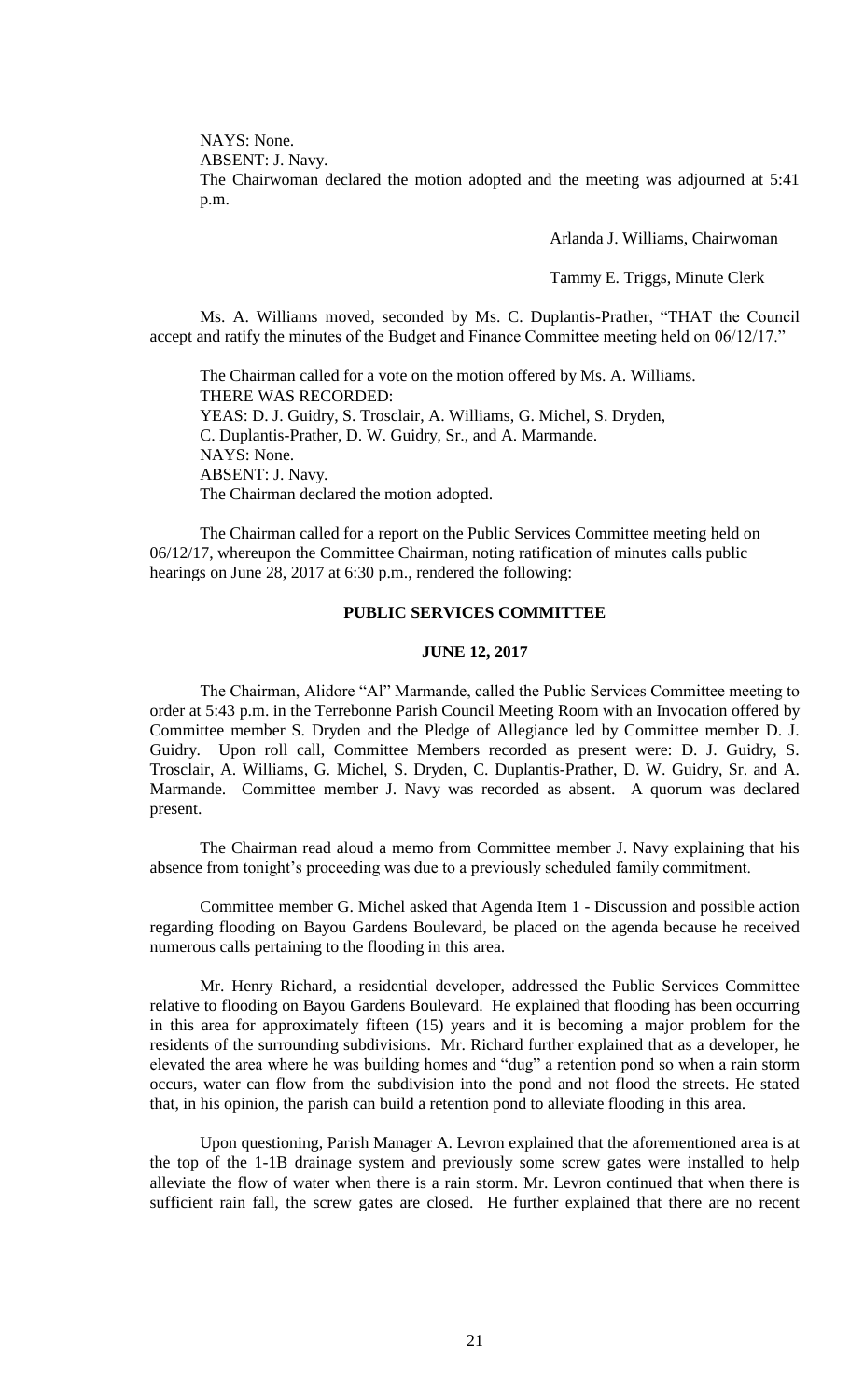engineering studies in this area as it relates to the flooding issues; and noted that a budget adjustment is required for capital expenditures.

Discussion ensued with several Committee members offering temporary and/or shortterm solutions that may help to alleviate the flooding in this area such as adding a pump station and cleaning out Bayou Terrebonne so that the water has a place to flow.

Committee member G. Michel asked Council Clerk V. Chauvin to send a request to Administration to evaluate and/or conduct a feasible study on the drainage system in the Bayou Gardens Boulevard area.

Ms. Lindsey Wallace, a resident who lives along Bayou Gardens Boulevard, addressed the Public Services Committee, relative to flooding at the entrance of her subdivision. She further explained that when it rains, there is no way for her to get out of her subdivision to go to work. Ms. Wallace asked for support in finding a way to alleviate the flooding on Bayou Gardens Boulevard.

Mr. Dustin Martinez, a resident who lives along Bayou Gardens Boulevard, addressed the Public Services Committee relative to flooding at the entrance of their subdivision. He stated that flooding has occurred in this area for a number of years and with new developments being constructed, something needs to be done. He stated that he has been in contact with several parish maintenance and drainage supervisors in an effort to help with this problem. Mr. Martinez stated that in his opinion, finding a solution to this problem would help future subdivisions from flooding. He asked that the Council and Administration evaluate this flooding problem and find a solution that would be beneficial to everyone involved.

Mr. D. W. Guidry, Sr. moved, seconded by Ms. C Duplantis-Prather, "THAT, the Public Services Committee introduce an ordinance that will establish a '4-Way Spot' at the intersection of Joshua Reed Dr. and Tyler Christian Dr. and call a public hearing on June 28, 2017 at 6:30 p.m."

The Chairman called for the vote on the motion offered by Mr. D. W. Guidry, Sr. THERE WAS RECORDED: YEAS: D. J. Guidry, S. Trosclair, A. Williams, G. Michel, S. Dryden, C. Duplantis-Prather, D. W. Guidry, Sr. and A. Marmande. NAYS: None. ABSENT: J. Navy. The Chairman declared the motion adopted.

OFFERED BY: MS. C. DUPLANTIS-PRATHER SECONDED BY: MR. D. W. GUIDRY, SR.

#### **RESOLUTION NO. 17-192**

GIVING NOTICE OF INTENT TO ADOPT AN ORDINANCE TO AMEND THE PARISH CODE OF TERREBONNE PARISH, CHAPTER 18, MOTOR VEHICLES AND TRAFFIC, ARTICLE V, STOPPING, STANDING AND PARKING, DIVISION 1, GENERALLY, SECTION 18-223, NO-PARKING ZONES, TO ELIMINATE THE EXISTING NO PARKING ZONE ALONG THE NORTH SIDE OF WOOD STREET FROM BARROW STREET TO GABASSE STREET AND CREATE A NO PARKING ZONE ALONG THE NORTH SIDE OF WOOD STREET FROM BARROW STREET TO MID-BLOCK AND ALONG THE SOUTH SIDE OF WOOD STREET FROM MID-BLOCK TO GABASSE STREET, AND TO PROVIDE FOR THE INSTALLATION OF SAID SIGNS AND TO ADDRESS OTHER MATTERS RELATIVE THERETO.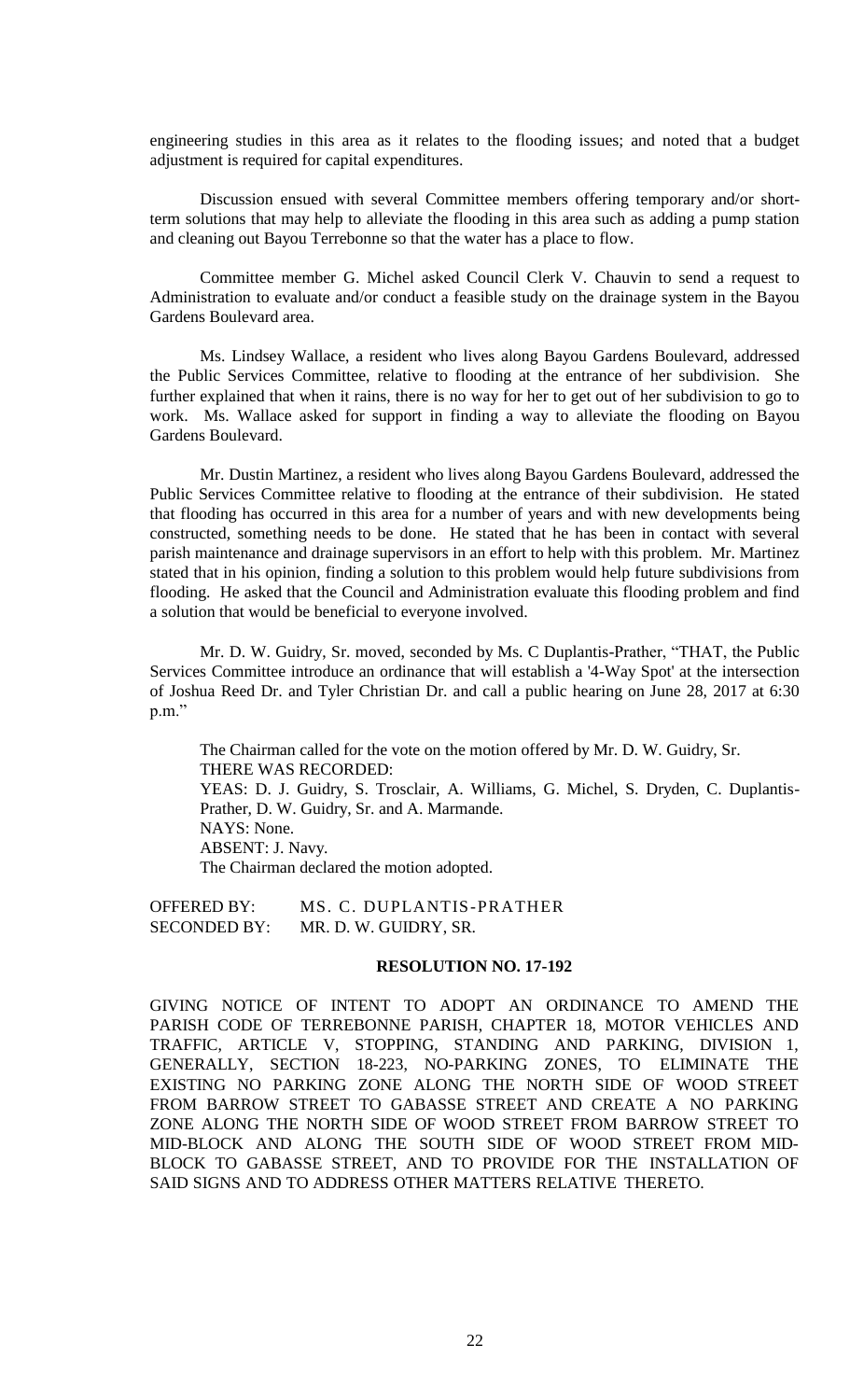**THEREFORE, BE IT RESOLVED** by the Terrebonne Parish Council (Community Development and Planning Committee), on behalf of the Terrebonne Parish Consolidated Government, that Notice of Intent is given for adopting an Ordinance to amend the Parish Code of Terrebonne Parish, Chapter 18, Motor Vehicles and Traffic, Article V, Stopping, Standing and Parking, Division 1, Generally, Section 18-223, No-Parking Zones, to eliminate the existing no parking zone along the north side of Wood Street from Barrow Street to Gabasse Street and create a no parking zone along the north side of Wood Street from Barrow Street to Mid-Block and along the south side of Wood Street from Mid-Block to Gabasse Street, and to provide for the installation of said signs, and

**BE IT FURTHER RESOLVED** that a public hearing on said ordinance be called for Wednesday, June 28, 2017 at 6:30 p.m.

#### **THERE WAS RECORDED:**

YEAS: D. J. Guidry, S. Trosclair, A. Williams, G. Michel, S. Dryden, C. Duplantis-Prather, D. W. Guidry, Sr., and A. Marmande. NAYS: None. ABSTAINING: None. ABSENT: J. Navy. The Chairwoman declared the resolution adopted on this the 12th day of June 2017.

| <b>OFFERED BY:</b>  | MR. D. J. GUIDRY                        |
|---------------------|-----------------------------------------|
| <b>SECONDED BY:</b> | MR. D. W. GUIDRY, SR. AND MR. S. DRYDEN |

### **RESOLUTION NO. 17-193**

Providing for the acceptance of work performed by Barriere Construction Co., LLC., in accordance with the Certificate of Substantial Completion for Parish Project No. 13-ROAD-37, Thompson Road Extension Phase II Project, Terrebonne Parish, Louisiana.

**WHEREAS**, the Terrebonne Parish Consolidated Government entered into a contract dated November 10, 2015, with Barriere Construction Co., LLC., for the Thompson Road Extension Phase II Project, Parish Project No. 13-ROAD-37, Terrebonne Parish, Louisiana, as will be seen by reference to said contract which is recorded under Entry No. 1494032 of the records of Terrebonne Parish, and

**WHEREAS,** the work performed has been inspected by authorized representatives of the Owner, Engineer, and Contractor and found to be substantially complete, and

**WHEREAS,** the Engineer for this project, T. Baker Smith, LLC, recommends the acceptance of the substantial completion,

**NOW, THEREFORE BE IT RESOLVED** that the Terrebonne Parish Council, on behalf of the Terrebonne Parish Consolidated Government, does hereby accept the work performed, effective as of the date of recording of this resolution, and does authorize and direct the Clerk of Court and Ex-Officio Recorder of Mortgages of Terrebonne Parish to note this acceptance thereof in the margin of the inscription of said contract under Entry No. 1494032 of the Records of Terrebonne Parish, Louisiana, and

**BE IT FURTHER RESOLVED** that a certified copy of the resolution be forwarded to the Engineer, T. Baker Smith, LLC, and

**BE IT FURTHER RESOLVED** that a certified copy of the resolution be recorded in the office of the Clerk of Court of Terrebonne Parish to commence a 45-day clear lien period, and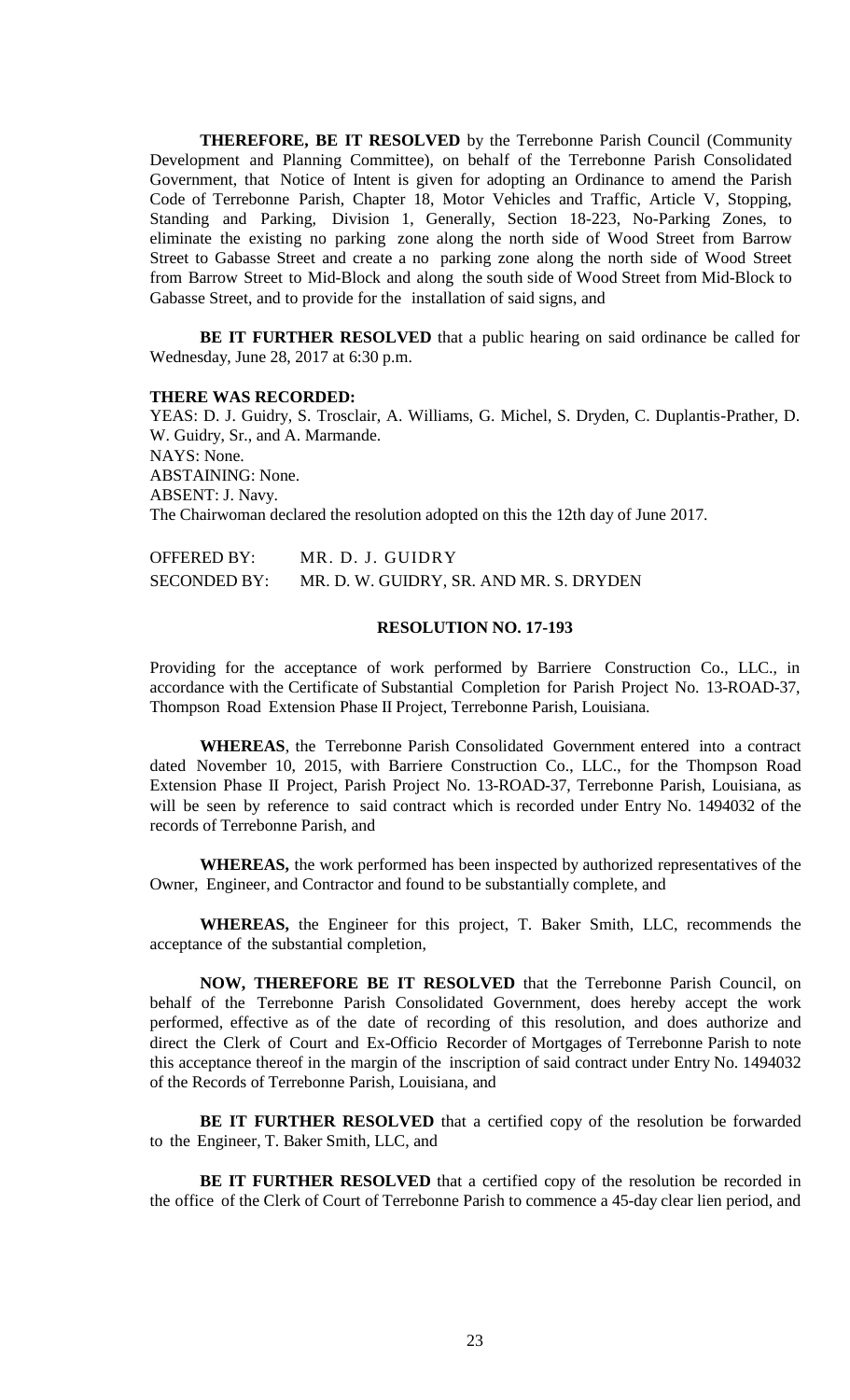**BE IT FURTHER RESOLVED** that the Administration is authorized to make payment of retainage upon the presentation of a Clear Lien Certificate.

#### **THERE WAS RECORDED:**

YEAS: D. J. Guidry, S. Trosclair, A. Williams, G. Michel, S. Dryden, C. Duplantis-Prather, D. W. Guidry, Sr., and A. Marmande. NAYS: None. ABSTAINING: None. ABSENT: J. Navy. The Chairwoman declared the resolution adopted on this the 12th day of June 2017.

OFFERED BY: MR. S. TROSCLAIR SECONDED BY: MR. S. DRYDEN AND MS. C. DUPLANTIS-PRATHER

### **RESOLUTION NO. 17-194**

RESOLUTION URGING DOTD TO INSTALL TRAFFIC SIGNALIZATION FACILITIES AT THE INTERSECTIONS OF THOMPSON ROAD AND LA. HIGHWAYS 56 AND 57.

**WHEREAS**, Terrebonne Parish recently completed the construction of Thompson Road to connect La Highways 56 and 57, and

**WHEREAS**, Thompson Road serves as a major evacuation route for the citizens of lower Terrebonne Parish, and

**WHEREAS**, many industrial and oil and gas businesses are located in close proximity to Thompson Road, thus resulting in major traffic congestion at peak hours, and

**WHEREAS**, the Parish Council believes that traffic signals should be installed at both the intersection of Thompson Rd. and LA Hwy 56, as well as Thompson Rd. and La. Hwy 57, for the safety of the traveling public.

**NOW, THEREFORE BE IT RESOLVED** by the Terrebonne Parish Council (Public Services Committee), on behalf of the Terrebonne Parish Consolidated Government, that the La. Department of Transportation and Development is requested to install traffic signalization facilities at the intersections of Thompson Road and La. Highways 56 and 57.

### **THERE WAS RECORDED:**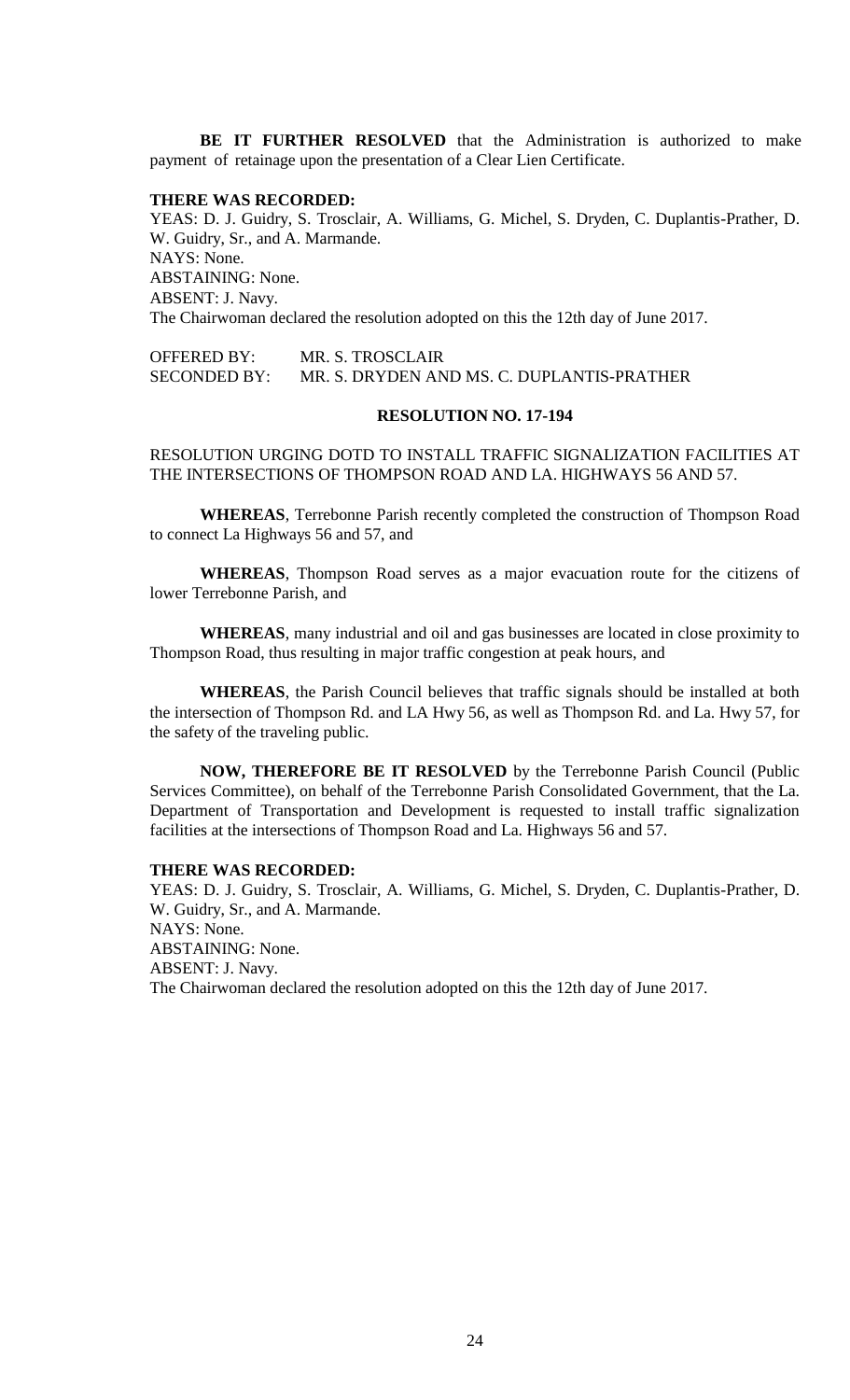| <b>OFFERED BY:</b>  | MR. D. J. GUIDRY |
|---------------------|------------------|
| <b>SECONDED BY:</b> | MR. S. DRYDEN    |

#### **RESOLUTION 17-195**

PROVIDING APPROVAL OF AMENDMENT NO. 1 TO THE ENGINEERING AGREEMENT FOR PARISH PROJECT NO. 15-RDS-52, JEFF DRIVE RECONSTRUCTION, TERREBONNE PARISH, LOUISIANA.

**WHEREAS**, the Terrebonne Parish Consolidated Government entered into a Engineering Agreement dated November 16, 2016, with T. Baker Smith, LLC, for the Project entitled **Parish Project No. 15-RDS-52, Jeff Drive Reconstruction**, and

**WHEREAS**, the Engineering Agreement between OWNER and ENGINEER only has provisions for certain limitations for Basic and Additional Services, and

**WHEREAS**, it is necessary to make changes to the contract due the inclusion of Ron Street into the project, and

**WHEREAS**, the firm of T. Baker Smith, LLC, has been asked to perform these activities under the Basic Services and Additional Services section of the Engineering Agreement for this project, and

**WHEREAS**, the TPCG is desirous of having these services continued so that there is a need to increase in the upset limit, and

**NOW, THEREFORE BE IT RESOLVED** that the Terrebonne Parish Council, on behalf of the Terrebonne Parish Consolidated Government, does hereby approve this Amendment No. 1 to the Engineering Agreement for a total increase of \$12,400.00 and authorizes Parish President, Gordon E. Dove, to execute this Amendment No. 1 to the Engineering Agreement for the Jeff Drive Reconstruction Project, Parish Project No. 15-RDS-52, with T. Baker Smith, LLC., and

**BE IT FURTHER RESOLVED** that a certified copy of the resolution be forwarded to the Engineer, T. Baker Smith, LLC.

#### **THERE WAS RECORDED:**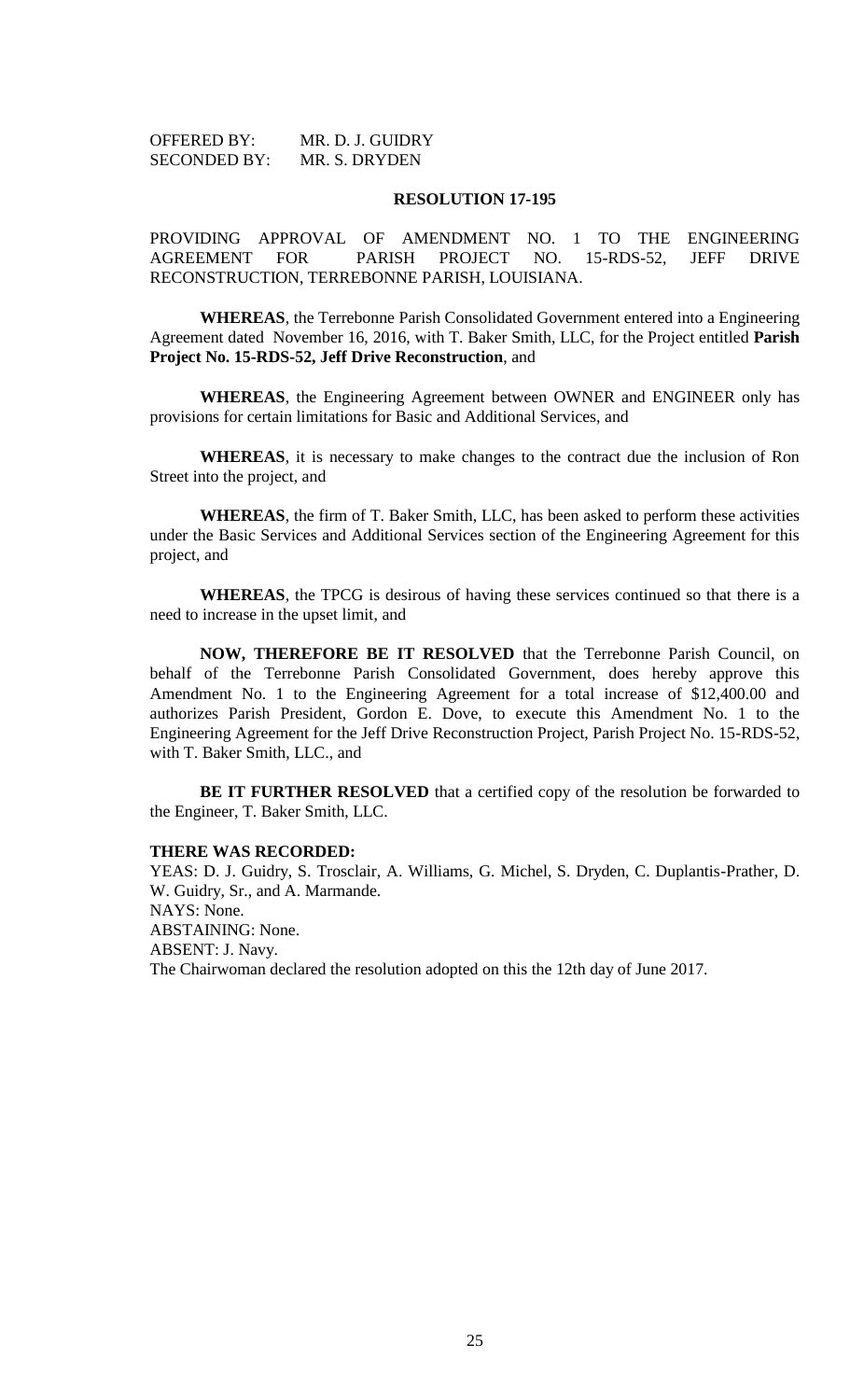| <b>OFFERED BY:</b>  | MR. D. W. GUIDRY, SR.   |
|---------------------|-------------------------|
| <b>SECONDED BY:</b> | <b>MR. S. TROSCLAIR</b> |

#### **RESOLUTION NO. 17-196**

Authorizing the execution of Change Order No. 4 (Balancing) for the Construction Agreement for Parish Project No. 15-RDS-52, Jeff Drive Reconstruction Project, Terrebonne Parish, Louisiana.

**WHEREAS**, the Terrebonne Parish Consolidated Government entered into a Construction Agreement dated November 16, 2016, with Huey P. Stockstill, LLC., for the Project entitled Parish Project No. 15-RDS-52, Jeff Drive Reconstruction Project, and

**WHEREAS**, this change order is required to balance installed quantities with contract quantities, and

**WHEREAS**, this change order will increase the contract time by 11 calendar days due to delays in scheduling the substantial completion inspection, and

**WHEREAS**, this Change Order No. 4 (Balancing) has been recommended by the ENGINEER for this project, T. Baker Smith, LLC.,

**NOW, THEREFORE BE IT RESOLVED** that the Terrebonne Parish Council, on behalf of the Terrebonne Parish Consolidated Government, does hereby approve and authorize Parish President, Gordon E. Dove, to execute this Change Order No. 4 (Balancing) to the Construction Agreement for the Jeff Drive Reconstruction Project, Parish Project No. 15-RDS-52, with Huey P. Stockstill, LLC., for a decrease in contract amount by Seven Thousand, Four Hundred Forty-Eight Dollars and Sixteen Cents (\$7,448.16) and increases the construction time by eleven (11) calendar days, and

**BE IT FURTHER RESOLVED** that a certified copy of the resolution be forwarded to the Engineer, T. Baker Smith, LLC.

#### **THERE WAS RECORDED:**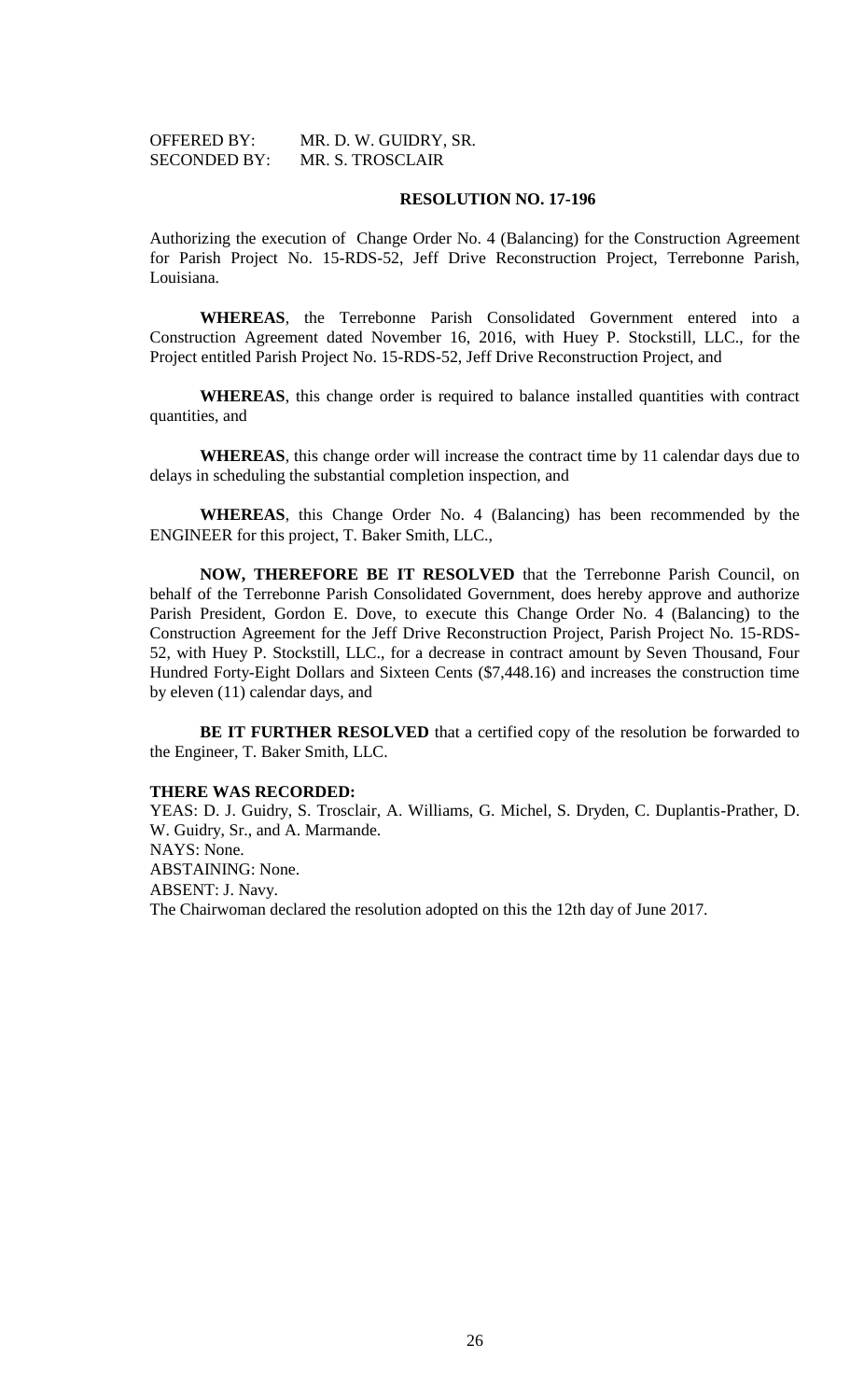OFFERED BY: MR. S. DRYDEN SECONDED BY: MR. D. J. GUIDRY

#### **RESOLUTION NO. 17-197**

PROVIDING APPROVAL OF AMENDMENT NO. 7 TO THE ENGINEERING AGREEMENT FOR PARISH PROJECT NO. 07-EXT-22, BAYOU GARDENS EXTENSION PROJECT (COTEAU ROAD TO BAYOU BLUE ROAD), TERREBONNE PARISH, LOUISIANA.

**WHEREAS**, the Terrebonne Parish Consolidated Government entered into a Engineering Agreement dated February 19, 2009, with T. Baker Smith, LLC, for the Project entitled **Parish Project No. 07-EXT-22, Bayou Gardens Extension Project (Coteau Road to Bayou Blue Road)**, and

**WHEREAS**, the Engineering Agreement between OWNER and ENGINEER only has provisions for certain limitations for Basic and Additional Services, and

**WHEREAS**, it is necessary to make changes to the contract due to the redesign of the bridge piles invalidating the previously performed required load rating, and

**WHEREAS**, the firm of T. Baker Smith, LLC, has been asked to perform these activities under the Additional Services section of the Engineering Agreement for this project, and

**WHEREAS**, the TPCG is desirous of having these services continued so that there is a need to increase in the upset limit, and

**NOW, THEREFORE BE IT RESOLVED** that the Terrebonne Parish Council, on behalf of the Terrebonne Parish Consolidated Government, does hereby approve this Amendment No. 7 to the Engineering Agreement for a total increase of \$8,500.00 and authorizes Parish President, Gordon E. Dove, to execute this Amendment No. 7 to the Engineering Agreement for the Bayou Gardens Extension Project (Coteau Road to Bayou Blue Road), Parish Project No. 07-EXT-22, with T. Baker Smith, LLC., and

**BE IT FURTHER RESOLVED** that a certified copy of the resolution be forwarded to the Engineer, T. Baker Smith, LLC.

## **THERE WAS RECORDED:**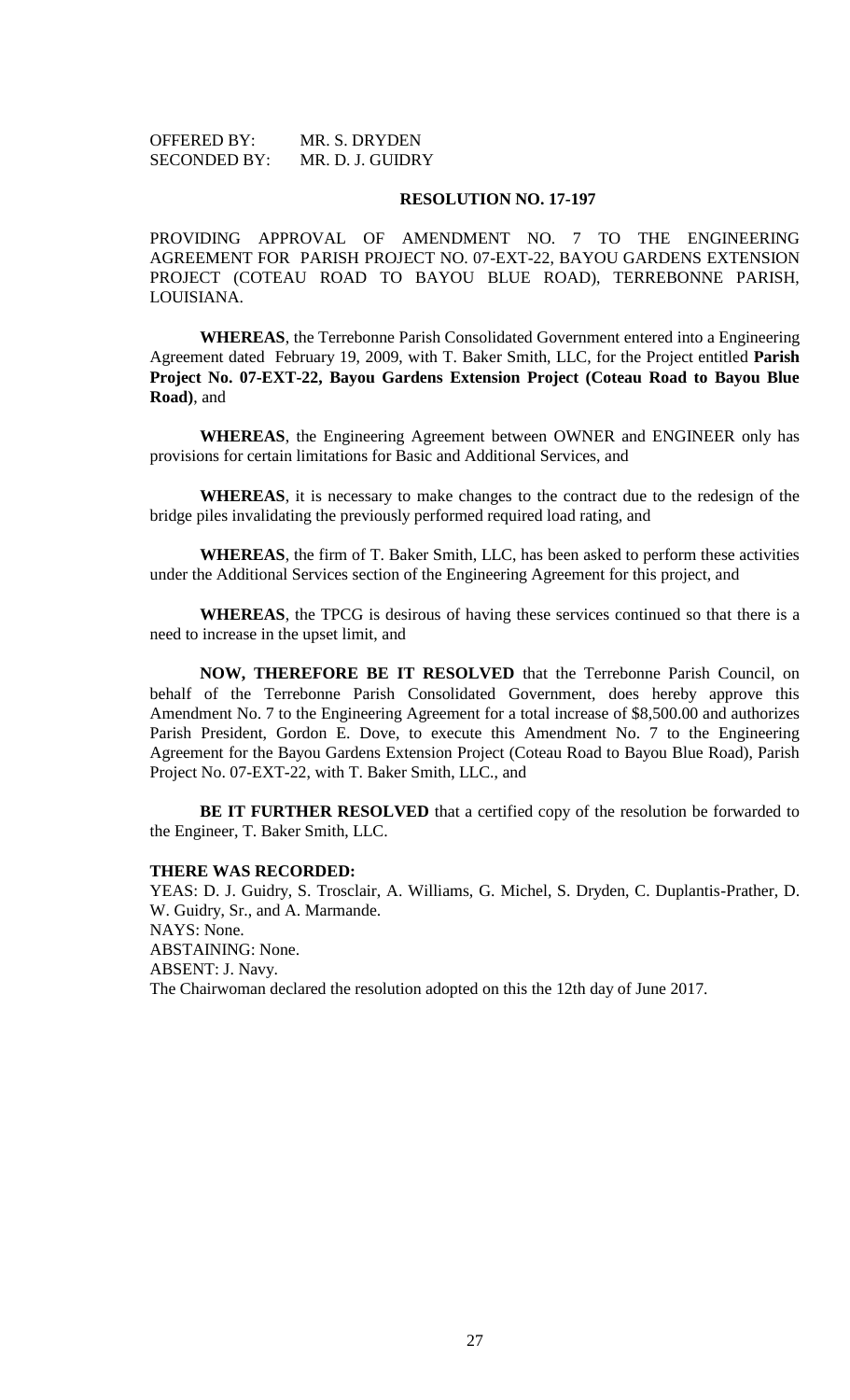OFFERED BY: MR. S. DRYDEN SECONDED BY: MR. S. TROSCLAIR

#### **RESOLUTION 17-198**

PROVIDING FOR THE ACCEPTANCE OF WORK PERFORMED BY LA CONTRACTING ENTERPRISE, LLC., IN ACCORDANCE WITH THE CERTIFICATE OF SUBSTANTIAL COMPLETION FOR PARISH PROJECT NO. 07-EXT-22, BAYOU GARDENS BOULEVARD EXTENSION PROJECT (COTEAU TO BAYOU BLUE), TERREBONNE PARISH, LOUISIANA.

**WHEREAS**, the Terrebonne Parish Consolidated Government entered into a contract dated November 10, 2015, with LA Contracting Enterprise, LLC., for the Bayou Gardens Boulevard Extension Project (Coteau to Bayou Blue), Parish Project No. 07-EXT-22, Terrebonne Parish, Louisiana, as will be seen by reference to said contract which is recorded under Entry No. 1491013 of the records of Terrebonne Parish, and

**WHEREAS,** the work performed has been inspected by authorized representatives of the Owner, Engineer, and Contractor and found to be substantially complete, and

**WHEREAS,** the Engineer for this project, T. Baker Smith, LLC, recommends the acceptance of the substantial completion,

**NOW, THEREFORE BE IT RESOLVED** that the Terrebonne Parish Council, on behalf of the Terrebonne Parish Consolidated Government, does hereby accept the work performed, effective as of the date of recording of this resolution, and does authorize and direct the Clerk of Court and Ex-Officio Recorder of Mortgages of Terrebonne Parish to note this acceptance thereof in the margin of the inscription of said contract under Entry No. 1491013 of the Records of Terrebonne Parish, Louisiana, and

**BE IT FURTHER RESOLVED** that a certified copy of the resolution be forwarded to the Engineer, T. Baker Smith, LLC, and

**BE IT FURTHER RESOLVED** that a certified copy of the resolution be recorded in the office of the Clerk of Court of Terrebonne Parish to commence a 45-day clear lien period, and

**BE IT FURTHER RESOLVED** that the Administration is authorized to make payment of retainage upon the presentation of a Clear Lien Certificate.

### **THERE WAS RECORDED:**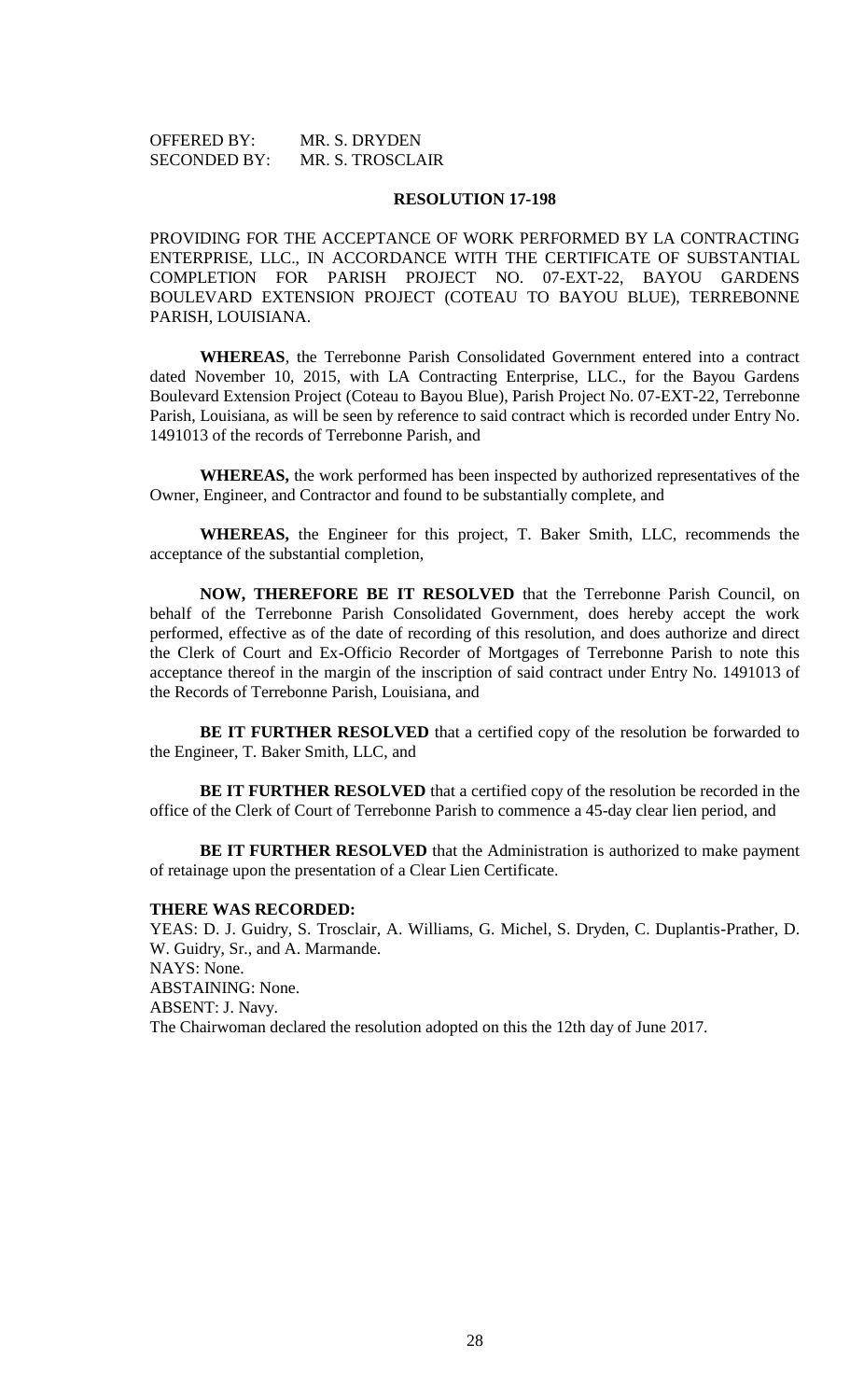| <b>OFFERED BY:</b>  | MR. D. J. GUIDRY |
|---------------------|------------------|
| <b>SECONDED BY:</b> | MR. S. TROSCLAIR |

#### **RESOLUTION NO. 17-199**

Authorizing the execution of Change Order No. 6 for the Construction Agreement for Parish Project No. 97-PAV-21, State Project No. H.007351, Country Drive Widening Phase A, Terrebonne Parish, Louisiana.

**WHEREAS**, the Terrebonne Parish Consolidated Government entered into a contract with Huey P. Stockstill, LLC, for Parish Project No. 97-PAV-21, State Project No. H.007351, Country Drive Widening Phase A, Terrebonne Parish Consolidated Government, Terrebonne Parish, Louisiana, and

**WHEREAS**, TPCG is desirous of constructing the widening of Country Drive, and

**WHEREAS**, unforeseen site conditions delayed work and unmarked utilities were encountered and required repair, and

**WHEREAS**, the delays required additional trench box rental, and

**WHEREAS**, the roadway required more patching and saw cutting than originally anticipated, and

**WHEREAS**, this change order will increase the overall contract price by One Hundred Sixty-Six Thousand, Eighty-Five Dollars and Ten Cents (\$166,085.10) with no increase in Contract Time, and

**WHEREAS**, this Change Order No. 6 has been recommended by the Engineer, Meyer Engineers, Ltd., for this project.

**NOW, THEREFORE BE IT RESOLVED** that the Terrebonne Parish Council on behalf of the Terrebonne Parish Consolidated Government, does hereby approve and authorize the execution of Change Order No. 6 by Terrebonne Parish President Gordon E. Dove for the construction agreement with Huey P. Stockstill, LLC for Parish Project No. 97-PAV-21, State Project No. H.007351, Country Drive Widening Phase A, Terrebonne Parish, Louisiana, for an increase of One Hundred Sixty-Six Thousand, Eighty-Five Dollars and Ten Cents (\$166,085.10) with no increase in Contract Time, and

**BE IT FURTHER RESOLVED** that a certified copy of the resolution be forwarded to Engineer, Meyer Engineers, Ltd.

#### **THERE WAS RECORDED:**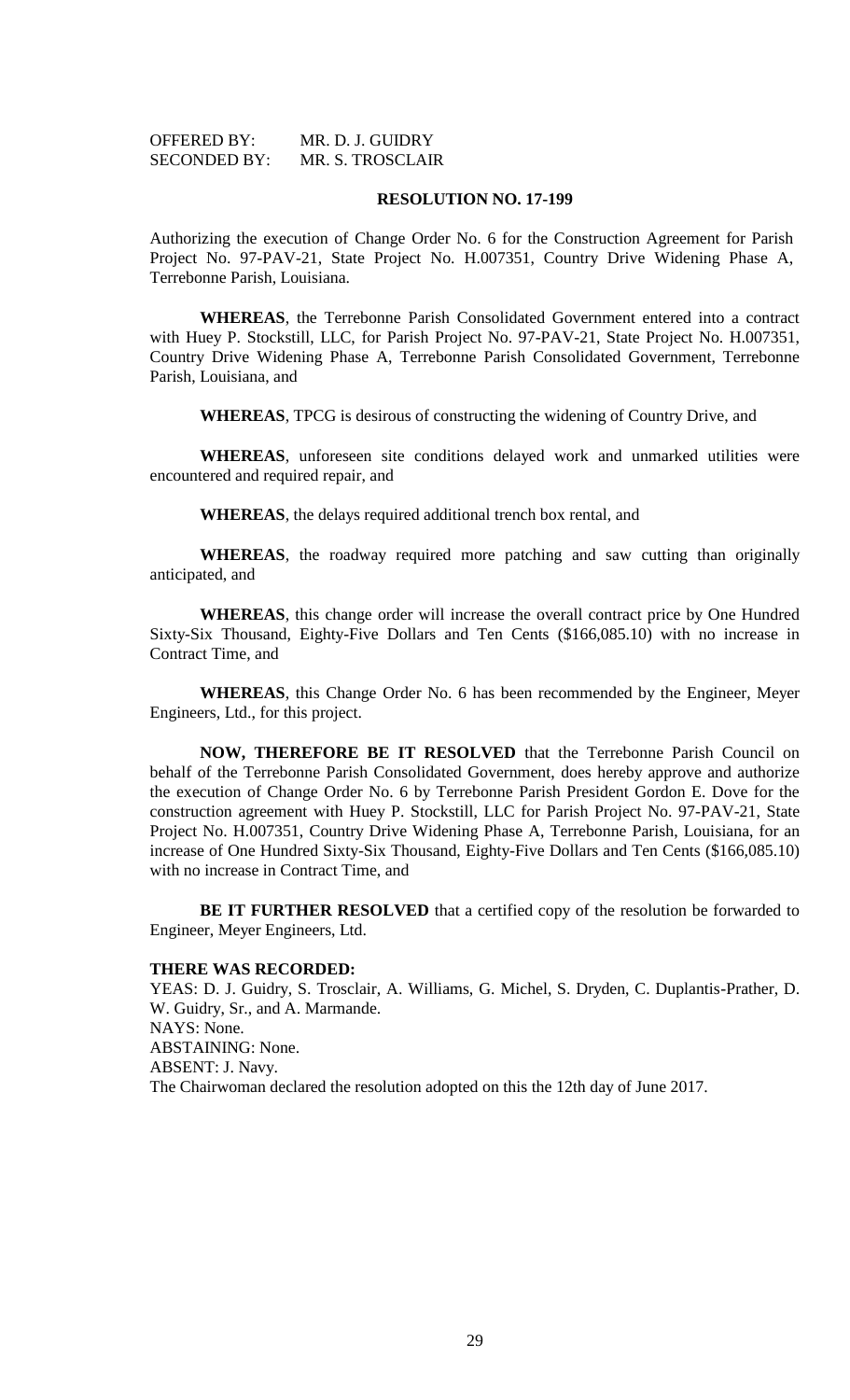| <b>OFFERED BY:</b>  | MR. S. TROSCLAIR |
|---------------------|------------------|
| <b>SECONDED BY:</b> | MR. S. DRYDEN    |

#### **RESOLUTION NO. 17-200**

Authorizing the execution of Change Order No. 1 (Balancing) to the Construction Agreement for Parish Project No. 16-SEW-14, East Coteau/Bayou Blue Holding Basin Dredging Project, Terrebonne Parish, Louisiana.

**WHEREAS**, the Terrebonne Parish Consolidated Government entered into a construction agreement on March 6, 2017, with Synagro South, LLC, Recordation Number 1528971, for Parish Project No. 16-SEW-14, East Coteau/Bayou Blue Holding Basin Dredging Project, Terrebonne Parish, Louisiana, and

**WHEREAS**, Change Order No. 1 (Balancing) will adjust the final contract quantities for a decrease in the contract price of \$57,900.15, and no change in contract time, and

**WHEREAS**, this Change Order No. 1 (Balancing) has been recommended by the Engineer, GIS Engineering, LLC, for this project.

**NOW, THEREFORE BE IT RESOLVED** that the Terrebonne Parish Council on behalf of the Terrebonne Parish Consolidated Government, does hereby approve and authorize the execution by Terrebonne Parish President Gordon E. Dove of Change Order No. 1 (Balancing) to the construction agreement with Synagro South, LLC, for Parish Project No. 16- SEW-14, East Coteau/Bayou Blue Holding Basin Dredging Project, Terrebonne Parish, Louisiana, and

**BE IT FURTHER RESOLVED** that a certified copy of the resolution be forwarded to the Engineer, GIS Engineering, LLC.

#### **THERE WAS RECORDED:**

YEAS: D. J. Guidry, S. Trosclair, A. Williams, G. Michel, S. Dryden, C. Duplantis-Prather, D. W. Guidry, Sr., and A. Marmande. NAYS: None. ABSTAINING: None. ABSENT: J. Navy. The Chairwoman declared the resolution adopted on this the 12th day of June 2017.

OFFERED BY: MS. C. DUPLANTIS-PRATHER SECONDED BY: MR. S. TROSCLAIR

### **RESOLUTION NO. 17-201**

AUTHORIZING THE PARISH PRESIDENT TO SIGN AND SUBMIT AN AMENDMENT TO THE TERREBONNE PARISH GUSTAV/IKE DISASTER RECOVERY PLAN BUDGET TO THE STATE OF LOUISIANA AND HUD TO COMPLY WITH THE COMMUNITY DEVELOPMENT BLOCK GRANT DISASTER RECOVERY PROGRAM.

**WHEREAS**, the Terrebonne Parish Consolidated Government has been awarded Community Development Block Grant (CDBG) funding as a result of the damage caused by Hurricanes Gustav and Ike; and

**WHEREAS,** Administration has decided to not continue the Cedar Grove Levee and Pump Station Project within the CDBG Program; and

**WHEREAS,** the remaining funds in this project will be transferred to the Falgout Canal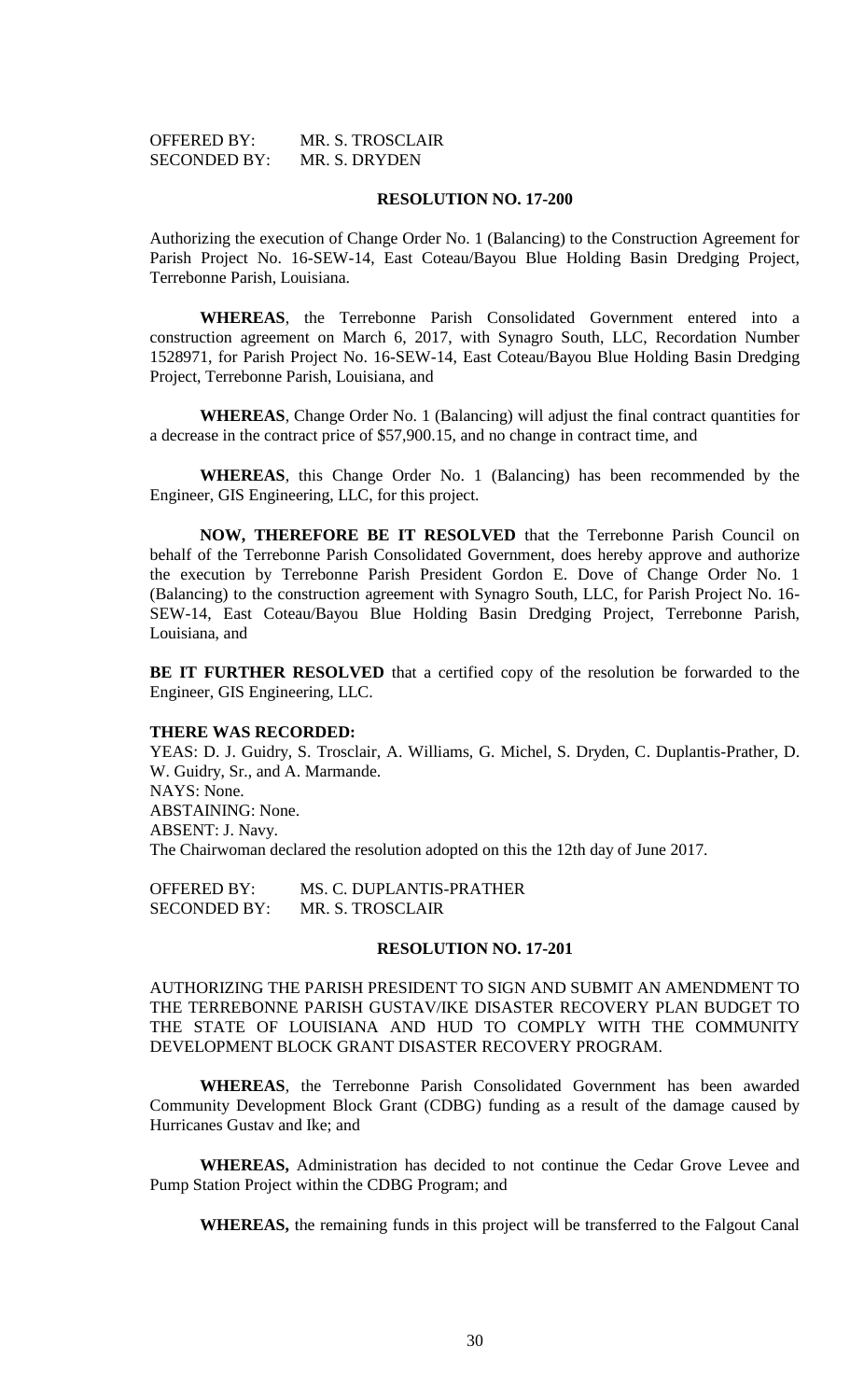Road Levee Reach E Project; and

**WHEREAS,** through the proper public approval process the funds can be reallocated from one project to another as reflected in Attachment A; and

**NOW, THEREFORE, BE IT RESOLVED** by the Terrebonne Parish Council, on behalf of the Terrebonne Parish Consolidated Government, that that the Parish President, Gordon E. Dove, is authorized to sign, submit and implement the recommended amendment to the Terrebonne Parish Gustav/Ike Disaster Recovery Plan regarding the projects in Attachment A.

#### **THERE WAS RECORDED:**

YEAS: D. J. Guidry, S. Trosclair, A. Williams, G. Michel, S. Dryden, C. Duplantis-Prather, D. W. Guidry, Sr., and A. Marmande. NAYS: None. ABSTAINING: None. ABSENT: J. Navy. The Chairwoman declared the resolution adopted on this the 12th day of June 2017.

OFFERED BY: MS. A. WILLIAMS SECONDED BY: MR. G. MICHEL

### **RESOLUTION NO. 17-202**

Authorizing the execution of Change Order No. 19 for the Construction Agreement for Parish Project No. 98-WID-25, Hollywood Road Widening, Terrebonne Parish, Louisiana.

**WHEREAS**, the Terrebonne Parish Consolidated Government entered into a contract dated January 23, 2014 with Conti Enterprises, Inc., Recordation Number 1447003, for Parish Project No. 98-WID-25, Hollywood Road Widening, Terrebonne Parish Consolidated Government, Terrebonne Parish, Louisiana, and

**WHEREAS**, the Parish is desirous of completing the construction of the project, and

**WHEREAS**, this change order has been recommended so as to adjust contract item quantities for concrete related overruns to allow payment to the contractor as described on the attached Change Order No. 19 for the above referenced project, and

**WHEREAS**, this change order will increase the overall contract price by One Hundred Thousand, Four Hundred and Ninety-Seven Dollars and Eighty Cents (\$100,497.80), and

**WHEREAS**, this Change Order No. 19 had been recommended by the Engineer, Providence Engineering and Design, LLC, for this project.

**NOW, THEREFORE BE IT RESOLVED** that the Terrebonne Parish Council on behalf of the Terrebonne Parish Consolidated Government, does hereby approve and authorize the execution by Terrebonne Parish President Gordon E. Dove of Change Order No. 19 to the construction agreement with Conti Enterprises, Inc. for Parish Project No. 98-WID-25, Hollywood Road Widening, Terrebonne Parish, Louisiana, for an increase to the contract amount of One Hundred Thousand, Four Hundred and Ninety-Seven Dollars and Eighty Cents (\$100,497.80) to the construction contract, and

**BE IT FURTHER RESOLVED** that a certified copy of the resolution be forwarded to Engineer, Providence Engineering and Design, LLC.

### **THERE WAS RECORDED:**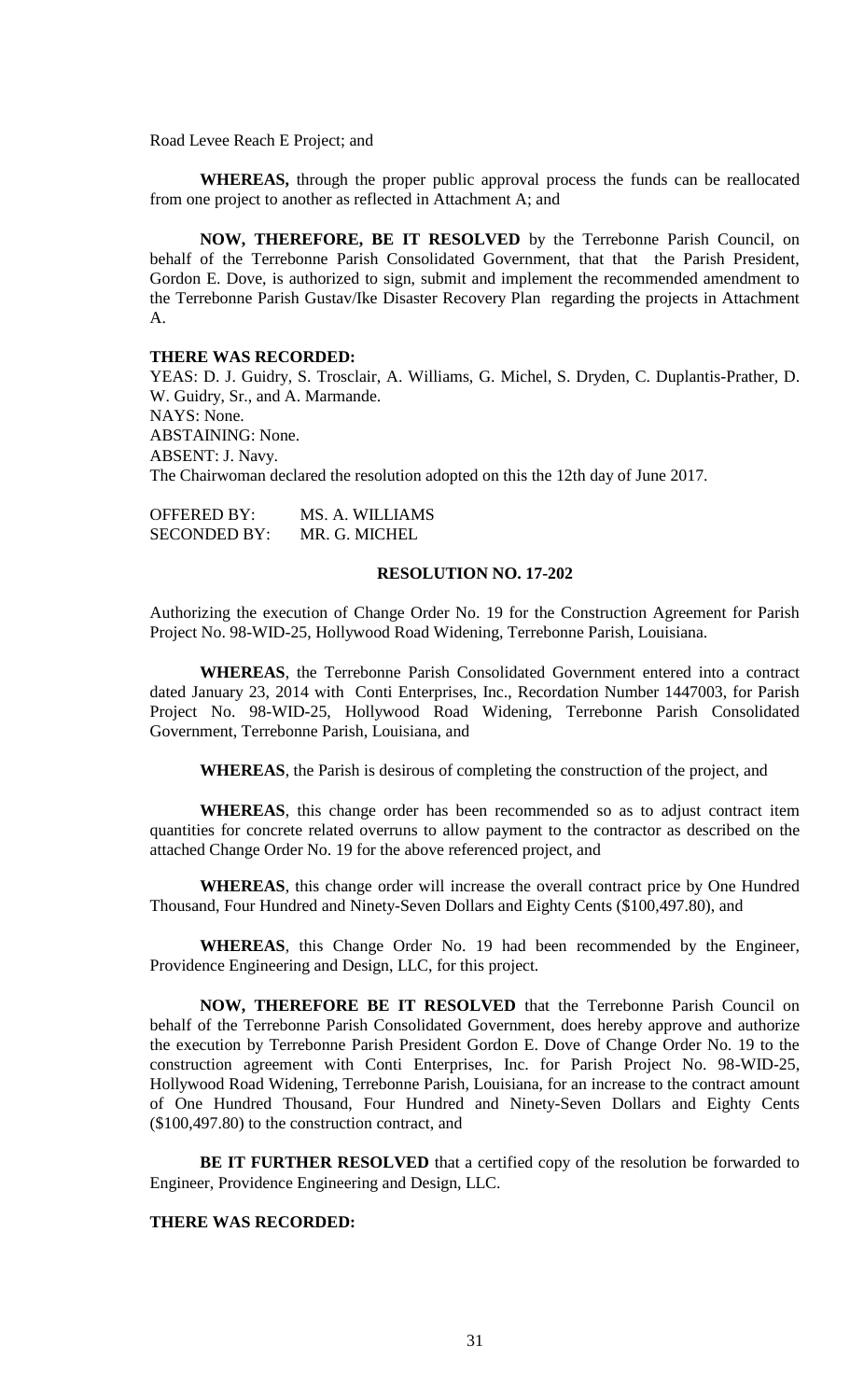YEAS: D. J. Guidry, A. Williams, G. Michel, S. Dryden, C. Duplantis-Prather, D. W. Guidry, Sr., and A. Marmande. NAYS: None. ABSTAINING: None. ABSENT: J. Navy and S. Trosclair. The Chairwoman declared the resolution adopted on this the 12th day of June 2017.

OFFERED BY: MR. G. MICHEL SECONDED BY: MS. C. DUPLANTIS-PRATHER

#### **RESOLUTION NO. 17-203**

Authorizing the execution of Change Order No. 20 for the Construction Agreement for Parish Project No. 98-WID-25, Hollywood Road Widening, Terrebonne Parish, Louisiana.

**WHEREAS**, the Terrebonne Parish Consolidated Government entered into a contract dated January 23, 2014 with Conti Enterprises, Inc., Recordation Number 1447003, for Parish Project No. 98-WID-25, Hollywood Road Widening, Terrebonne Parish Consolidated Government, Terrebonne Parish, Louisiana, and

**WHEREAS**, the Parish is desirous of completing the construction of the project, and

**WHEREAS**, this change order has been recommended to compensate the Contractor due to the project delay caused by the Contractor's need to remobilize to the project after the completion of the assembly period extension shown in Change Order No. 5, and

**WHEREAS**, the compensation period was from August 12, 2014 to September 1, 2014, and

**WHEREAS**, this change order will stand as the final settlement of claim relative to the assembly period, and

**WHEREAS**, this change order will increase the overall contract price by Forty-Six Thousand, One Hundred and Forty-Six Dollars and Eighty Cents (\$46,100.46), and

**WHEREAS**, this change order will add fourteen calendar (14) days to the contract time, and

**WHEREAS**, this Change Order No. 20 had been recommended by the Engineer, Providence Engineering and Design, LLC, for this project.

**NOW, THEREFORE BE IT RESOLVED** that the Terrebonne Parish Council on behalf of the Terrebonne Parish Consolidated Government, does hereby approve and authorize the execution by Terrebonne Parish President Gordon E. Dove of Change Order No. 20 to the construction agreement with Conti Enterprises, Inc. for Parish Project No. 98-WID-25, Hollywood Road Widening, Terrebonne Parish, Louisiana, for an increase to the contract amount of Forty-Six Thousand, One Hundred and Forty-Six Dollars and Eighty Cents (\$46,100.46) and fourteen (14) calendar days to the construction contract, and

**BE IT FURTHER RESOLVED** that a certified copy of the resolution be forwarded to Engineer, Providence Engineering and Design, LLC.

# **THERE WAS RECORDED:**

YEAS: D. J. Guidry, A. Williams, G. Michel, S. Dryden, C. Duplantis-Prather, D. W. Guidry, Sr., and A. Marmande. NAYS: None. ABSTAINING: None.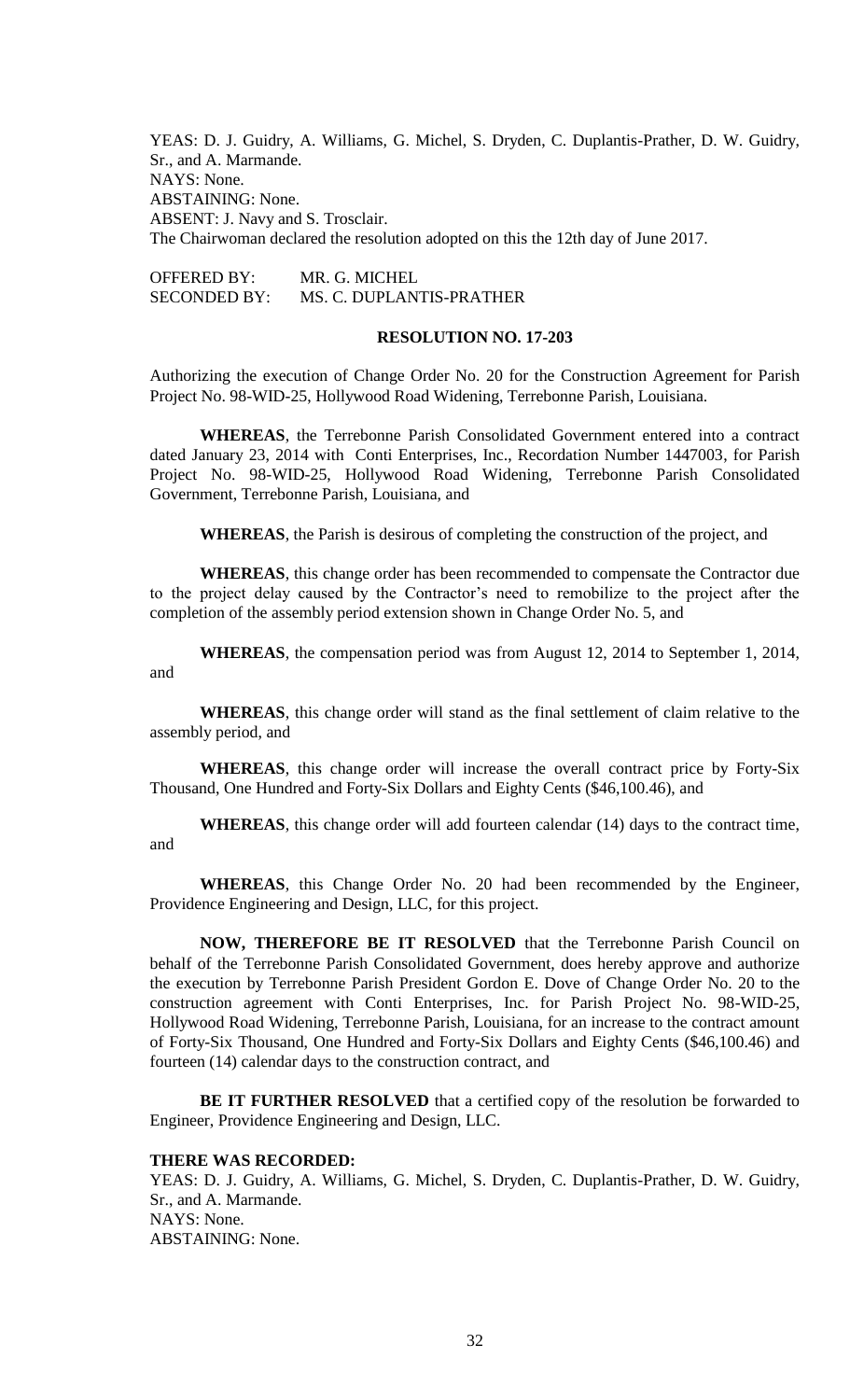ABSENT: J. Navy and S. Trosclair. The Chairwoman declared the resolution adopted on this the 12th day of June 2017.

OFFERED BY: MS. A. WILLIAMS SECONDED BY: MR. G. MICHEL

# **RESOLUTION NO. 17-204**

Authorizing the execution of Change Order No. 21 for the Construction Agreement for Parish Project No. 98-WID-25, Hollywood Road Widening, Terrebonne Parish, Louisiana.

**WHEREAS**, the Terrebonne Parish Consolidated Government entered into a contract dated January 23, 2014 with Conti Enterprises, Inc., Recordation Number 1447003, for Parish Project No. 98-WID-25, Hollywood Road Widening, Terrebonne Parish Consolidated Government, Terrebonne Parish, Louisiana, and

**WHEREAS**, the Parish is desirous of completing the construction of the project, and

**WHEREAS**, this change order has been recommended to compensate the Contractor for the amount of additional excavation required to install the over depth bedding material as directed by the Engineer, and

**WHEREAS**, this change order will compensate the Contractor for all installation direct and indirect costs relative to the additional excavation needed for the installation of over depth bedding, and

**WHEREAS**, this change order will increase the overall contract price by Thirty-Eight Thousand, Four Hundred and Eighty-Eight Dollars and Seventy-Four Cents (\$38,488.74), and

**WHEREAS**, this change order will add one calendar (1) day to the contract time, and

**WHEREAS**, this Change Order No. 21 had been recommended by the Engineer, Providence Engineering and Design, LLC, for this project.

**NOW, THEREFORE BE IT RESOLVED** that the Terrebonne Parish Council on behalf of the Terrebonne Parish Consolidated Government, does hereby approve and authorize the execution by Terrebonne Parish President Gordon E. Dove of Change Order No. 21 to the construction agreement with Conti Enterprises, Inc. for Parish Project No. 98-WID-25, Hollywood Road Widening, Terrebonne Parish, Louisiana, for an increase to the contract amount of Thirty-Eight Thousand, Four Hundred and Eighty-Eight Dollars and Seventy-Four Cents (\$38,488.74) and one (1) calendar day to the construction contract, and

**BE IT FURTHER RESOLVED** that a certified copy of the resolution be forwarded to Engineer, Providence Engineering and Design, LLC.

#### **THERE WAS RECORDED:**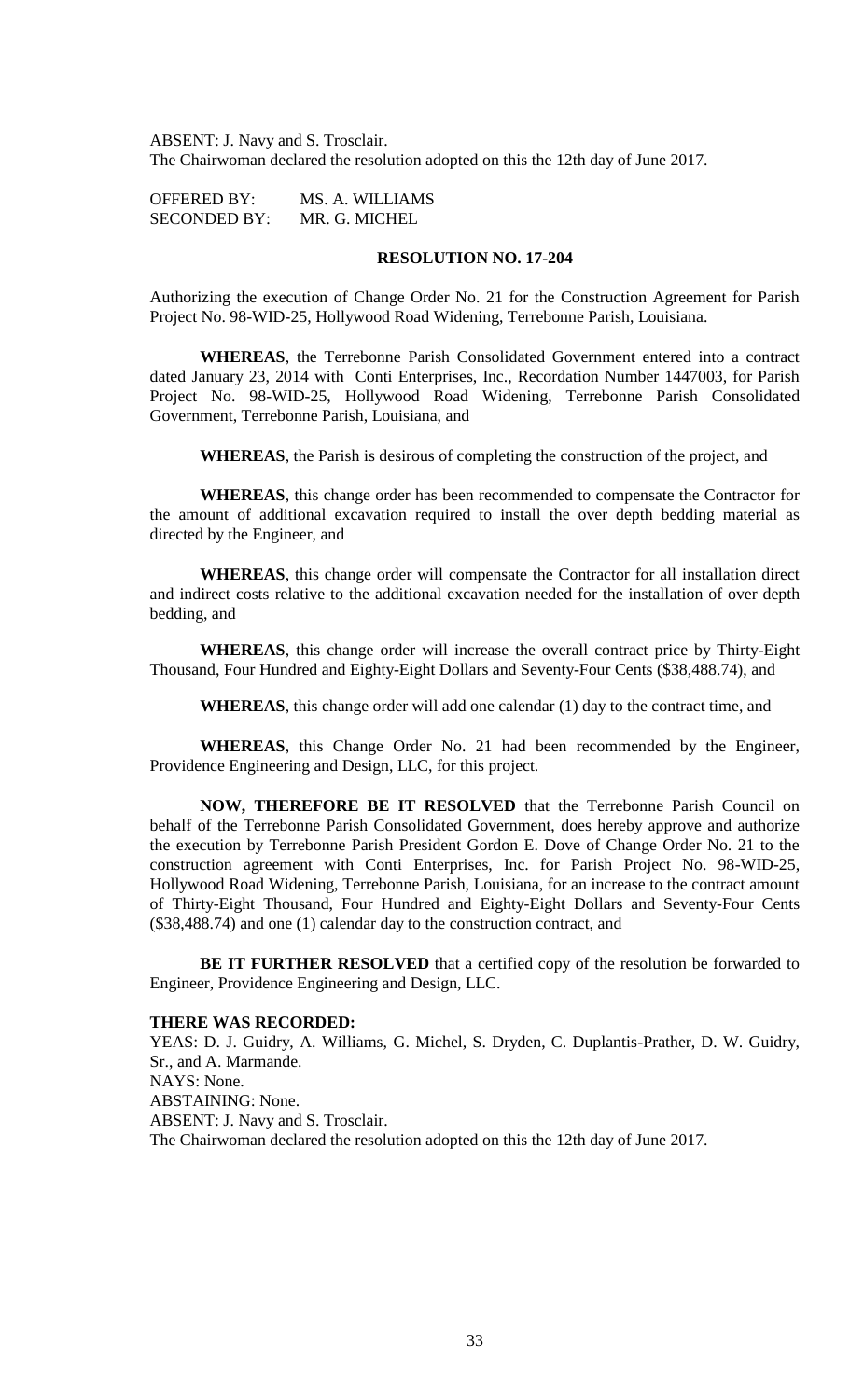OFFERED BY: MR. D. W. GUIDRY, SR.

#### **RESOLUTION NO. 17-205**

Providing for the acceptance of work performed by Conti Enterprises, Inc., in accordance with the Certificate of Final Acceptance for Parish Project No. 98-WID-25, Hollywood Road Widening, Terrebonne Parish, Louisiana.

**WHEREAS**, the Terrebonne Parish Consolidated Government entered into a contract dated January 23, 2014 with Conti Enterprises, Inc., Recordation Number 1447003, for Parish Project No. 98-WID-25, Hollywood Road Widening, Terrebonne Parish Consolidated Government, Terrebonne Parish, Louisiana, and

**WHEREAS**, the work performed has been inspected by authorized representatives of the Owner, Engineer, and Contractor and found to be substantially complete, and

**WHEREAS**, the Engineer for this project, Providence Engineering and Design, LLC, recommends the acceptance of the final acceptance.

**NOW, THEREFORE BE IT RESOLVED** that the Terrebonne Parish Council, on behalf of the Terrebonne Parish Consolidated Government, does hereby accept the work performed, effective as of the date of recording of this resolution, and does authorize and direct the Clerk of Court and Ex-Officio Recorder of Mortgages of Terrebonne Parish to note this acceptance thereof in the margin of the inscription of said contract under Entry No. 1447003 of the Records of Terrebonne Parish, Louisiana, and

**BE IT FURTHER RESOLVED** that a certified copy of the resolution be forwarded to the Engineer Providence Engineering and Design, LLC, and

**BE IT FURTHER RESOLVED** that a certified copy of the resolution be recorded in the office of the Clerk of Court of Terrebonne Parish to commence a 45-day clear lien period, and

**BE IT FURTHER RESOLVED** that the Administration is authorized to make payment of retainage upon the presentation of a Clear Lien Certificate.

# **THERE WAS RECORDED:**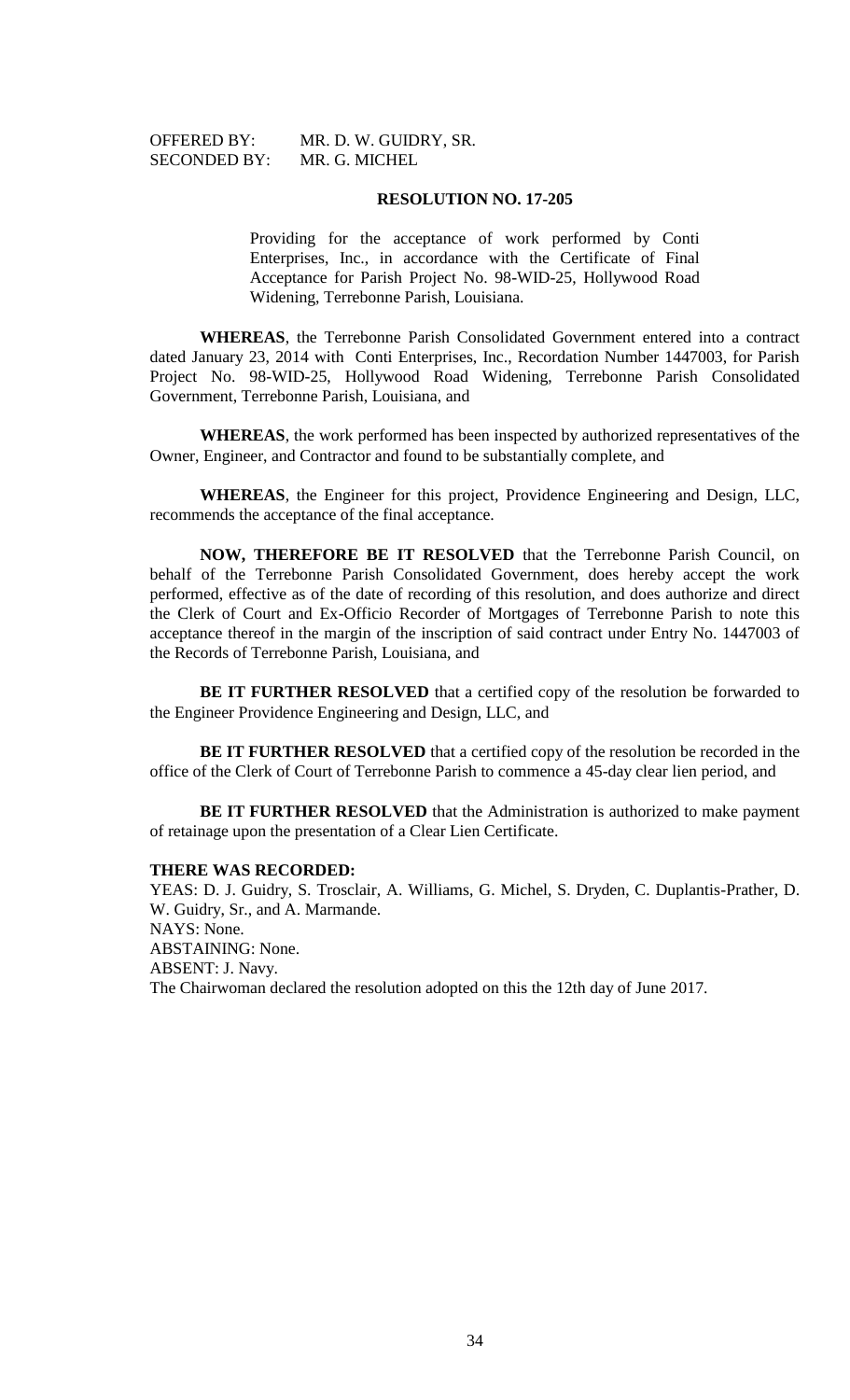| <b>OFFERED BY:</b>  | MR. S. TROSCLAIR |
|---------------------|------------------|
| <b>SECONDED BY:</b> | MR. D. J. GUIDRY |

#### **RESOLUTION NO. 17-206**

Authorizing the execution of Change Order No. 1 for the Construction Agreement for Parish Project No. 14-DRA-44, Ellendale Levee Rehabilitation, Terrebonne Parish, Louisiana.

**WHEREAS**, the Terrebonne Parish Consolidated Government awarded the construction to LA Contracting Enterprises, LLC, for Parish Project No. 14-DRA-44, Ellendale Levee Rehabilitation, Terrebonne Parish, Louisiana, and

**WHEREAS**, TPCG provided dirt for the rehabilitation of Ellendale Levee from the Bayou Country Sports Park, and

**WHEREAS**, the Contractor needed access from the Valhi Blvd side of the Park to obtain dirt for levee, and

**WHEREAS**, the Engineer directed the Contractor to install a permanent culvert to get access from the Valhi Blvd side of the Bayou County Sports Park, and

**WHEREAS**, the change order also includes a C-10 sluice gate in lieu of a C-20 due to lead time and cost, and

**WHEREAS**, this change order will increase the overall contract price by Fourteen Thousand, Nine Hundred and Sixty Dollars (\$14,960.00), and

**WHEREAS**, Change Order No. 1 had been recommended by the Engineer, Providence Engineering and Design, LLC, for this project.

**NOW, THEREFORE BE IT RESOLVED** that the Terrebonne Parish Council on behalf of the Terrebonne Parish Consolidated Government, does hereby approve and authorize the execution by Terrebonne Parish President Gordon E. Dove of Change Order No. 1 to the construction agreement with LA Contracting Enterprises, LLC for Parish Project No. 14-DRA-44, Ellendale Levee Rehabilitation, Terrebonne Parish, Louisiana, for an increase in the overall contract price of Fourteen Thousand, Nine Hundred and Sixty Dollars (\$14,960.00), and

**BE IT FURTHER RESOLVED** that a certified copy of the resolution be forwarded to Engineer, Providence Engineering and Design, LLC.

#### **THERE WAS RECORDED:**

YEAS: D. J. Guidry, S. Trosclair, A. Williams, G. Michel, S. Dryden, C. Duplantis-Prather, D. W. Guidry, Sr., and A. Marmande. NAYS: None. ABSTAINING: None. ABSENT: J. Navy. The Chairwoman declared the resolution adopted on this the 12th day of June 2017.

Mr. S. Trosclair moved, seconded by Ms. C. Duplantis-Prather, "THAT, there being no further business to come before the Public Services Committee, the meeting be adjourned."

The Chairman called for the vote on the motion offered by Mr. S. Trosclair. THERE WAS RECORDED:

YEAS: D. J. Guidry, S. Trosclair, A. Williams, G. Michel, S. Dryden, C. Duplantis-Prather, D. W. Guidry, Sr. and A. Marmande. NAYS: None.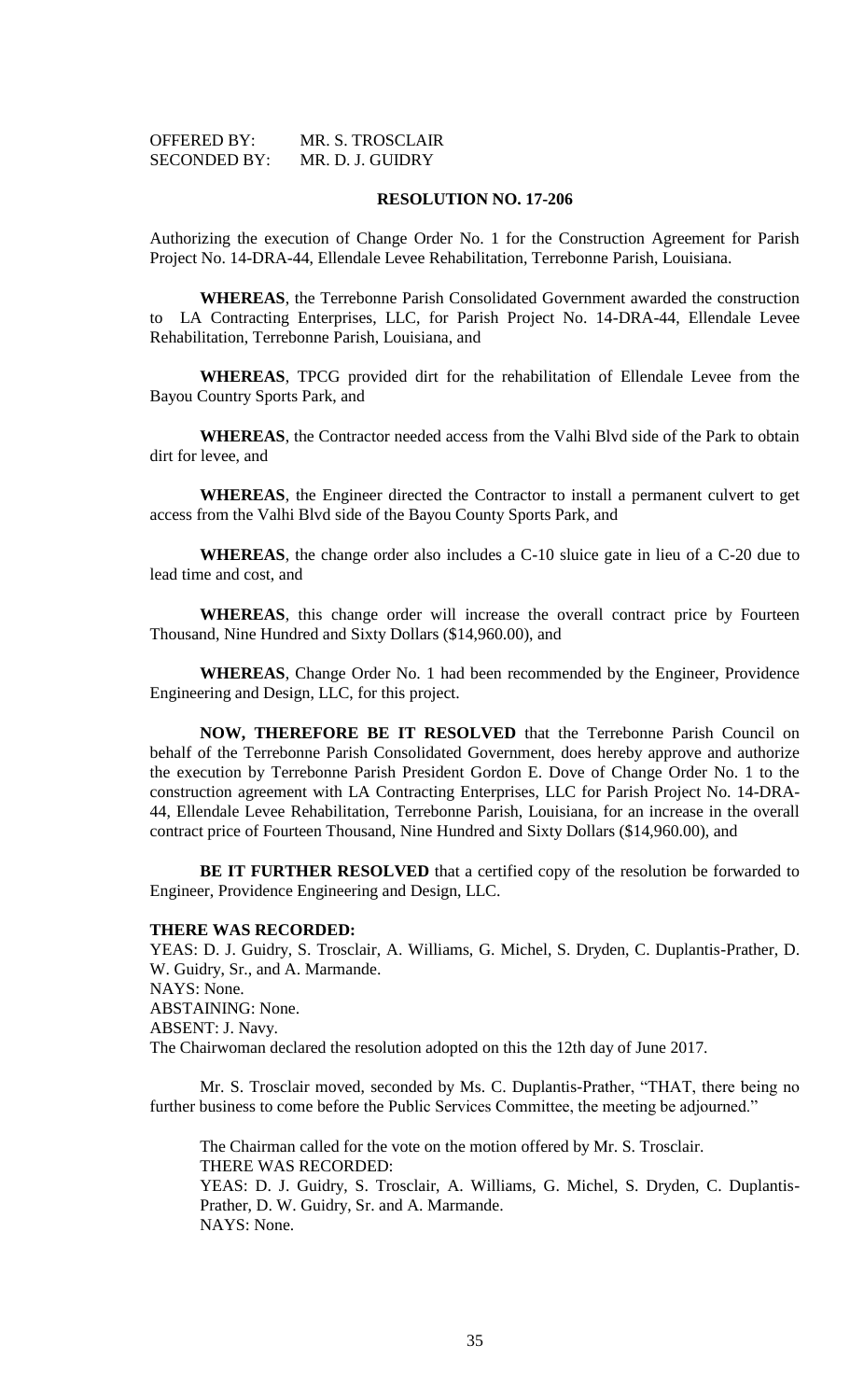ABSENT: J. Navy.

The Chairman declared the motion adopted and the meeting was adjourned at 6:24 p.m.

Alidore Marmande, Chairman

Tammy E. Triggs, Minute Clerk

Mr. A. Marmande moved, seconded by Mr. S. Trosclair, "THAT the Council accept and ratify the minutes of the Public Services Committee meeting held on 06/12/17."

The Chairman called for a vote on the motion offered by Mr. A. Marmande. THERE WAS RECORDED: YEAS: D. J. Guidry, S. Trosclair, A. Williams, G. Michel, S. Dryden, C. Duplantis-Prather, D. W. Guidry, Sr., and A. Marmande. NAYS: None. ABSENT: J. Navy. The Chairman declared the motion adopted.

The Chairman called for a report on the Community Development & Planning Committee meeting held on 06/12/17, whereupon the Committee Chairman, noting ratification of minutes calls public hearings on June 28, 2017 at 6:30 p.m., rendered the following:

# **COMMUNITY DEVELOPMENT & PLANNING COMMITTEE**

#### **JUNE 12, 2017**

The Chairman, Steve Trosclair, called the Community Development & Planning Committee meeting to order at 6:25 p.m. in the Terrebonne Parish Council Meeting Room with an Invocation offered by Committee member A. Williams and the Pledge of Allegiance led by Committee member A. Marmande. Upon roll call, Committee Members recorded as present were: D. J. Guidry, S. Trosclair, A. Williams, G. Michel, S. Dryden, C. Duplantis-Prather, D. W. Guidry, Sr. and A. Marmande. Committee member J. Navy was recorded as absent. A quorum was declared present.

OFFERED BY: MR. D. J. GUIDRY SECONDED BY: MR. S. DRYDEN

## **RESOLUTION NO. 17-207**

OBLIGATING THE NECESSARY FUNDING UNDER THE TERREBONNE PARISH FLOOD HAZARD MITIGATION GRANT PROGRAM/HURRICANE GUSTAV, PROJECT NO 1786- 109-0006 TO COMPLETE THE STRUCTURE ELEVATION OF 3304 WAKEFIELD AVENUE, HOUMA, LA 70363.

**WHEREAS**, The Terrebonne Parish Consolidated Government has been formally notified by FEMA that the Hurricane Gustav Flood Hazard Mitigation Grant Program (HMGP), Project No. 1786-109-0006, can proceed with the mitigation of the following property:

**ADDRESS:** 3304 WAKEFIELD AVENUE HOUMA, LA 70363

# **OWNED BY:**GILBERT AND PATSY MOORE**;**

**WHEREAS**, under the Administrative Guidance of Solutient, the required "Elevation Packet" has been prepared and executed for the property owners recommending elevation through the HMGP Program.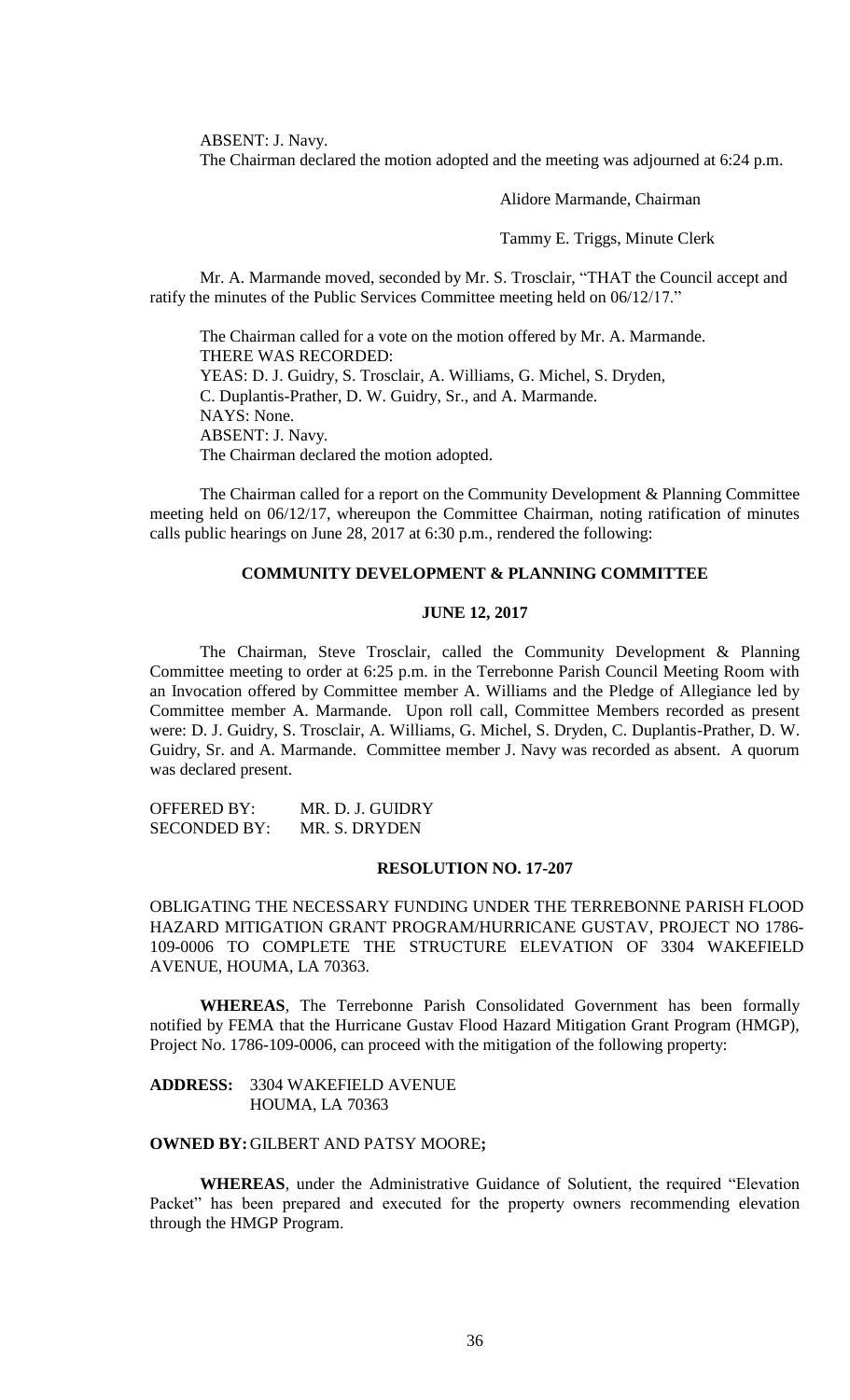**NOW, THEREFORE, BE IT RESOLVED,** by the Terrebonne Parish Council that the necessary funding under the Terrebonne Parish Flood Hazard Mitigation Grant Program/Hurricane Gustav, Project No. 1786-109-0006 be hereby obligated to mitigate the property **above.**

## **THERE WAS RECORDED:**

YEAS: D. J. Guidry, S. Trosclair, A. Williams, G. Michel, S. Dryden, C. Duplantis-Prather, D. W. Guidry, Sr., and A. Marmande. NAYS: None. ABSTAINING: None. ABSENT: J. Navy. The Chairwoman declared the resolution adopted on this the 12th day of June 2017.

Ms. A. Williams moved, seconded by Ms. C. Duplantis-Prather, "THAT, the Community Development and Planning Committee introduce an ordinance to enact Section 6-178 under Article VI, Communications Towers, of Chapter 6 of the Terrebonne Parish Code of Ordinances to authorize the Director of the Terrebonne Parish Department of Planning and Zoning to develop and enforce rules, regulations, and permitting requirements for telecommunication towers and small wireless facilities within the Parish of Terrebonne and call a public hearing on June 28, 2017 at 6:30 p.m."

The Chairman called for the vote on the motion offered by Ms. A. Williams. THERE WAS RECORDED: YEAS: D. J. Guidry, S. Trosclair, A. Williams, G. Michel, S. Dryden, C. Duplantis-Prather, D. W. Guidry, Sr. and A. Marmande. NAYS: None. ABSENT: J. Navy. The Chairman declared the motion adopted

Ms. C. Duplantis-Prather moved, seconded by Ms. A. Williams, "THAT, there being no further business to come before the Community Development & Planning Committee, the meeting be adjourned."

The Chairman called for the vote on the motion offered by Ms. C. Duplantis-Prather. THERE WAS RECORDED: YEAS: D. J. Guidry, S. Trosclair, A. Williams, G. Michel, S. Dryden, C. Duplantis-

Prather, D. W. Guidry, Sr. and A. Marmande.

NAYS: None.

ABSENT: J. Navy.

The Chairman declared the motion adopted and the meeting was adjourned at 6:27 p. m.

# Steve Trosclair, Chairman

Tammy E. Triggs, Minute Clerk

Mr. S. Trosclair moved, seconded by Mr. S. Dryden, "THAT the Council accept and ratify the minutes of the Community Development & Planning Committee meeting held on 06/12/17."

The Chairman called for a vote on the motion offered by Mr. S. Trosclair. THERE WAS RECORDED: YEAS: D. J. Guidry, S. Trosclair, A. Williams, G. Michel, S. Dryden, C. Duplantis-Prather, D. W. Guidry, Sr., and A. Marmande. NAYS: None. ABSENT: J. Navy.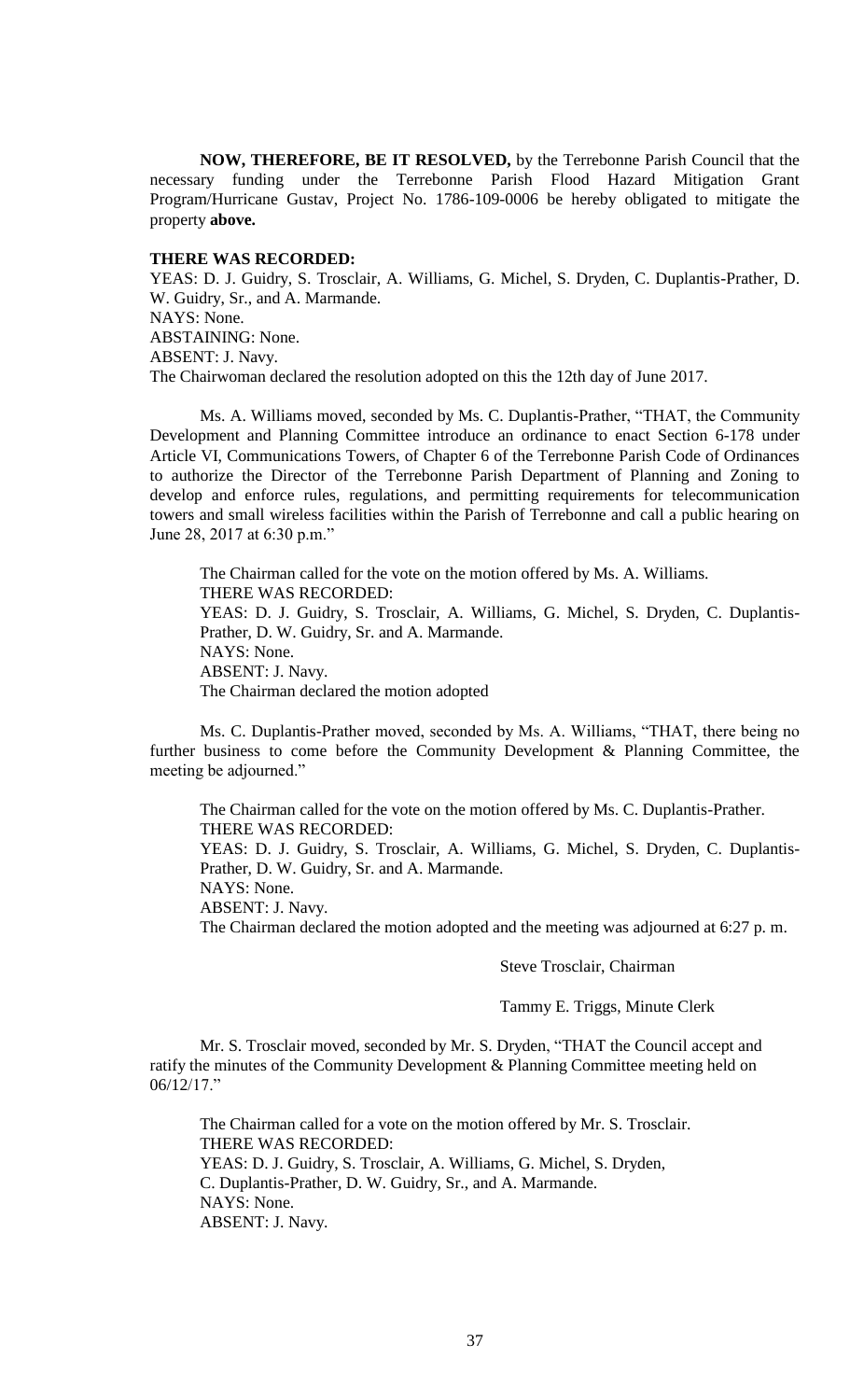The Chairman declared the motion adopted.

Ms. C. Duplantis-Prather moved, seconded by Mr. S. Trosclair, "THAT the Council approve the following street light list:"

### **STREET LIGHT LIST 06-14-17**

# REPAIR ALL STREET LIGHTS IN THE BOULEVARD ON ESTATE DR.; RLD 3A; TPCG & ENTERGY; CHRISTA DUPLANTIS-PRATHER; DISTRICT 5

MOVE LIGHT ON SECOND POLE ON HIGHWAY 24 (WEST PARK) TO THE POLE CLOSE TO STOP SIGN (SEE ATTACHED PHOTO) AND SHINE LIGHT TOWARDS INTERSECTION OF HIGHWAY 24 AND DERUSSO ST.; (L.A. DOTD PERMIT REQUIRED) RLD 3A; ENTERGY; CHRISTA DUPLANTIS-PRATHER; DISTRICT 5

REMOVE STREET LIGHT AND POLE AT 136 NOTTINGHAM TRAIL AND **RE-INSTALL ACROSS STREET AT 137 NOTTINGHAM;** RLD 2; SLECA; DARRIN GUIDRY, SR.; DISTRICT 6

The Chairman called for a vote on the motion offered by Ms. C. Duplantis-Prather. THERE WAS RECORDED: YEAS: D. J. Guidry, S. Trosclair, A. Williams, G. Michel, S. Dryden, C. Duplantis-Prather, D. W. Guidry, Sr., and A. Marmande. NAYS: None. ABSENT: J. Navy. The Chairman declared the motion adopted.

Ms. C. Duplantis-Prather moved, seconded by Mr. S. Dryden, "THAT the Council approve the attendance to the Police Jury Association of Louisiana, Inc. Regional Meetings: Orleans, Iberia, Bienville, Franklin, Washington, Beauregard, and Grant Parishes on various dates per the current Travel Policy."

The Chairman called for a vote on the motion offered by Ms. C. Duplantis-Prather. THERE WAS RECORDED: YEAS: D. J. Guidry, S. Trosclair, A. Williams, G. Michel, S. Dryden, C. Duplantis-Prather, D. W. Guidry, Sr., and A. Marmande. NAYS: None. ABSENT: J. Navy. The Chairman declared the motion adopted.

The Chairman announced that the two vacancies on the Boat Launch Advisory Committee would be deferred to the next Regular Council Session for discussion.

Ms. C. Duplantis-Prather moved, seconded by Mr. D. W. Guidry, Sr., "THAT the Council open nominations for the one expiring term on the Library Board of Control, nominate Mrs. Sharon Alford, close nominations, and re-appoint Mrs. Sharon Alford to serve another term on the aforementioned board."

The Chairman called for a vote on the motion offered by Ms. C. Duplantis-Prather. THERE WAS RECORDED: YEAS: D. J. Guidry, S. Trosclair, A. Williams, G. Michel, S. Dryden, C. Duplantis-Prather, D. W. Guidry, Sr., and A. Marmande. NAYS: None. ABSENT: J. Navy. The Chairman declared the motion adopted.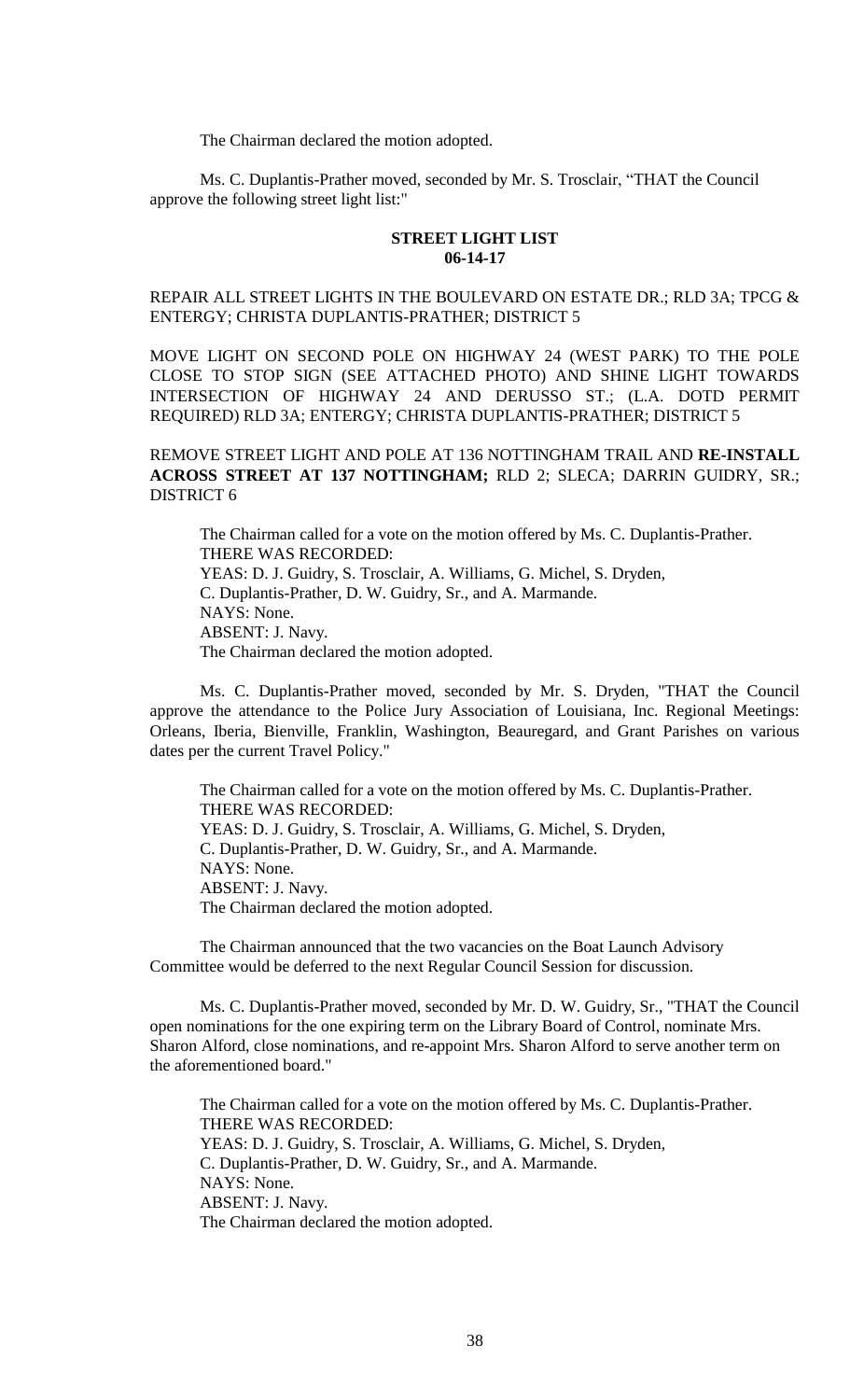Ms. C. Duplantis-Prather read aloud a letter from Mr. Charles Giglio, applicant for the expiring term for the Consolidated Waterworks District No. 1, Council District No. 5 position, asking that his name be withdrawn from consideration for the aforementioned position.

Ms. C. Duplantis-Prather moved, seconded unanimously, "THAT the Council open nominations for the one expiring term on the Consolidated Waterworks District No. 1, Council District No. 5 position, nominate Mr. Johnny Pizzolatto, close nominations, and re-appoint Mr. Johnny Pizzolatto to serve another on the aforementioned board."

The Chairman called for a vote on the motion offered by C. Duplantis-Prather. THERE WAS RECORDED: YEAS: D. J. Guidry, S. Trosclair, A. Williams, G. Michel, S. Dryden, C. Duplantis-Prather, D. W. Guidry, Sr., and A. Marmande. NAYS: None. ABSENT: J. Navy. The Chairman declared the motion adopted.

Mr. Johnny Pizzolatto, Houma resident, commended the Council for the effectiveness of the Waterworks Districts and thanked the Council for his re-appointment to the board. Several Council members thanked Mr. Pizzolatto for his past service to the Parish and congratulated him on his re-appointment.

Mr. D. W. Guidry, Sr., moved, seconded by Ms. C. Duplantis-Prather, "THAT the Council open nominations for the one expiring term on the Consolidated Waterworks District No. 1, Council District No. 6 position, nominate Mr. Jeff Teuton, close nominations, and appoint Mr. Jeff Teuton to serve for one term on the aforementioned board."

The Chairman called for a vote on the motion offered by C. Duplantis-Prather. THERE WAS RECORDED: YEAS: D. J. Guidry, S. Trosclair, A. Williams, G. Michel, S. Dryden, C. Duplantis-Prather, D. W. Guidry, Sr., and A. Marmande. NAYS: None. ABSENT: J. Navy. The Chairman declared the motion adopted.

Mr. Jeff Teuton, Houma resident, thanked the Council for the new opportunity to serve the Parish. Several Council members and the Parish President thanked Mr. Teuton for his serving on other boards prior and congratulated him on the appointment.

The Chairman announced that there would be two terms expiring on July 1, 2017 for the Recreation District No. 11 Board, one term expiring on July 31, 2017 for the Recreation District No. 6 Board, and two terms expiring on July 31, 2017 for the T.G.M.C. / Hospital Service District.

Mr. D. W. Guidry, Sr. offered thoughts and prayers for Congressman Steve Scalise and his recovery after having suffered a gunshot wound earlier that day.

Ms. C. Duplantis-Prather wished the public a happy Flag Day and asked that the public keep Mr. Steve Scalise in their prayers. She then encouraged the public to have their pets spayed or neutered to help control the pet population and to consider adopting a new cat or kitten from the animal shelter.

Mr. G. Michel wished the public a happy Flag Day and thanked the Council and the public for their shared focus on improving Terrebonne Parish.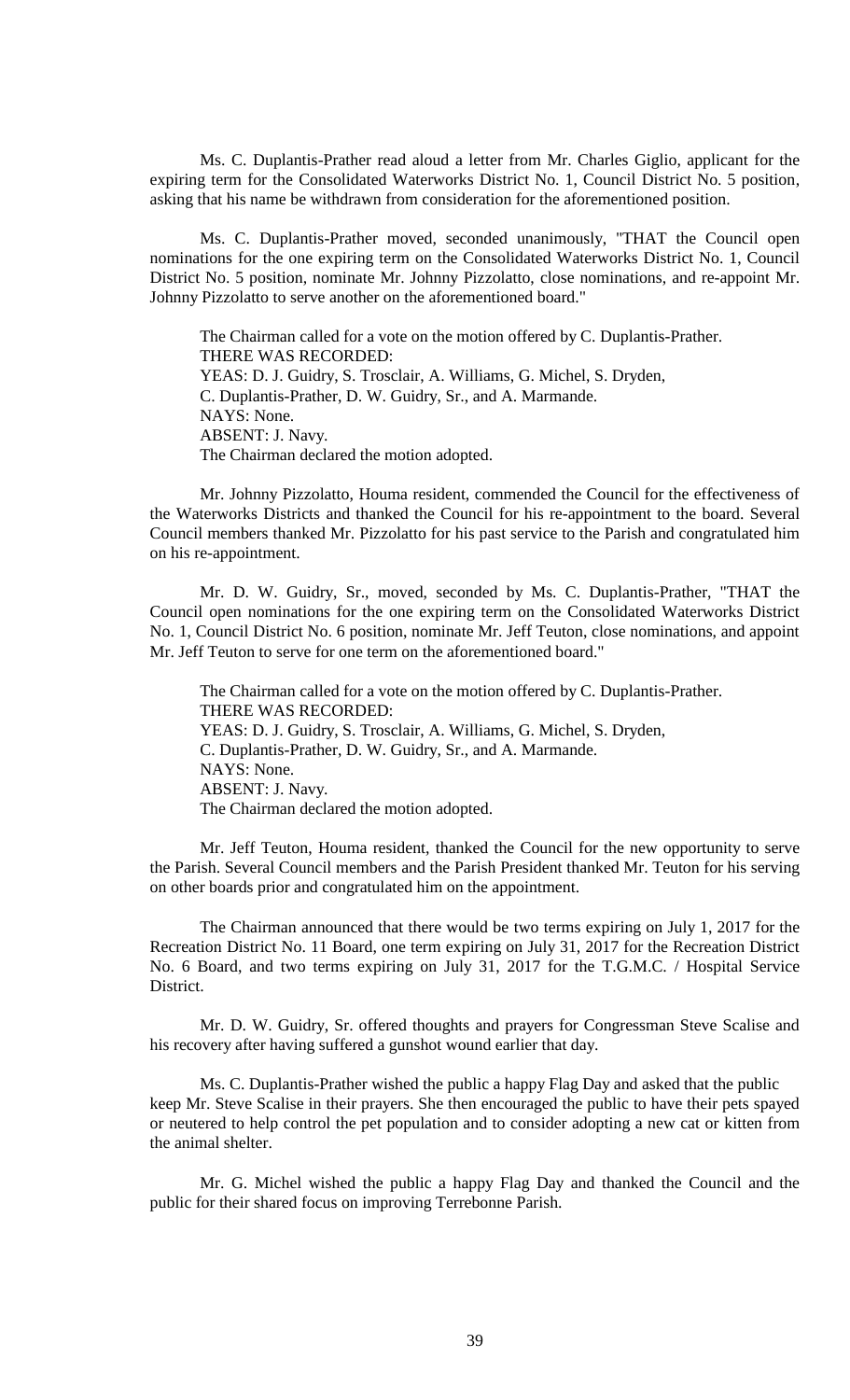Mr. A. Marmande offered thoughts and prayers for Mr. Scalise and his speedy recovery.

Ms. A. Williams offered thoughts and prayers for Mr. Scalise and those others who were affected by the tragedy that occurred earlier that day. She then thanked President Dove for the Parish's efforts and planning toward resolving the persistent issue of water in Gibson via a proposed pump station instead of a levee system. She then encouraged the people of Gibson to attend future community meetings to learn more about the proposed pump station and additional planning for the future to address the issue. She also encouraged the public to be more conscientious in regards to assumptions of planned improvements without verifiable sources.

Parish President G. Dove offered thoughts and prayers to Mr. Scalise and those others who were affected by the tragedy earlier that day and their speedy recovery. He then gave a brief summary of the proposed pump station, its methods and areas of impact, and a projected timeline for when it would be put out for public bid for construction.

Upon request, Mr. Oneil Malbrough, Senior Vice-President of GIS Engineering, clarified that the Hanson Canal would not be closed off and will have the ability to allow water to flow out of the canal, but not into the canal.

The Chairman read aloud excerpts of a news article concerning nutria and their ongoing effects on the local environment and then lead a discussion relative to the Council raising the bounty for nutria in an effort to more proactively mitigate the nutria's damage to the local environment. The Chairman then asked Council Clerk Venita Chauvin to add an item to an upcoming agenda so that the matter could be discussed more readily.

Ms. A. Williams requested that additional mosquito spraying be done in the Savanne Road to Deadwood area. Parish President G. Dove said that the mosquito spraying would be increased.

Mr. S. Trosclair continued discussion relative to the Council raising the bounty for nutria in an effort to more proactively mitigate the nutria's damage to the local environment, specifically in regards to permitting for trappers to access privately owned properties with the intention of hunting nutria.

It was at this time (7:25 p.m.) that Mr. G. Michel was recorded as having left the proceedings.

Ms. A. Williams moved, seconded by Ms. C. Duplantis-Prather, "THAT the Council approve the following Monthly Engineering Reports:

A. GIS Engineering B. Milford & Associates, Inc. C. T. Baker Smith D. Providence Engineering and Design, LLC

The Chairman called for a vote on the motion offered by Ms. A. Williams. THERE WAS RECORDED: YEAS: D. J. Guidry, S. Trosclair, A. Williams, S. Dryden, C. Duplantis-Prather, D. W. Guidry, Sr., and A. Marmande. NAYS: None. ABSENT: J. Navy and G. Michel. The Chairman declared the motion adopted.

Mr. S. Trosclair moved, seconded by Mr. D. W. Guidry, Sr., "THAT, there being no further business to come before the Council, the meeting be adjourned."